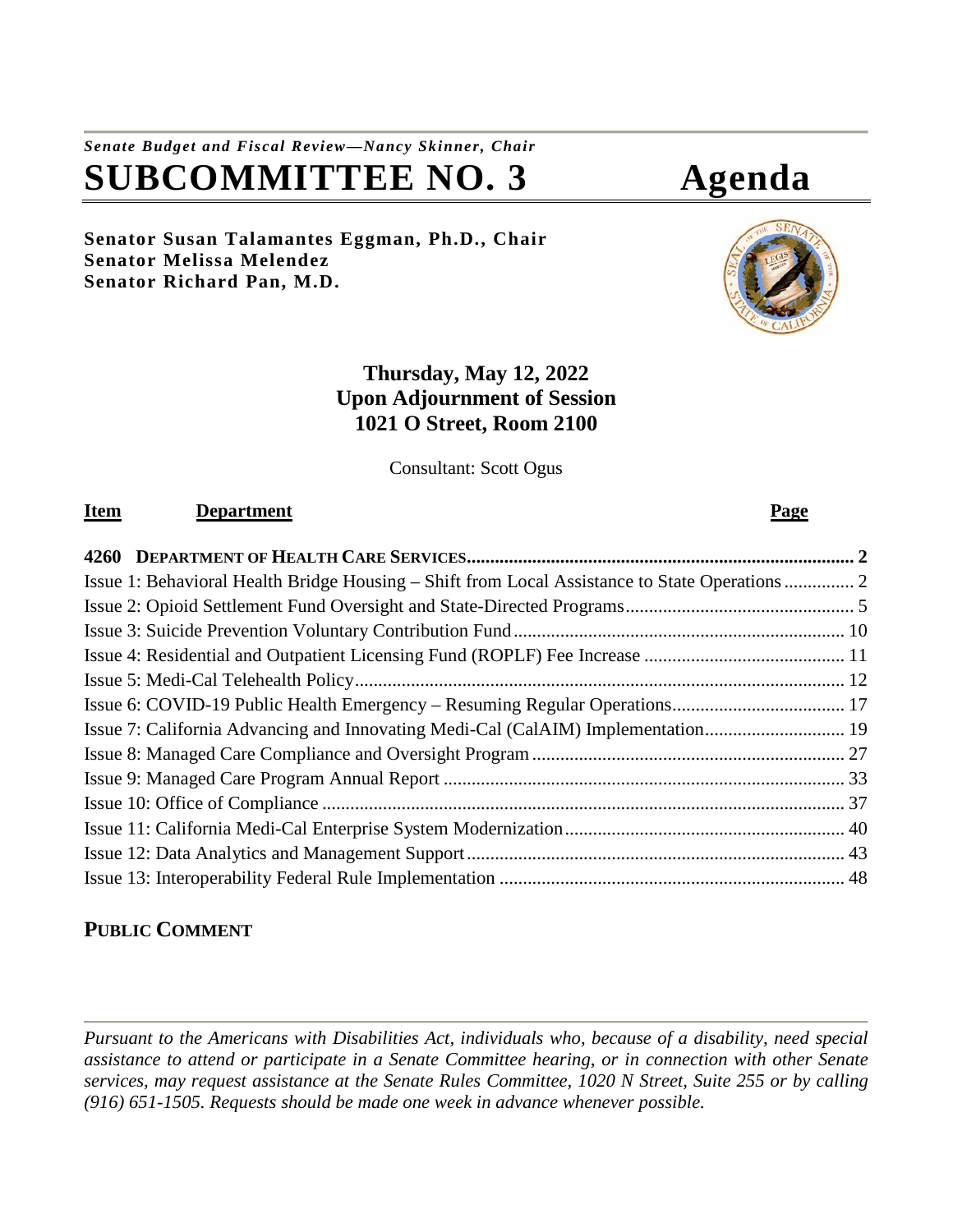# <span id="page-1-0"></span>**4260 DEPARTMENT OF HEALTH CARE SERVICES**

# <span id="page-1-1"></span>**Issue 1: Behavioral Health Bridge Housing – Shift from Local Assistance to State Operations**

**Budget Change Proposal – April Finance Letter.** DHCS requests 16 positions and General Fund expenditure authority of \$42.1 million in 2022-23, shifted from local assistance resources proposed in the Governor's January budget. If approved, these positions and resources would support administration of the department's proposed Behavioral Health Bridge Housing program.

| <b>Program Funding Request Summary</b> |                  |               |
|----------------------------------------|------------------|---------------|
| <b>Fund Source</b>                     | 2022-23          | $2023 - 24^*$ |
| <b>State Operations:</b>               |                  |               |
| $0001$ – General Fund                  | \$42,064,000     |               |
| Local Assistance:                      |                  |               |
| $0001$ – General Fund                  | $(\$42,064,000)$ |               |
| <b>Total Funding Request:</b>          | \$-              | ক-            |
| <b>Total Requested Positions:</b>      | 16.0             | 16.0          |

\* Positions ongoing after 2023-24.

**Background.** The Governor's January budget included General Fund expenditure authority of \$1 billion in 2022-23 to support bridge housing projects to address the immediate housing and treatment needs of people experiencing unsheltered homelessness with serious behavioral health conditions. Funding would be administered through the Behavioral Health Continuum Infrastructure Program (BHCIP) process and would be used to purchase and install tiny homes with time-limited operational supports, as well as other bridge housing settings, such as assisted living. DHCS expects county behavioral health departments and Medi-Cal managed care plans to improve coordination to serve people with acute behavioral health challenges and those needing housing, treatment, and services, including medication, peer and family supports. The request included provisional budget bill language to authorize the transfer of up to five percent, or \$50 million, of the \$1 billion local assistance allocation to state operations for administration of the program.

**Staffing and Resource Request.** DHCS requests 16 positions and General Fund expenditure authority of \$42.1 million in 2022-23, shifted from local assistance resources proposed in the Governor's January budget, to support administration of the department's proposed Behavioral Health Bridge Housing program. This request includes elimination of the provisional budget bill language authorizing transfer of funds from local assistance to state operations, and instead adjusts the allocations between local assistance and state operations directly in the respective items of appropriation. This state operations funding request would support the following positions and resources:

Health Care Delivery Systems – 1 position

• **One Career Executive Assignment** would serve as the Policy Advisor for Homelessness and Housing and would support planning, development, and implementation of the array of new housing and homelessness related Medi-Cal policies including CalAIM Community Supports, Providing Access and Transforming Health (PATH), Home- and Community-Based Services (HCBS) Spending Plan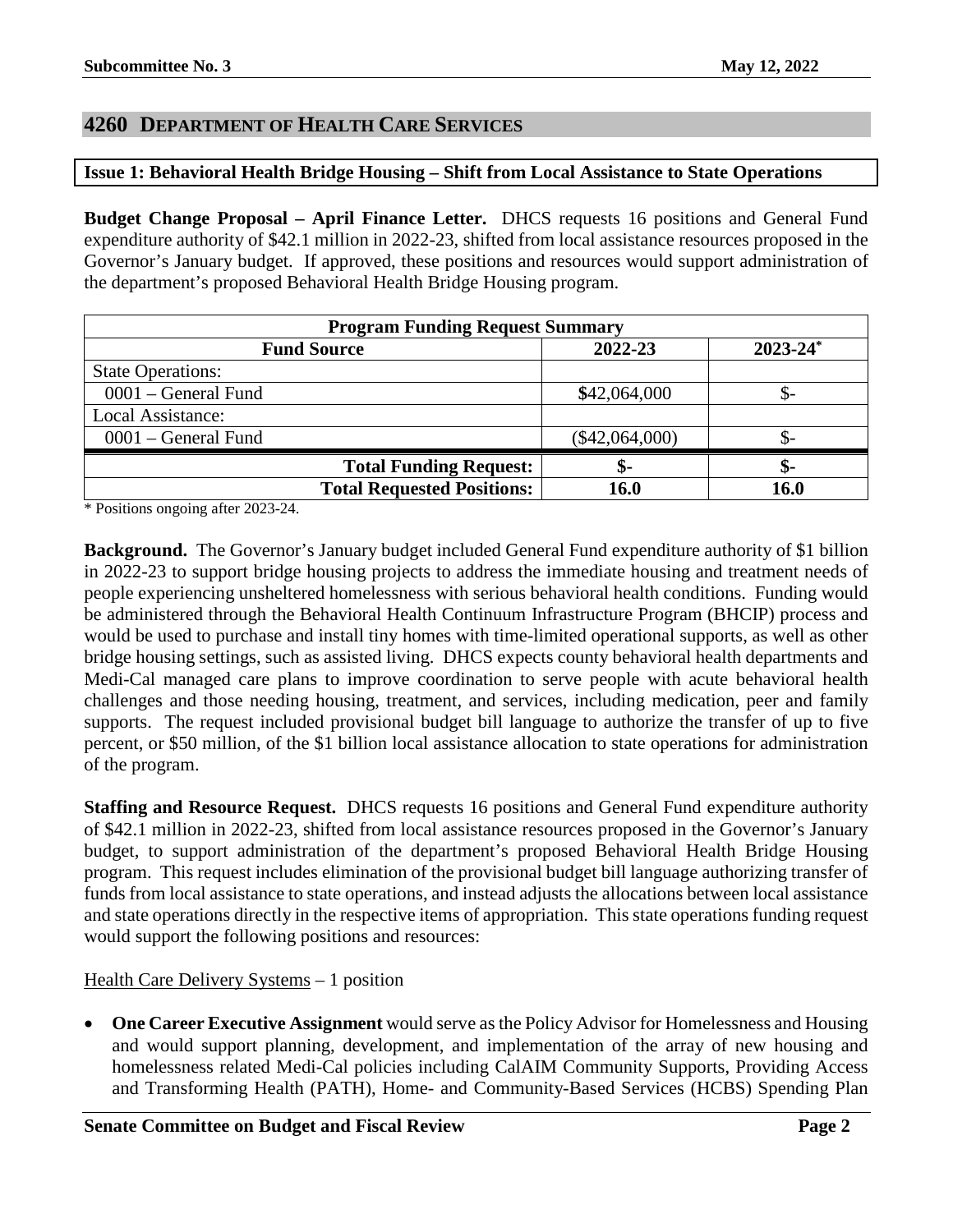homelessness initiatives, and development of Medi-Cal's street medicine policy; serve as crossdepartment liaison to support necessary policy updates, alignment across other Medi-Cal delivery systems, financing approaches, data collection, reporting, and system changes; ad collaborate with Behavioral Health, Health Care Financing, Health Care Benefits and Eligibility, Quality and Population Health Management, and other areas as appropriate to ensure alignment, monitoring, and data production consistent with policy objectives and state and federal requirements.

Community Services Division – 15 positions

- **One Staff Services Manager (SSM) III** position would be responsible for overall management and supervision, including development, oversight, and reporting of activities of the Behavioral Health Bridge Housing program, as well as stakeholder communications guidance for counties, cities, and other impacted stakeholders.
- **One SSM II** position would be responsible for leading and managing the Fiscal and Monitoring section with oversight of the Behavioral Health Bridge Housing program, including organizing project implementation, working with DHCS and other departments' leadership to design and adapt initiatives, work with consultants to monitor implementation progress, direct and guide staff in development and maintenance of tracking tools to track grant data, review data to evaluate accuracy and identify trends or issues that need to be addressed, and present externally and oversee any issues with project non-compliance.
- **Two SSM I** positions would assume supervisory responsibility for the unit; provide oversight of the program; manage recruitment, hiring, training, and management of unit staff; oversee the request for application (RFA) process and each grantee; oversee development and implementation of communication and feedback mechanisms with qualified entities; provide technical assistance and training to staff; and oversee monitoring of grantees including desk and on-site reviews.
- One Health Program Specialist I position would perform complex project coordination of behavioral health policy projects that intersect with DHCS and state agencies; serve as lead subject matter expert; conduct complex analytical work, including regional models and tribal entities; research local, state, and national data on emerging trends in behavioral health, infrastructure, and homelessness; train analysts on the impact of trends on projects; and provide technical assistance to stakeholders regarding interpretation of data applications and policies.
- **Ten Associate Governmental Program Analysts (AGPA)** would perform oversight and monitoring of program grantees, with each AGPA assigned a caseload of grantees, serve as liaison between grantees and DHCS, conduct initial review of applications, issue approvals, perform annual reviews, provide training and technical assistance to grantees, manage stakeholder engagement, conduct annual desk and on-site reviews, track facility expansions, track grantee progress towards project completion, provide oversight of implementation of contract requirements, respond to public inquiries and media requests, maintain public information on the website, and ensure compliance with state and federal laws and regulations.

Contract Resources - \$30 million in 2022-23

• DHCS also requests General Fund expenditure authority of \$30 million in 2022-23 to support an administrative consultant contract, which would provide subject matter expertise on capital infrastructure projects, support program administrative functions, and provide expert training and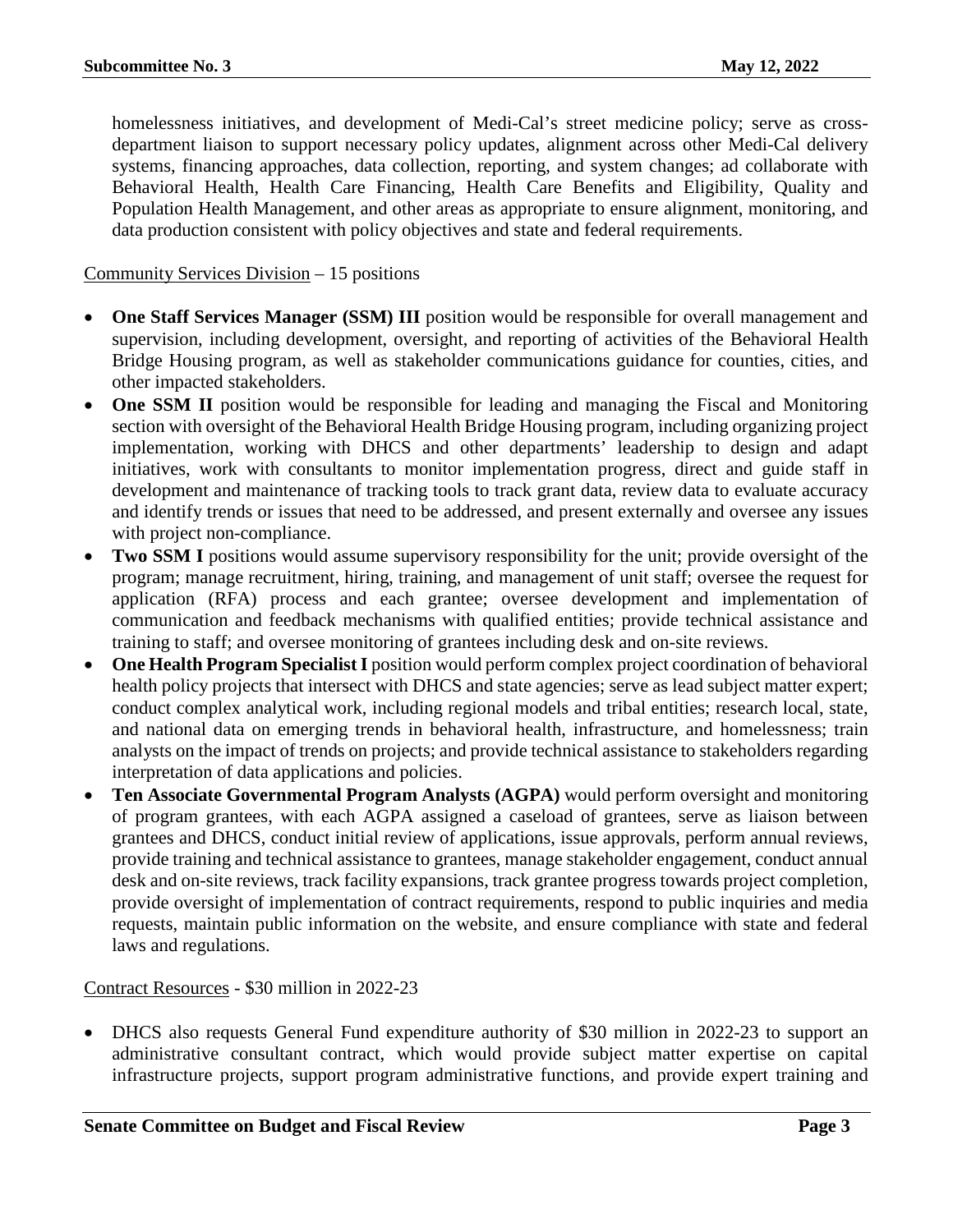technical assistance to DHCS staff and grantees on land use zoning, permitting, rehabilitation, local stakeholder engagement, new construction costs, and real estate acquisition.

**Subcommittee Staff Comment and Recommendation—Hold Open.** Subcommittee staff recommends holding this item open to allow continued discussions in advance of the May Revision.

**Questions.** The subcommittee has requested DHCS to respond to the following: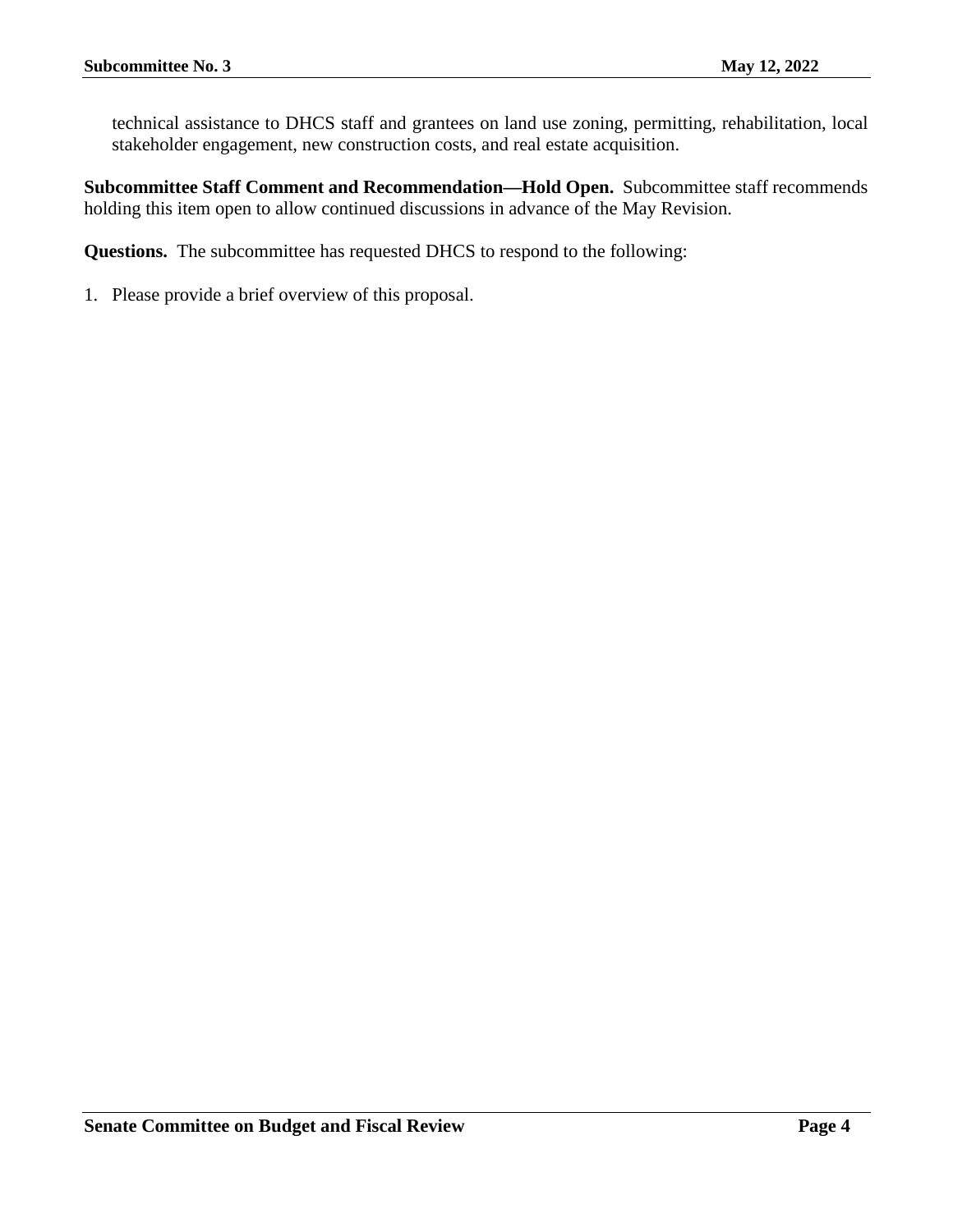# <span id="page-4-0"></span>**Issue 2: Opioid Settlement Fund Oversight and State-Directed Programs**

**Budget Change Proposal – April Finance Letter.** DHCS requests 11 positions and expenditure authority from the Opioid Settlement Fund of \$33.9 million in 2022-23 and \$2.6 million in 2023-24 and annually thereafter through the terms of California's national opioid settlements, or 18 years. If approved, these positions and resources would support oversight of two of the opioid settlements, substance use disorder (SUD) workforce training, establishment of a web-based statewide addiction treatment locator platform, and an outreach and anti-stigma campaign. These resources include a shift of resources from other departments included in the Governor's January budget, including \$11.9 million from DPH and \$26 million from HCAI. \$33.9 million would support DHCS expenditures and \$4 million would support DOR expenditures, discussed during the subcommittee's April 28<sup>th</sup> hearing.

| <b>Program Funding Request Summary - DHCS</b> |              |               |
|-----------------------------------------------|--------------|---------------|
| <b>Fund Source</b>                            | 2022-23      | $2023 - 24^*$ |
| 3397 – Opioid Settlements Fund                | \$33,916,000 | \$2,617,000   |
| <b>Total Funding Request:</b>                 | \$33,916,000 | \$2,617,000   |
| <b>Total Requested Positions:</b>             | 11.0         | 11.0          |

\* Positions and resources ongoing after 2023-24 until the end of the settlement terms, or 18 years.

| <b>Program Funding Request Summary - DPH</b> |                    |         |
|----------------------------------------------|--------------------|---------|
| <b>Fund Source</b>                           | 2022-23            | 2023-24 |
| 3397 – Opioid Settlements Fund               | (\$11,916,000)     | .D-     |
| <b>Total Funding Request:</b>                | (\$11,916,000)     | ת-      |
| <b>Total Requested Positions:</b>            | $\boldsymbol{0.0}$ | 0.0     |

| <b>Program Funding Request Summary - DOR</b> |             |         |
|----------------------------------------------|-------------|---------|
| <b>Fund Source</b>                           | 2022-23     | 2023-24 |
| 3397 – Opioid Settlements Fund               | \$4,000,000 |         |
| <b>Total Funding Request:</b>                | \$4,000,000 | ת –     |
| <b>Total Requested Positions:</b>            | 0.0         | 0.0     |

| <b>Program Funding Request Summary - HCAI</b> |                  |         |
|-----------------------------------------------|------------------|---------|
| <b>Fund Source</b>                            | 2022-23          | 2023-24 |
| 3397 – Opioid Settlements Fund                | $(\$26,000,000)$ | - O     |
| <b>Total Funding Request:</b>                 | $(\$26,000,000)$ | .ক-     |
| <b>Total Requested Positions:</b>             |                  | 0.0     |

**Background.** Abuse of opioids has devastated California families and communities over the past several years, with 5,502 deaths related to opioid overdoses in 2020, compared to 2,196 in 2017. The events and decisions that led to this tragic epidemic are manifold, but one of the biggest contributing factors was opioid manufacturers' and distributors' efforts to promote, market, distribute, and dispense opioid medications to maximize profits, often at the expense of patients who would later develop dependency. These actions led the California Attorney General, in a coalition with attorneys general in 47 other states,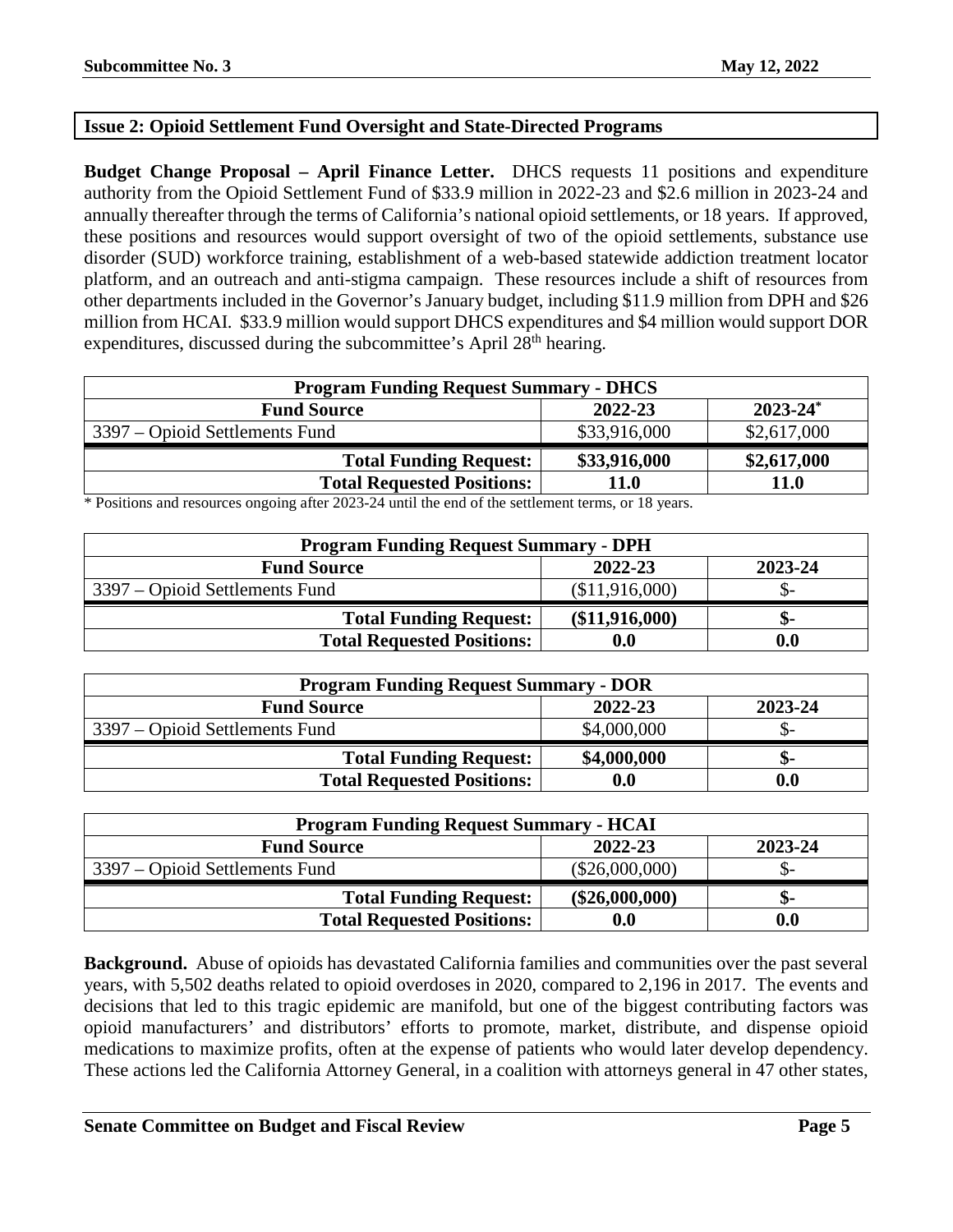to investigate and file suit against manufacturers and distributors of opioids for the damage caused to victims of the opioid epidemic.

Beginning in 2021, the coalition of attorneys general announced several settlement agreements with manufacturers and distributors of opioids:

McKinsey and Company – In February 2021, the Attorney General announced a \$573 million nationwide settlement with McKinsey and Company related to the company's role in advising opioid companies, helping those companies promote their drugs, and profiting from the opioid epidemic. In particular, McKinsey advised opioid manufacturers on how to maximize profits from opioid products, including targeting high-volume prescribers, using specific messaging to get physicians to prescribe more opioids to more patients, and circumventing pharmacy restrictions to deliver high-dose prescriptions. According to the Attorney General, California is estimated to receive \$59.6 million from this settlement.

Distributors (Cardinal, McKesson, and AmerisourceBergen) and Janssen Pharmaceuticals – In July 2021, the Attorney General announced a \$26 billion nationwide settlement with Cardinal, McKesson, and AmerisourceBergen, the three largest pharmaceutical distributors, and Janssen Pharmaceuticals, Inc. (and its parent company Johnson and Johnson) for their role in the opioid epidemic. Under the settlement agreement, the three distributors will collectively pay up to \$21 billion over 18 years, while Janssen will pay up to \$5 billion over nine years with \$3.7 billion to be paid in the first three years. The substantial majority of the money is to be spent on opioid treatment and prevention and each state's share of funding is subject to a formula that considers the impact of the opioid crisis on the state and the population of the state. According to DHCS, California and its cities and counties could receive approximately \$2.2 billion for substance use prevention, harm reduction, treatment, and recovery activities pursuant to the settlement.

Purdue Pharma and the Sackler Family – In March 2022, the Attorney General announced a \$6 billion nationwide settlement with opioid manufacturer Purdue Pharma, as well as the Sackler family who owns Purdue. The Governor's January budget does not account for expenditures of funds from this settlement, but the Attorney General estimates California would receive approximately \$486 million to fund opioid addiction treatment and prevention.

**Governor's January Budget Included Expenditures from Opioid Settlements Fund.** The Governor's January budget included proposed trailer bill language to establish the Opioid Settlements Fund (OSF). Settlement funds received by the state from the McKinsey, Distributors, and Janssen settlements would be deposited in the OSF, to be used for the opioid prevention, treatment, and other mitigation activities pursuant to the agreements. The Governor's January budget also included the following proposed expenditures from the OSF:

- *DHCS: Medication Assisted Treatment (MAT) Expansion.* \$101 million (\$96 million General Fund and \$5 million OSF) in 2022-23, and \$61 million General Fund in 2023-24 and 2024-25 would support expansion of access to medication assisted treatment (MAT) statewide.
- *HCAI: Opioid Provider Training and Supportive Employment*. \$26 million OSF would support the following two workforce development, training, and supportive employment efforts focused on opioid abuse: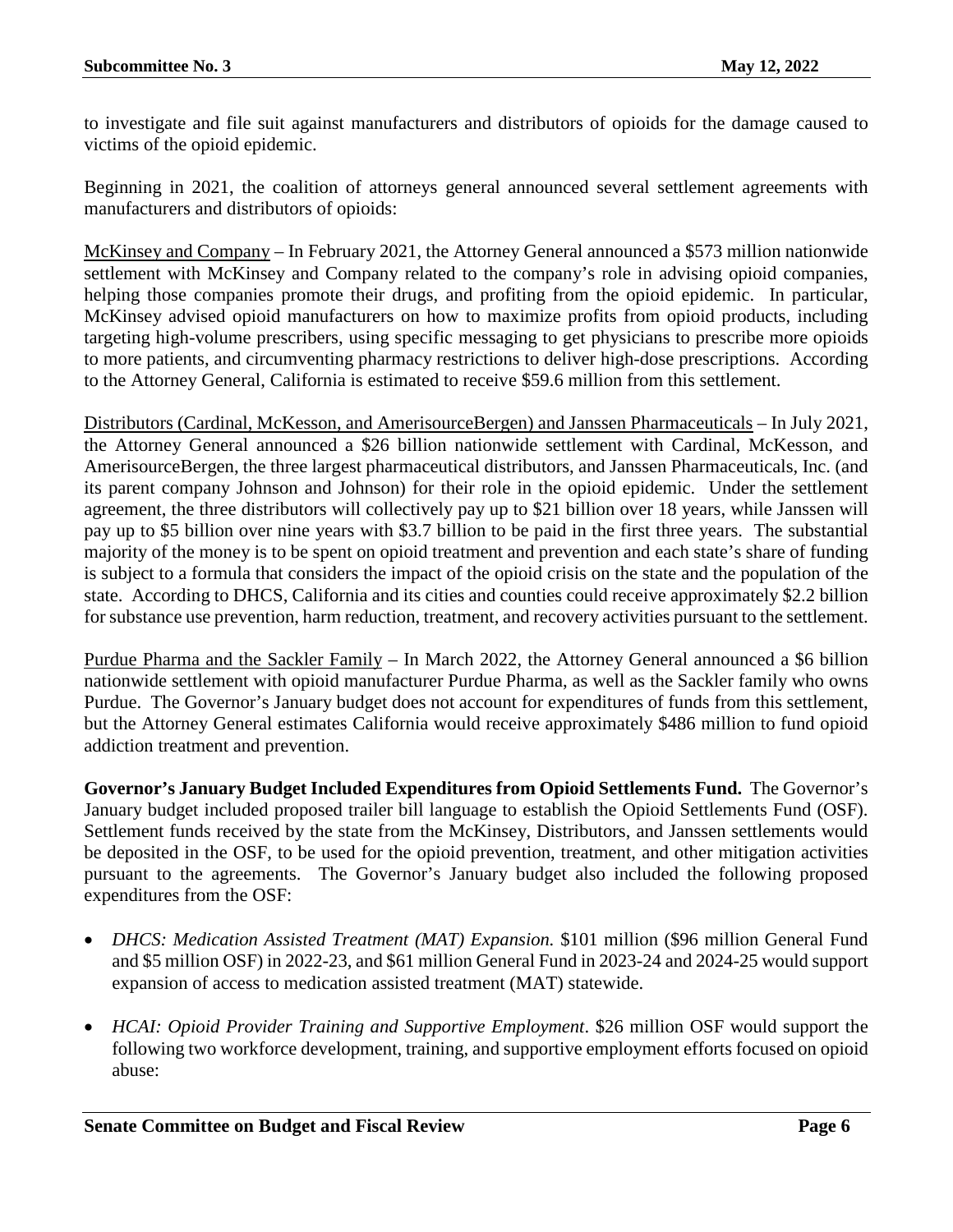- o Opioid Provider Training \$22 million OSF in 2022-23 would support a three-year grant program, in partnership with the Department of Health Care Services, for community-based substance use disorder (SUD) providers to increase the number of licensed clinicians and non-licensed providers focused on opioid treatment, particularly fentanyl and fentanyl analogs. These grants would support recruitment, retention, and engagement; apprenticeship programs for high school youth; and recruitment of individuals transitioning from incarceration, transition age youth, low socioeconomic status individuals, or multilingual applicants.
- o Vocational Rehabilitation \$4 million OSF in 2022-23 would support the Department of Rehabilitation, with support from HCAI, to establish a pilot project to provide vocational rehabilitation services for consumers with SUD related to opioid use. The pilot will train the provider workforce on how to include employment services as part of participation in treatment.
- *DPH: Opioid Media Campaign Activities.* \$50 million, available over three years, would support a comprehensive media and health communications strategy with three campaigns to educate the public about the risks and consequences of drug use and to influence attitudes, social norms, and stigma around seeking support and treatment for substance use. The three campaigns would be as follows:
	- o *Youth Opioid Use Prevention and Awareness.* This campaign would target youth ages 16 to 20 to promote behavior change, reduce opioid misuse, and decrease stigma associated with seeking treatment among youth and young adults. The campaign would build upon lessons learned from the state's tobacco control program, providing clear, science-based, and judgment-free messaging to prevent youth experimentation and use.
	- o *Fentanyl Education and Awareness.* This campaign would target adults ages 21 to 40 with messaging and educational information specific to the risks of fentanyl use and prevalence of fentanyl in other drugs. The campaign would include education and awareness of evidence-based harm reduction strategies that can reduce the risk of a fentanyl-related overdose, including the use of fentanyl test strips and use of opioid antagonists, such as naloxone.
	- o *Shatterproof ATLAS.* This campaign would raise awareness of the Shatterproof Addiction Treatment Locator, Assessment, and Standards (ATLAS) Platform implemented by the Department of Health Care Services (DHCS), which is a web-based, consumer-oriented resource for those in need of substance use disorder (SUD) treatment services to help locate providers, with information on services provided, locations, quality information, and user feedback.
- *DPH: Improved Syndromic Surveillance and Rapid Reporting.* \$5 million OSF, available over three years, to establish participation in the Center for Disease Control and Prevention's BioSense Platform for statewide syndromic surveillance in California, specifically for non-fatal overdose and drug misuse surveillance, as well as for overdose spike identification at the local level.

**Shift of Resources from Other Departments.** The Administration's April Finance Letter includes a shift of OSF resources from those proposed in the Governor's January budget, as follows:

- *DPH to DHCS: Shatterproof ATLAS.* \$9.2 million OSF, available over three years, would shift from DPH to DHCS to support implementation of the ATLAS Platform, as well as an outreach campaign to raise awareness of the platform and an anti-stigma campaign.
- *DPH to DHCS: Oversight and Monitoring of OSF.* \$2.7 million OSF in 2022-23 would shift from DPH to DHCS to support oversight and monitoring functions required by the opioid settlement terms.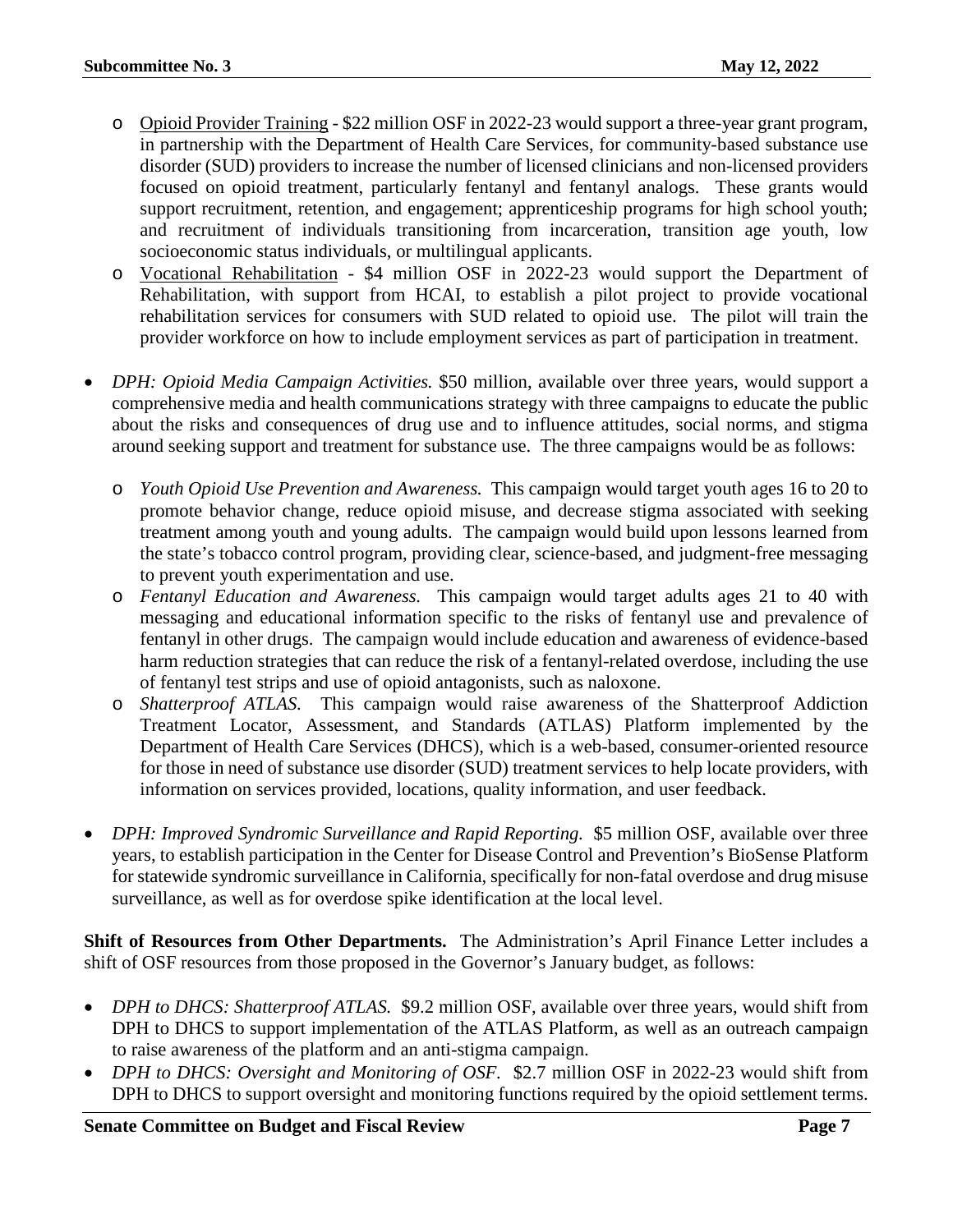DHCS would receive annual expenditure authority of \$2.7 million OSF beginning in 2023-24 until the end of the settlement terms.

- *HCAI to DHCS: SUD Provider Capacity.* \$22 million OSF, available over three years, would shift from HCAI to DHCS to increase community-based substance use disorder provider capacity.
- *HCAI to DOR: Integrating Employment in Recovery Program - Vocational Rehabilitation.* \$4 million OSF, available over three years, would shift to DOR to establish the Integrating Employment in Recovery Program to train providers on evidence-based practices and provide vocational rehabilitation services for consumers with a substance use disorder related to opioid use.

**Staffing and Resource Request.** DHCS requests 11 positions and expenditure authority from the Opioid Settlement Fund of \$33.9 million in 2022-23 and \$2.6 million in 2023-24 and annually thereafter through the terms of California's national opioid settlements, or 18 years, to support: oversight of two of the opioid settlements, substance use disorder (SUD) workforce training, establishment of a web-based statewide addiction treatment locator platform, and an outreach and anti-stigma campaign. Specifically, DHCS requests the following positions and resources:

# Community Services Division – 11 positions

- **One Staff Services Manager (SSM) III** position would manage and supervise the branch, including development, oversight, and reporting of activities pursuant to the Janssen and Distributors settlement agreements.
- **One SSM II** position would supervise the SUD section, assist with oversight of the settlements, organize project implementation, work with leadership and other departments to design and adapt initiatives, work with consultants to monitor progress on implementation plans, direct staff and provide guidance in the development and maintenance of tracking tools to track grant data, review data to evaluate accuracy and identify trends or issues that need to be addressed, present externally and oversee any issues with project non-compliance.
- **Two SSM I** positions would oversee staff implementing settlement activities, serve as settlement liaisons with participating counties and cities, oversee and guide program policy, verify state and local use of funds comply with applicable state laws and the settlement agreements, oversee delivery of technical assistance to local governments and other stakeholders, and represent the Community Services Division regarding opioid settlement activities.
- **One Health Program Specialist (HPS) I** position would guide program policy by identifying gaps in services specific to populations and geographic areas, serve as the SUD and opioid use disorder (OUD) program expert for program activities related to the settlement agreements, develop high-level analyses, respond to stakeholder inquiries, independently draft stakeholder policy and guidance letters, routinely prepare written and verbal correspondence to state and federal agencies and other stakeholders, perform oversight and monitoring of participating counties and cities, and approve corrective action plans regarding deficiencies cited during on-site and off-site reviews.
- **Six Associate Governmental Program Analysts (AGPA)** would identify gaps in services specific to populations and geographic areas, serve as SUD and OUD program experts for program activities related to the settlement agreements, develop low-to-medium level analyses, respond to stakeholder inquiries, assist with drafting stakeholder policy and guidance letters, prepare written and verbal correspondence to state and federal agencies and other stakeholders, perform oversight and monitoring of participating counties and cities, and assist in reviewing and approving corrective action plans regarding deficiencies cited during on-site and off-site reviews.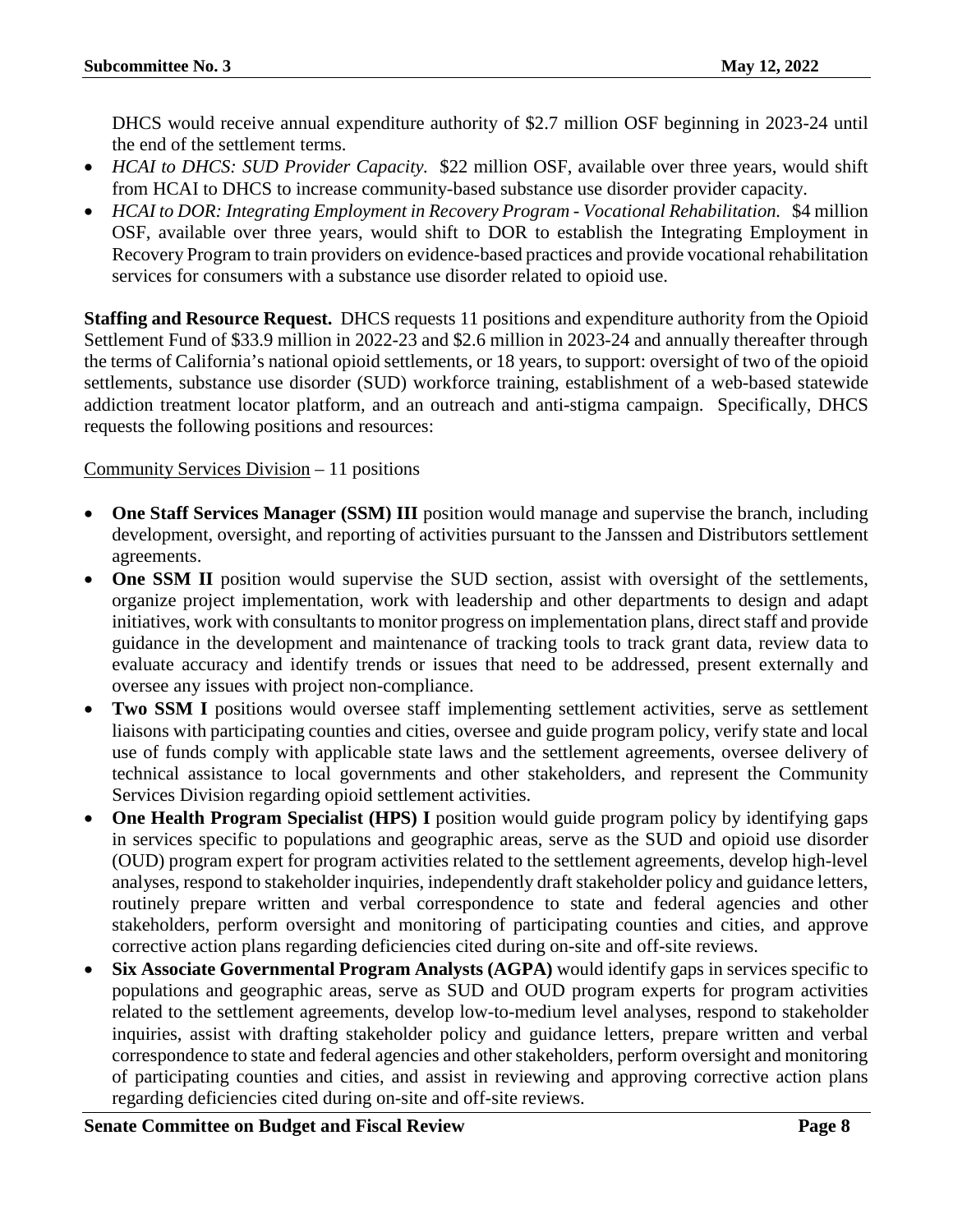CSD Contracts – \$1 million OSF annually until the end of the settlement terms (18 years)

• DHCS requests expenditure authority from the OSF of \$1 million annually until the end of the settlement terms, currently 18 years for the Distributors settlement, for contract resources to assist with the high volume of technical assistance, stakeholder engagement, monitoring, oversight and reporting activities.

Opioid Provider Workforce Training - \$22 million OSF, available over three years

- DHCS requests expenditure authority of \$22 million, shifted from resources proposed for HCAI in the Governor's January budget, to train providers to build out an SUD workforce with a focus on opioid treatment. According to DHCS, these resources would support start-up and implementation costs to:
	- o Increase the number of waivered prescribers at community-based SUD provider setting through recruitment, retention, and engagement strategies.
	- o Increase the number of non-licensed SUD workforce at community-based SUD provider settings through recruitment, retention, and engagement strategies.
	- o Build out apprenticeship programs which would include an in-reach program that specifically engages high school youth, including alternative school youth, in learning more about SUD services as a career pathway.
	- o Recruiting individuals transitioning from incarceration, transition age youth, low socioeconomic status, and those who are bilingual to bolster the SUD services workforce.

Shatterproof ATLAS and Anti-Stigma Campaign - \$9.2 million, available over three years

- DHCS requests expenditure authority of \$9.2 million OSF, shifted from resources proposed for DPH in the Governor's January budget, to implement the Shatterproof ATLAS and an anti-stigma campaign. According to DHCS, these resources would support the following:
	- o ATLAS Operations \$4.8 million would support maintenance and operations of the ATLAS platform over three years, including working with providers to collect survey data for quality reporting and administering patient experience surveys. DHCS reports it utilized \$1.85 million in one-time federal funds for initial implementation activities for the ATLAS platform.
	- o ATLAS Outreach and Communications \$2.7 million would support outreach and communications to raise public awareness of the ATLAS platform website.
	- o Shatterproof Statewide Anti-Stigma Campaign \$1.7 million would support the Shatterproof evidence-based campaign, End Addiction Stigma, which has been proven to change public attitudes about addiction, including the percentage of people willing to live and work with people with SUD and confidence that addiction is a treatable disease.

**Subcommittee Staff Comment and Recommendation—Hold Open.** Subcommittee staff recommends holding this item open to allow continued discussions in advance of the May Revision.

**Questions.** The subcommittee has requested DHCS to respond to the following: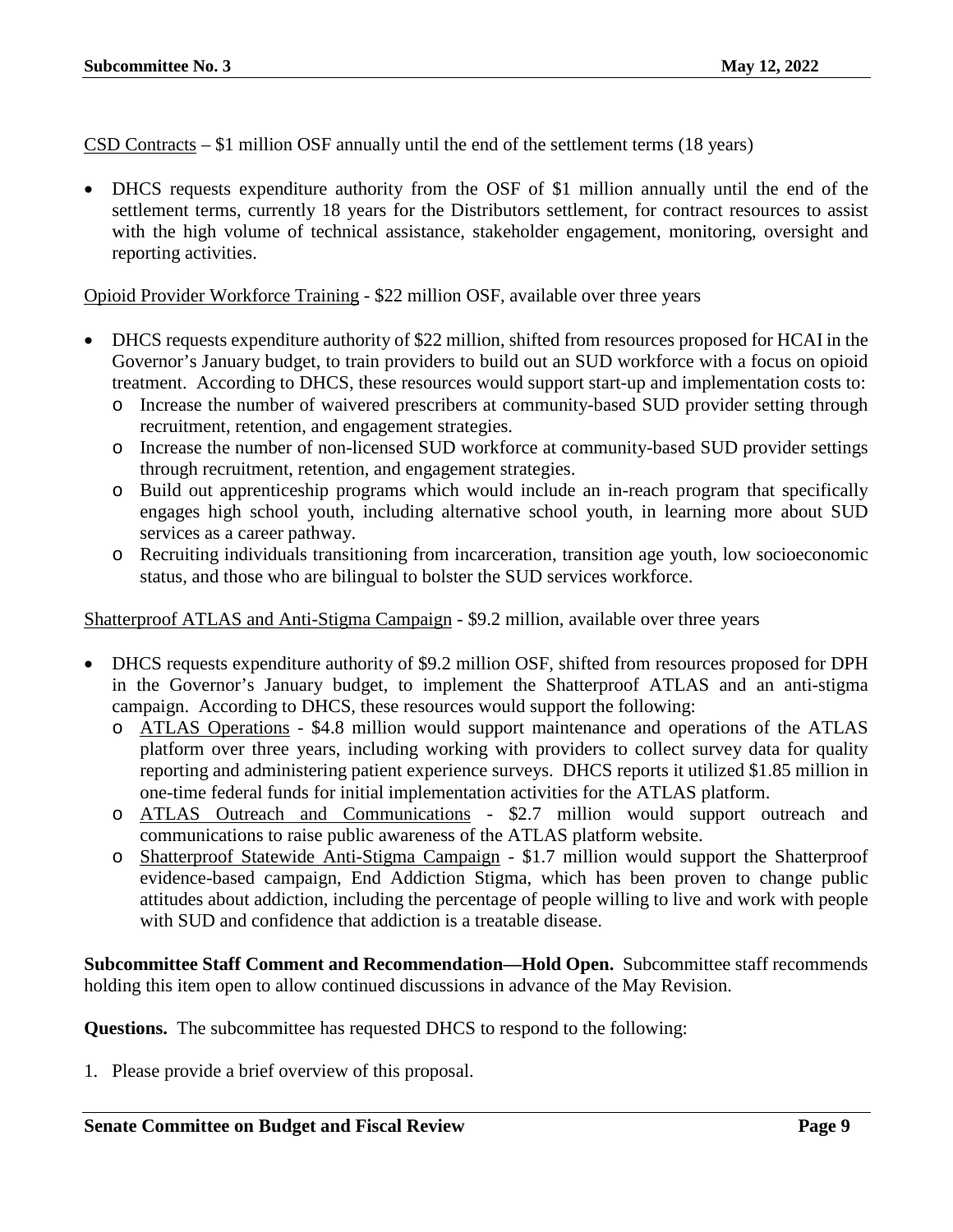# <span id="page-9-0"></span>**Issue 3: Suicide Prevention Voluntary Contribution Fund**

**Trailer Bill Language – April Finance Letter.** DHCS requests trailer bill language to shift oversight and administration of the Suicide Prevention Voluntary Contribution Fund from MHSOAC to DHCS.

**Background.** AB 984 (Lackey), Chapter 445, Statutes of 2019, established the Suicide Prevention Voluntary Contribution Fund, a voluntary tax contribution fund available to taxpayers on personal income tax returns to support crisis centers designed to prevent suicide in rural and desert communities in the state and to support crisis centers that are active members of the National Suicide Prevention Lifeline. The fund is currently administered by MHSOAC, which distributes funding to the crisis centers. According to MHSOAC, the fund received \$409,000 in 2020-21.

**988 National Suicide Prevention Lifeline.** In July 2020, the Federal Communications Commission adopted rules to establish 988 as a new, nationwide, three-digit phone number for people in crisis to connect with suicide prevention and mental health crisis counselors. By July 16, 2022, all phone service providers will be required to direct all 988 calls to the existing National Suicide Prevention Lifeline. The new rules apply to all telecommunications carriers as well as all interconnected one-way Voice over Internet Protocol (VoIP) service providers.

The 2018 Budget Act included expenditure authority from the Mental Health Services Fund of \$4.3 million annually for DHCS to support suicide hotlines. In anticipation of the implementation of 988, DHCS allocated \$20 million of federal grant funding in 2021-22 to support expansion of the statewide call center network, which will allow individuals in crisis to connect with suicide prevention and behavioral health crisis counselors.

**Trailer Bill Language Request.** DHCS requests trailer bill language to shift oversight and administration of the Suicide Prevention Voluntary Contribution Fund from MHSOAC to DHCS. According to DHCS, these changes are intended to align programs that support crisis centers that will operate the 988 National Suicide Prevention Lifeline. DHCS would administer the fund and provide grants to crisis centers with priority to centers located in rural and desert communities, rather than the current statutory requirement that fifty percent of funding be provided to those centers.

**Subcommittee Staff Comment and Recommendation—Hold Open.** Subcommittee staff recommends holding this item open to allow continued discussions in advance of the May Revision.

**Questions.** The subcommittee has requested DHCS to respond to the following:

- 1. Please provide a brief overview of this proposal.
- 2. Why does the proposed language eliminate the statutory funding formulas that allocate fifty percent of funding to rural and desert crisis centers?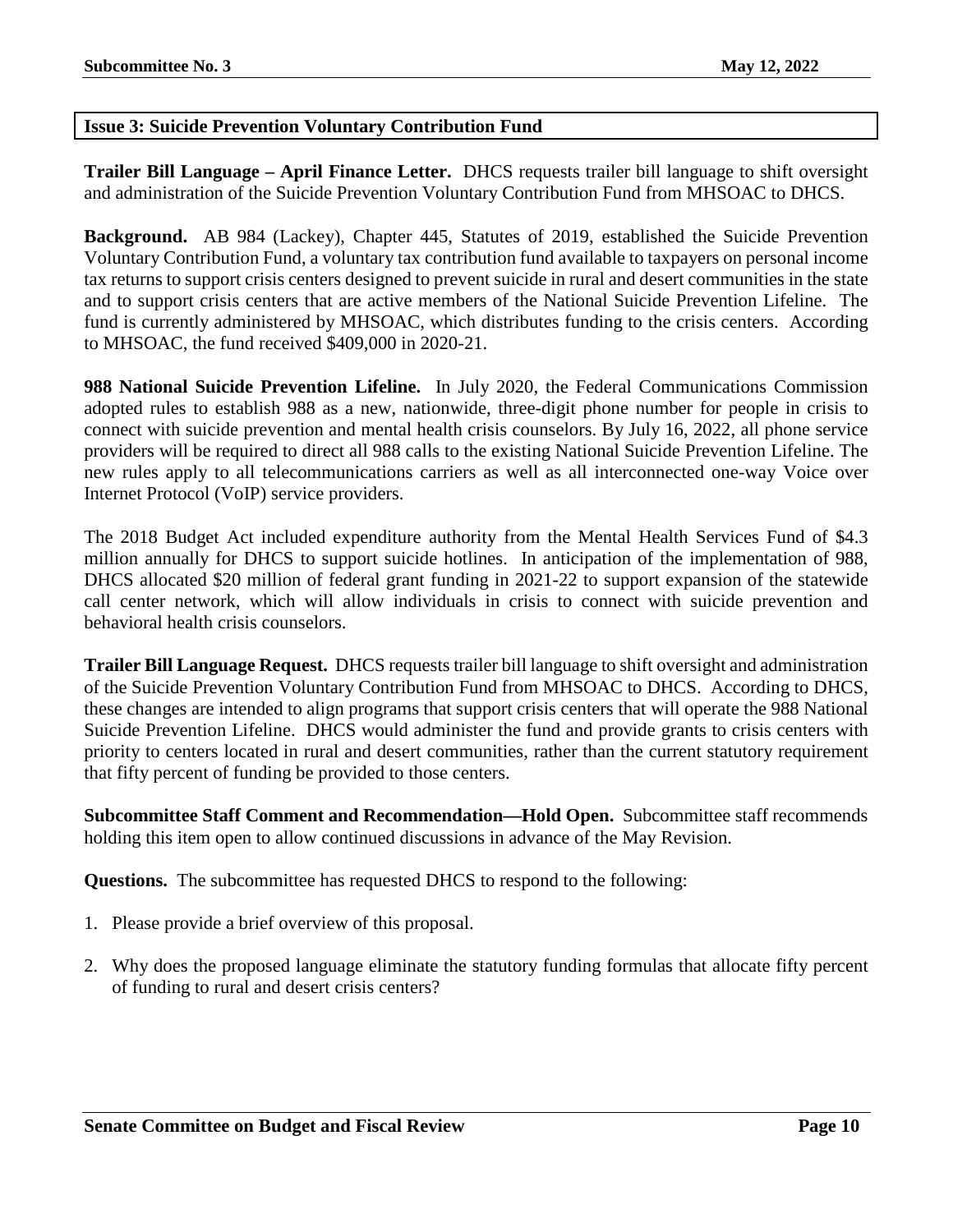# <span id="page-10-0"></span>**Issue 4: Residential and Outpatient Licensing Fund (ROPLF) Fee Increase**

**Revenue Adjustment – April Finance Letter.** DHCS requests an increase in substance use disorder residential licensure and certification fees of approximately 63 percent, effective July 1, 2022. If approved, this fee increase would support ongoing deficiencies in the Residential and Outpatient Licensing Fund (ROPLF) due to impacts of the COVID-19 pandemic and implementation of monitoring of recovery and treatment facilities pursuant to AB 1158 (Petrie-Norris), Chapter 443, Statutes of 2021.

**Background.** DHCS is responsible for the licensing and certification of residential and outpatient recovery and treatment programs in California. Licensing and certification fees levied on program facilities are deposited in the Residential and Outpatient Licensing Fund (ROPLF) to support and maintain the resources necessary for oversight by DHCS. According to DHCS, oversight activities include review and processing of initial and extension applications; initial and biennial onsite monitoring; complaint investigations; administrative support; disseminating information to the public; policy, regulatory, and statutory development; provider training and technical assistance; and appeal processing for revocation or suspension of provider licensure or certification or for assessment of civil penalties.

AB 1158 (Petrie-Norris), Chapter 443, Statutes of 2021, requires a licensee operating an alcoholism or drug abuse (AOD) recovery or treatment facility and serving more than six residents to maintain specified insurance coverages, including, among others, commercial general liability insurance and employer's liability insurance. AB 1158 requires a licensee that serves six or fewer residents to maintain general liability insurance coverage. The Governor's January budget included four positions and expenditure authority from the ROPLF of \$626,000 in 2022-23 and \$590,000 annually thereafter to address the increased workload related to implementation of AB 1158, including monitoring insurance coverage of covered facilities. In its January budget request, DHCS indicated expenditures from the ROPLF would exceed revenues if the request were approved and a fee increase would be necessary to address the fund's deficiency.

DHCS requests an increase in substance use disorder residential licensure and certification fees of approximately 63 percent, effective July 1, 2022. According to DHCS, this would increase licensing fees from \$4,068 to \$6,631 and would align revenues with expected 2022-23 expenditures from the ROPLF of \$9.4 million.

**Subcommittee Staff Comment and Recommendation—Hold Open.** Subcommittee staff recommends holding this item open to allow continued discussions in advance of the May Revision.

**Questions.** The subcommittee has requested DHCS to respond to the following: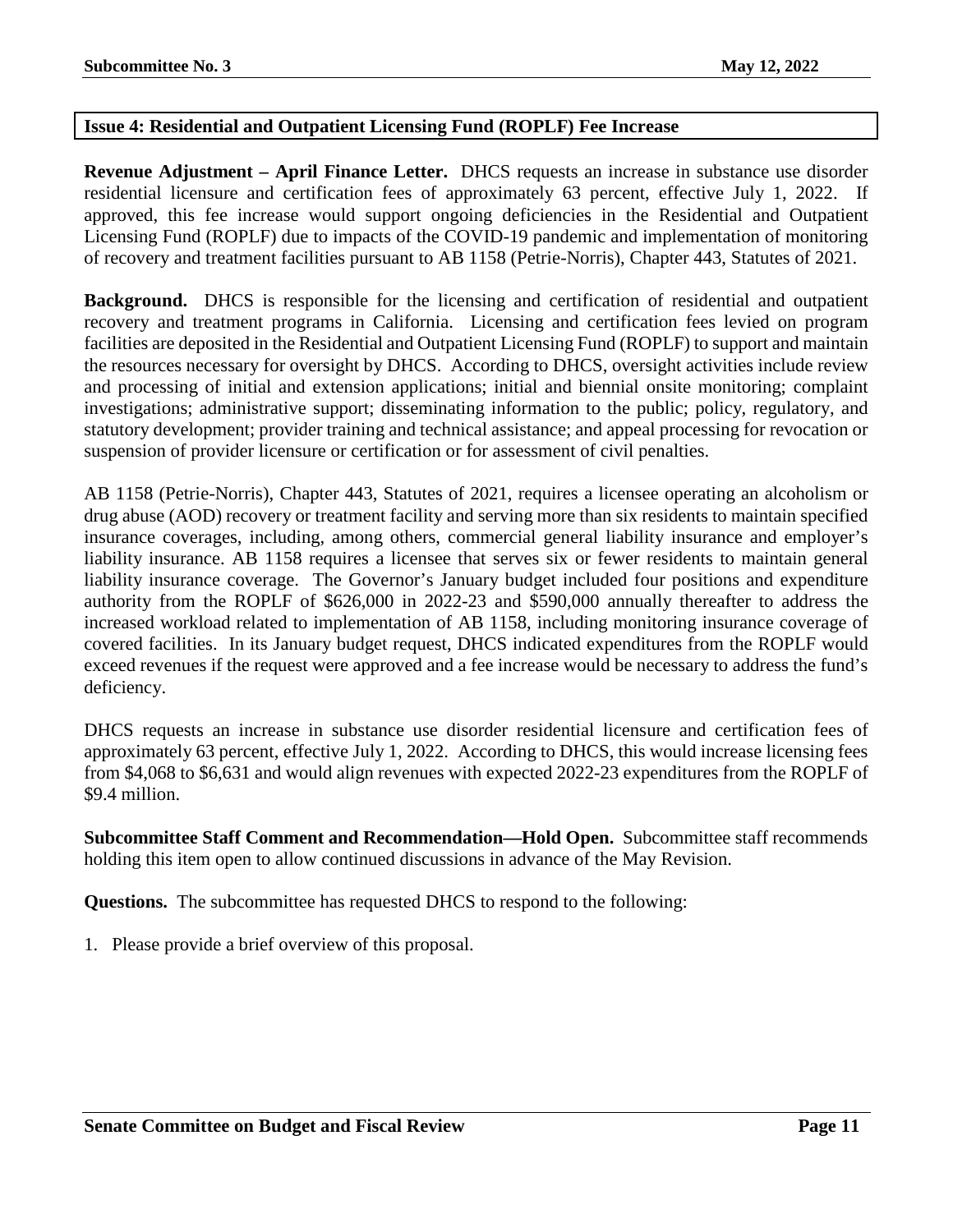# <span id="page-11-0"></span>**Issue 5: Medi-Cal Telehealth Policy**

**Trailer Bill Language – Governor's Budget.** DHCS requests trailer bill language to implement permanent changes to procedures and reimbursements for Medi-Cal covered benefits and services provided via telehealth.

**Background.** In response to the pandemic emergency, DHCS provided broad flexibilities for the delivery of Medi-Cal services through telehealth, telephonic/audio only, and other virtual communication modalities. According to DHCS, providing these telehealth flexibilities proved to be critically important during a time when in-person care put beneficiaries at risk of exposure to COVID-19. These temporary policy changes included the following:

- Expanded ability for providers to render all applicable services that can be appropriately provided via telehealth modalities, including home- and community-based services, Local Education Agency, and Targeted Case Management services.
- Allowed most telehealth modalities to be provided for new and established patients.
- Allowed many covered services to be provided via telephone/audio-only for the first time.
- Allowed payment parity between services provided in-person face-to-face, by synchronous telehealth, and by telephonic/audio only when the services met the requirements of the billing code by various provider types, including federally qualified health centers (FQHCs) and rural health centers (RHCs).
- Waived site limitations for providers and patients of FQHCs and RHCs
- Allowed expanded access to telehealth through non-public technology platforms, based on a federal exemption to Health Insurance Portability and Accountability Act (HIPAA) requirements.

According to DHCS, the availability and need for telehealth has led to a significantly wider adoption of the use of these modalities for service delivery. Providers have become familiar with delivering services via telehealth and receiving reimbursement for telehealth services.

**2021 Budget Act Extension of Flexibilities.** The 2021 Budget Act authorized the extension of the temporary telehealth flexibilities implemented during the pandemic for an additional year. In January 2021 the Administration initially proposed to extend most of the temporary flexibilities, but the proposal did not include extension of the following:

- Telephonic/audio-only modalities as a billable visit for FQHCs or RHCs
- Telephonic/audio-only modalities to establish a new patient
- Payment parity for telephonic/audio-only modalities and virtual communications
- Various flexibilities for Tribal 638 clinics.

The 2021 Budget Act also included expenditure authority of \$2 million (\$1 million General Fund and \$1 million federal funds) to support a consultant to convene an advisory group of stakeholders to provide recommendations to the department for establishing and adopting billing and utilization management protocols for telehealth modalities to increase access and equity and reduce disparities in the Medi-Cal program.

**Trailer Bill Language.** DHCS requests trailer bill language to implement permanent changes to procedures and reimbursements for Medi-Cal covered benefits and services provided via telehealth. The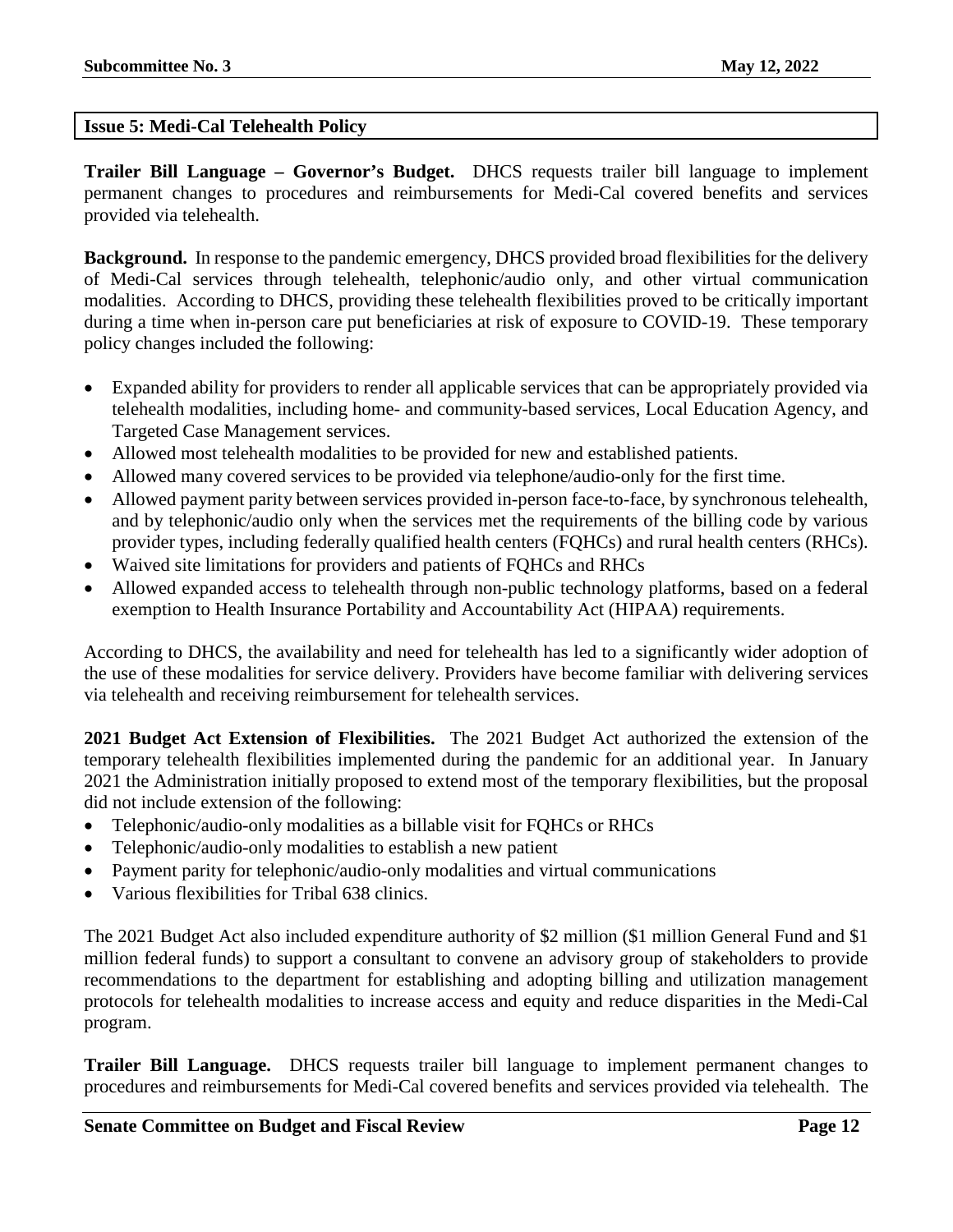language aligns with the department's Post COVID-19 Public Health Emergency Telehealth Policy Recommendations, which was informed by the work of the Telehealth Advisory Workgroup convened pursuant to the 2021 Budget Act. According to DHCS, the trailer bill would implement the following statutory changes:

# Federally Qualified Health Centers (FQHC) and Rural Health Clinics (RHC)

- Allows a visit to include billable encounter using a video or audio-only synchronous interaction when services delivered through such an interaction meet the standard of care.
- Allows specified FQHC and RHC providers to establish a patient through video synchronous interaction.
- Prohibits establishment of a new patient relationship using an audio-only synchronous interaction and allows the department to provide for specific exceptions to this prohibition, which would be developed in consultation with stakeholders.
- Allows the establishment of patients via asynchronous store-and-forward when a patient is physically present at an originating site that is a licensed or intermittent site of the FQHC or RHC at the time the service is performed, the individual who collects the patient records at the originating site is an employee of the FQHC or RHC, and the FQHC or RHC determines that the provider is able to meet the standard of care. This change is a narrow exception to facilitate the Virtual Dental Home model of dental care.
- Requires, no sooner than January 1, 2024, a provider furnishing services through audio-only telehealth to also offer health care services via video synchronous interaction.
- Requires, no sooner than January 1, 2024, a provider furnishing services through telehealth to either offer the service in-person or to arrange for a referral and warm hand-off to in-person services.
- Requires an FQHC or RHC to explain to a beneficiary, at least once before initially providing services to the beneficiary through telehealth, their rights to access services in-person, that use of telehealth is voluntary and that consent for the use of telehealth can be withdrawn at any time without affecting the right to future care or treatment, that Medi-Cal covers nonmedical transportation services to access inperson visits when other available resources have been reasonably exhausted, and potential limitations or risks related to receiving services through telehealth as compared to an in-person visit, to the extent any limitations or risks are identified by the provider. Requires DHCS to develop, in consultation with stakeholders, model language for this purpose.
- Requires these changes be effective January 1, 2023, or the effective date(s) reflected in the applicable federal approvals obtained, whichever is later.

# Baseline Coverage of Telehealth in Medi-Cal in All Delivery Systems

• Establishes that in-person, face-to-face contact between a health care provider and a patient is not required under the Medi-Cal program for those covered health services and provider types designated by DHCS, when providing visual synchronous interaction, audio-only synchronous interaction,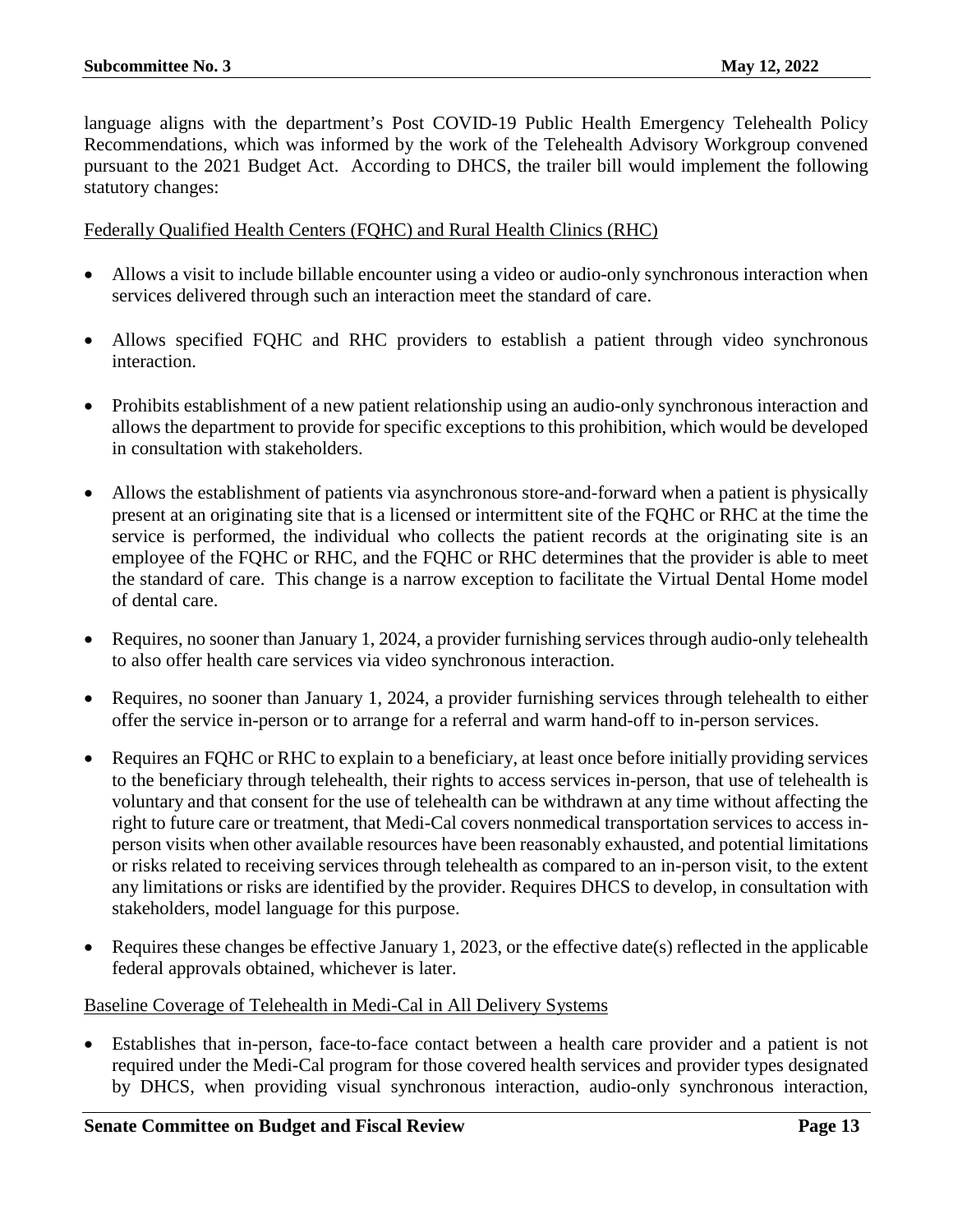asynchronous store-and-forward, remote patient monitoring, or other permissible virtual communication modalities subject to federal approval.

- Requires DHCS to designate and periodically update the covered health care services and provider types that may be appropriately delivered through synchronous video telehealth, audio-only, remote patient monitoring, other permissible virtual communication, or the asynchronous telehealth process.
- Makes applicable health care services delivered through telehealth modalities subject to billing, reimbursement, and utilization management policies developed by DHCS. Requires utilization management protocols adopted by DHCS to be consistent with and no more restrictive than those authorized for health care service plans.
- Requires, no sooner than January 1, 2024, a provider furnishing services through audio-only telehealth to also offer health care services via video synchronous interaction.
- Requires, no sooner than January 1, 2024, a provider furnishing services through telehealth to either offer the service in-person or to arrange for a referral and warm hand-off to in-person services.
- Requires DHCS to consider recommendations from consumer advocates on ways to maintain access to in-person services without unduly restricting access to telehealth services.
- Authorizes a health care provider to establish a new Medi-Cal patient relationship with a beneficiary via video synchronous interaction consistent with any requirements imposed by the department.
- Prohibits establishment of a new patient relationship using telehealth modalities other than visual synchronous interaction and allows the department to provide for specific exceptions to this prohibition, which would be developed in consultation with stakeholders.
- Permits DHCS to establish separate fee schedules for applicable health care services delivered via remote patient monitoring or other permissible virtual communication modalities.
- Requires DHCS to reimburse applicable services provided via synchronous telehealth (video or audioonly) at the same amounts that would otherwise apply to in-person, face-to-face services, for services that meet the standard of care and meet requirements of the service code being billed.
- Implements a similar payment parity requirement for managed care plan payments to providers, unless the plan and provider mutually agree to reimbursement in different amounts.
- Requires DHCS to develop a research and evaluation plan by January 1, 2023, and allows the department to contract for or amend an existing contract for this purpose.
- Requires a provider to explain to a beneficiary, at least once before initially providing services to the beneficiary through telehealth, their rights to access services in-person, that use of telehealth is voluntary and that consent for the use of telehealth can be withdrawn at any time without affecting the right to future care or treatment, that Medi-Cal covers nonmedical transportation services to access inperson visits when other available resources have been reasonably exhausted, and potential limitations or risks related to receiving services through telehealth as compared to an in-person visit, to the extent any limitations or risks are identified by the provider. Requires DHCS to develop, in consultation with stakeholders, model language for this purpose.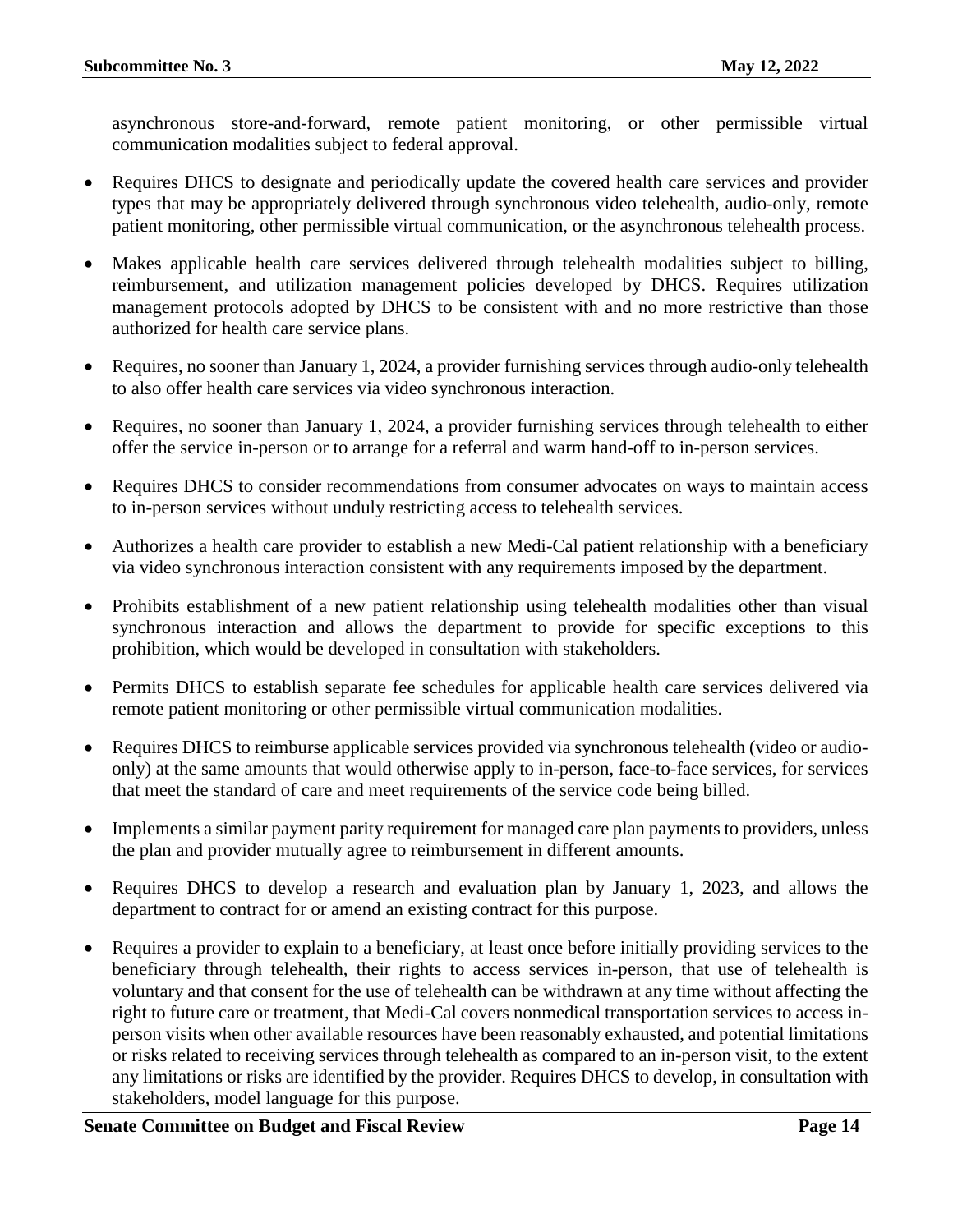• Requires DHCS to develop, in consultation with stakeholders, a consumer-friendly notice that explains relevant beneficiary rights and requires the notice to be translated into threshold languages and provided in a format that is culturally and linguistically appropriate to beneficiaries in fee-for-service and managed care,

#### State Plan Drug Medi-Cal Services

- Expand reimbursable telehealth services to State Plan Drug Medi-Cal certified providers from solely individual counseling to all medically necessary Drug Medi-Cal reimbursable services, including through video synchronous interaction or audio-only synchronous interaction.
- Require Drug Medi-Cal services provided through video synchronous interaction or audio-only synchronous interaction be subject to billing, reimbursement and utilization management policies developed by DHCS.
- Prohibit a Drug Medi-Cal certified provider from establishing a new patient relationship with a Medi-Cal beneficiary via audio-only synchronous interaction.
- Require Drug Medi-Cal reimbursable services through video synchronous interaction and audio-only synchronous interaction be provided in compliance with the privacy and security requirements, pursuant to state and federal law.

#### Network Adequacy in the Managed Care Delivery Systems

- Authorize a Medi-Cal managed care plan, with DHCS approval, to use clinically appropriate video synchronous interaction to meet network adequacy standards outside of Alternative Access Standard (AAS) requests. This change is intended to expand access to synchronous telehealth services that are limited to means of meeting AAS requests under current law.
- Allow DHCS to develop policies for granting credit in the determination of compliance with time or distance standards established pursuant to this section when Medi-Cal managed care plans contract with specified providers to use clinically appropriate video synchronous interaction.
- Clarify that a Medi-Cal managed care plan with a previously approved request does not need to resubmit the AAS request annually unless the Medi-Cal managed care plan's current approved AAS requires modifications. Require Medi-Cal managed care plans to submit a complete AAS submission at least every three years and at any time the Medi-Cal managed care plan is unable to meet time or distance standards.
- Require a Medi-Cal managed care plan to close out any corrective action plan deficiencies in a timely manner to verify member access is adequate.
- Require Medi-Cal managed care plans to continually work on improving network adequacy and access for Medi-Cal members.
- Authorize a Medi-Cal managed care plan to use clinically appropriate video synchronous interaction, as part of an alternative access standard request.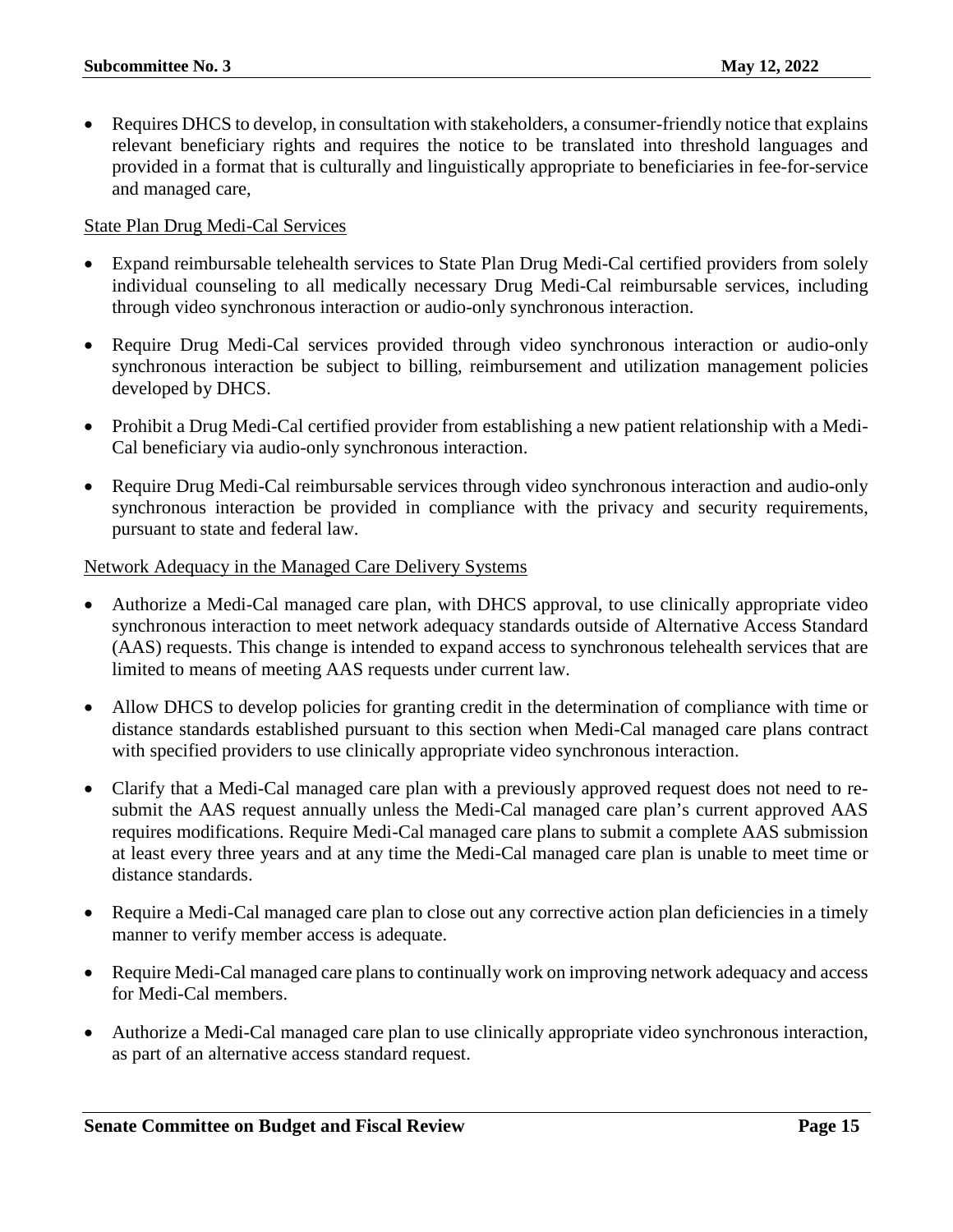• Extend the sunset date from January 1, 2023, to January 1, 2026 (proposed W&I Code Section 14197(l)).

**Subcommittee Staff Comment and Recommendation—Hold Open.** Subcommittee staff recommends holding this item open to allow continued discussions in advance of the May Revision.

**Questions.** The subcommittee has requested DHCS to respond to the following:

- 1. Please provide a brief overview of this proposal.
- 2. Please describe how this proposal differs from the changes proposed in 2021.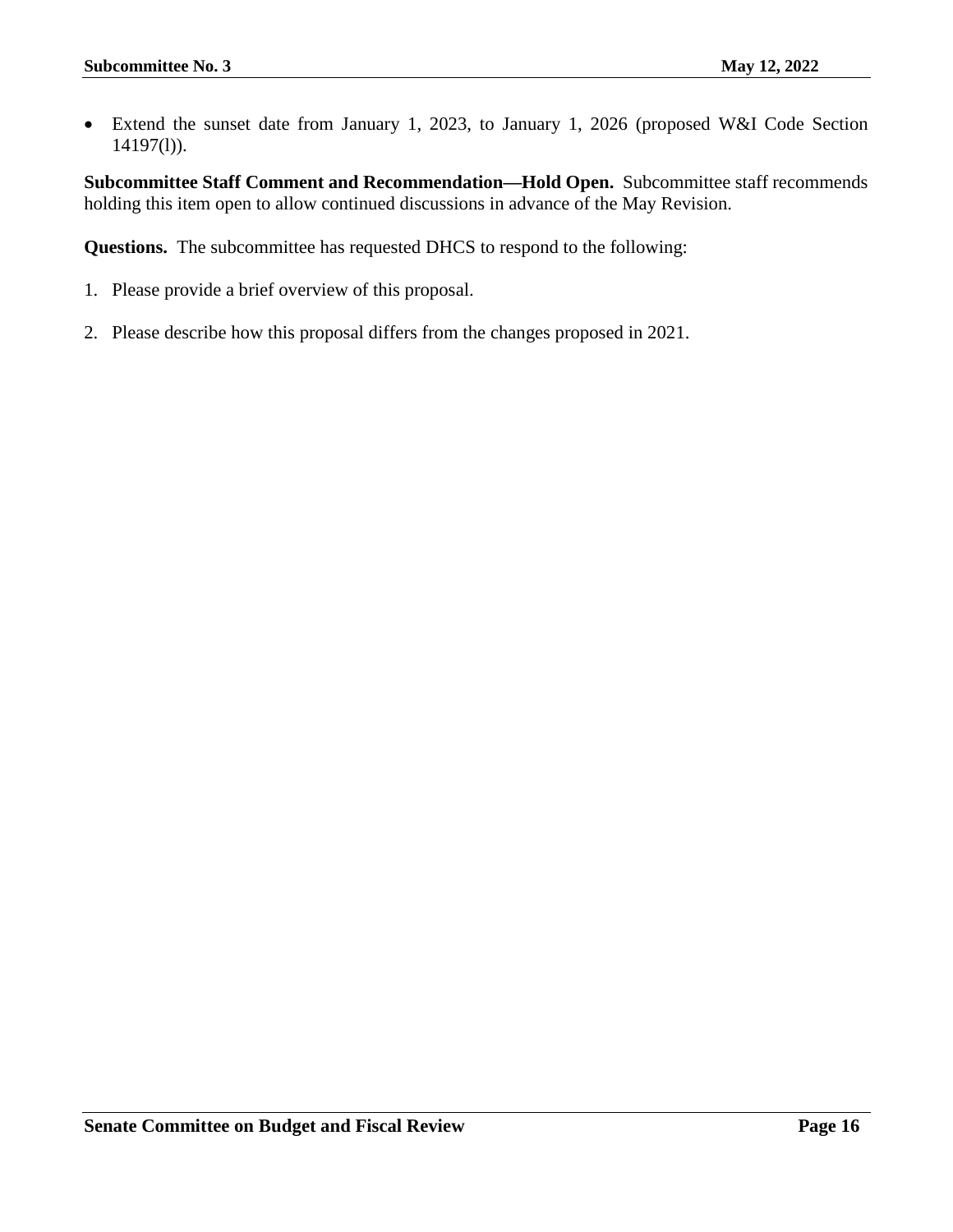# <span id="page-16-0"></span>**Issue 6: COVID-19 Public Health Emergency – Resuming Regular Operations**

**Budget Change Proposal – April Finance Letter.** DHCS requests expenditure authority of \$26.2 million (\$13.1 million General Fund and \$13.1 million federal funds) in 2022-23 and \$1.2 million (\$581,000 General Fund and \$581,000 federal funds) in 2023-24 and 2024-25. If approved, these resources would allow DHCS to unwind the program policy and system-related changes implemented during the COVID-19 Public Health Emergency.

| <b>Program Funding Request Summary</b> |              |                          |
|----------------------------------------|--------------|--------------------------|
| <b>Fund Source</b>                     | 2022-23      | $2023 - 24$ <sup>*</sup> |
| $0001$ – General Fund                  | \$13,117,000 | \$581,000                |
| 0890 – Federal Trust Fund              | \$13,117,000 | \$581,000                |
| <b>Total Funding Request:</b>          | \$26,234,000 | \$1,162,000              |
| <b>Total Requested Positions:</b>      | 0.0          | 0.0                      |

\* Additional fiscal year resources requested – 2024-25: \$1,162,000.

**Background.** The federal Public Health Emergency (PHE) declared on January 31, 2020, and extended in 90 day increments since that date, has allowed states to utilize a variety of eligibility and enrollment flexibilities to stabilize Medicaid beneficiaries' eligibility for coverage and access to health care services. In addition to the flexibilities provided by the PHE, Congress passed the Coronavirus Aid, Relief, and Economic Security (CARES) Act and the Families First Coronavirus Response Act (FFCRA), which included provisions requiring state Medicaid programs to maintain beneficiary eligibility and enrollment as a condition of increased federal matching funds to support increased COVID-19 related expenditures.

Once the PHE expires, the flexibilities allowed by the declaration will also expire. In addition, the CARES Act and FFCRA provisions requiring continuous coverage of Medicaid beneficiaries also expire at the end of the PHE. In preparation for the eventual end of the PHE, the federal Centers for Medicare and Medicaid Services (CMS) released guidance to states to plan for the resumption of regular Medicaid operations upon the conclusion of the PHE.

According to DHCS, Medi-Cal will be faced with a large number of eligibility and enrollment actions that will need to be completed when the PHE ends. The most recent 90 day extension expires on July 16, 2022, if it is not extended for an additional 90 day period. CMS guidance provides counties with 12 months from the date of the PHE expiration to process the accumulated Medi-Cal redeterminations and case changes. DHCS estimates that 60 to 65 percent of the total Medi-Cal caseload of 14.4 million may require a redetermination. DHCS indicates that this redetermination workload, along with recent expansions of eligibility for Medi-Cal authorized by the Legislature, will require significant county resources with the guidance and assistance of DHCS staff.

**Resource Request.** DHCS requests expenditure authority of \$26.2 million (\$13.1 million General Fund and \$13.1 million federal funds) in 2022-23 and \$1.2 million (\$581,000 General Fund and \$581,000 federal funds) in 2023-24 and 2024-25 to allow DHCS to unwind the program policy and system-related changes implemented during the COVID-19 Public Health Emergency. Specifically, DHCS requests the following resources:

Medi-Cal Eligibility Division (MCED) – Resources equivalent to eight positions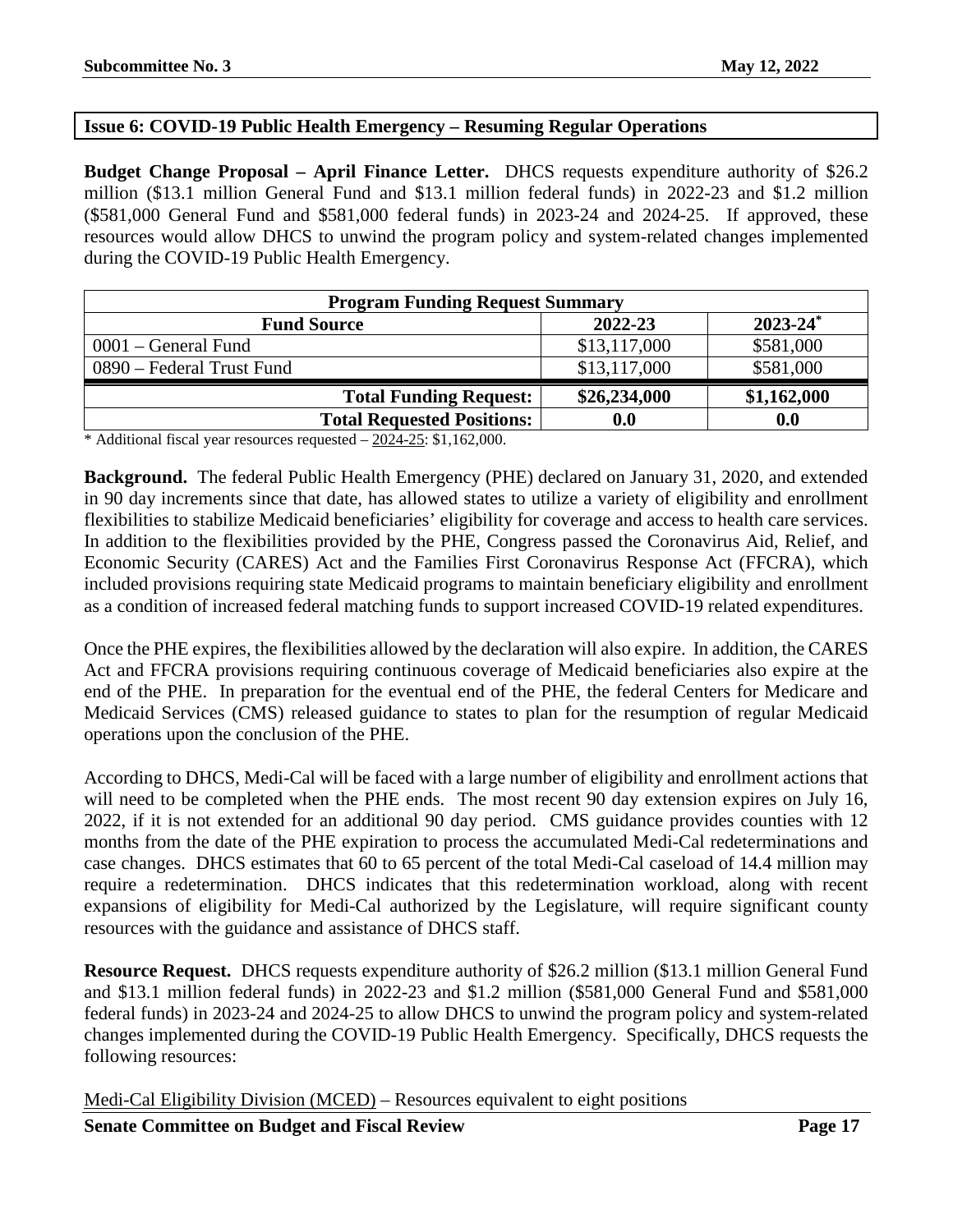• Resources equivalent to **two Health Program Specialist (HPS) II** positions, **four HPS I** positions, and **two Associate Governmental Program Analysts (AGPA)** would support the policy and programmatic components of the redetermination efforts, provide direction and support for eligibility systems (SAWS, CalHEERS, and MEDS), and provide policy oversight and system alignment through the course of the unwinding efforts. These resources would also develop, implement, and oversee the Post-COVID-19 Eligibility and Enrollment Operations Plan for California, required by the CMS guidance. These resources would be responsible for reviewing state and federal law and eligibility system logic for handling different eligibility scenarios, and technical assistance from CMS.

Media and Outreach Campaign - \$25 million in 2022-23

• DHCS requests expenditure authority of \$25 million (\$12.5 million General Fund and \$12.5 million federal funds) in 2022-23 for conducting a media and outreach campaign in preparation for the end of the PHE. These resources would procure a vendor to conduct the campaign to encourage beneficiaries to update their contact information with their counties, and to make them aware of the implications of their eligibility once the PHE ends.

**Subcommittee Staff Comment and Recommendation—Hold Open.** Subcommittee staff recommends holding this item open to allow continued discussions in advance of the May Revision.

**Questions.** The subcommittee has requested DHCS to respond to the following: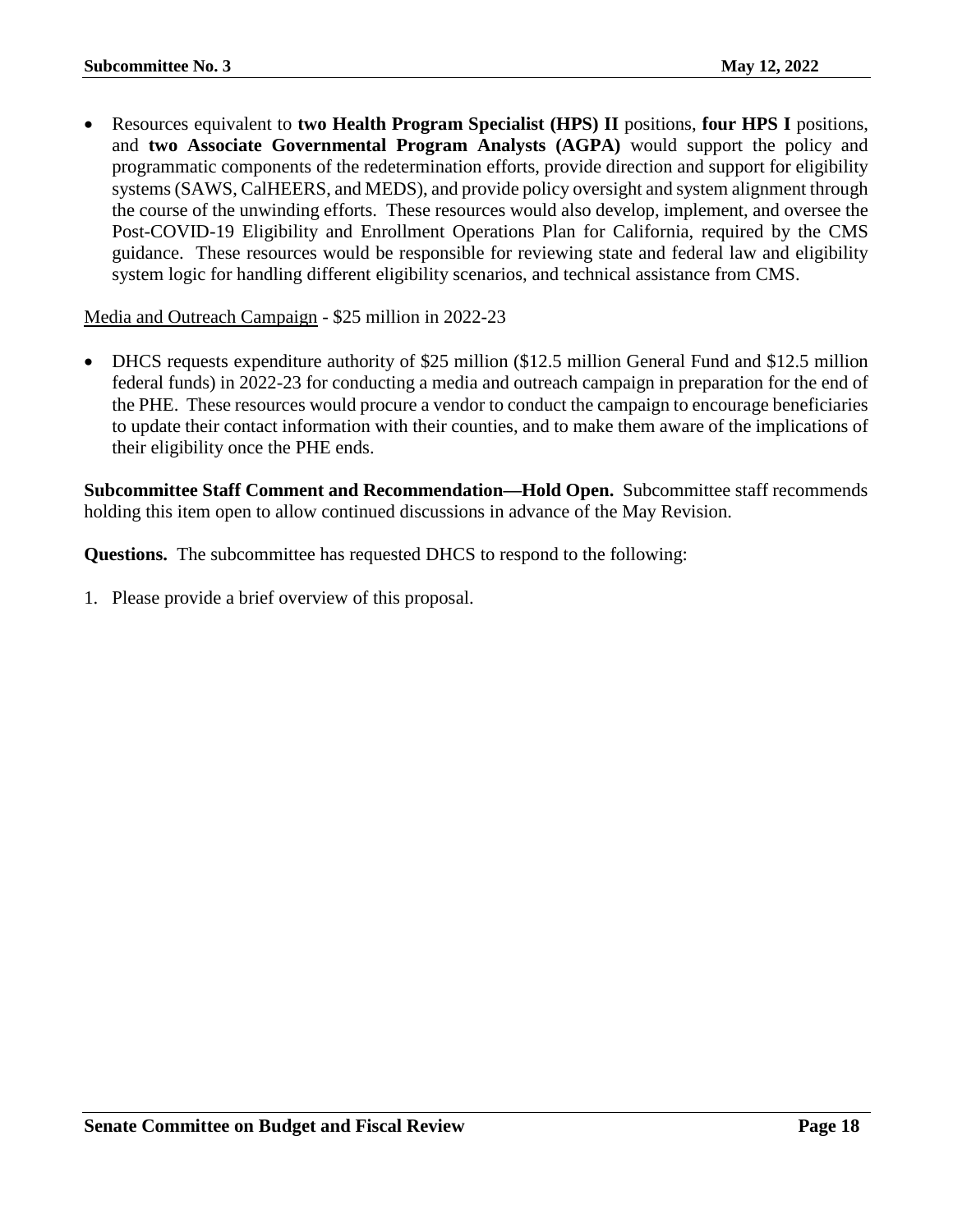# <span id="page-18-0"></span>**Issue 7: California Advancing and Innovating Medi-Cal (CalAIM) Implementation**

**Budget Change Proposal – April Finance Letter.** DHCS requests 97 positions and expenditure authority of \$107.8 million (\$53.9 million General Fund and \$53.9 million federal funds) in 2022-23 and \$18 million (\$9 million General Fund and \$9 million federal funds) annually thereafter. If approved, these positions and resources would support implementation of several components of the California Advancing and Innovating Medi-Cal (CalAIM) initiative, including external evaluations and assessments required by conditions of the federal waiver, implementation of the CalAIM Justice Package, Dual-Eligible Special Needs Plan new reporting requirements, and the Serious Mental Illness/Serious Emotional Disturbance federal waiver.

| <b>Program Funding Request Summary</b> |               |               |
|----------------------------------------|---------------|---------------|
| <b>Fund Source</b>                     | 2022-23       | $2023 - 24^*$ |
| $0001$ – General Fund                  | \$53,893,000  | \$8,987,000   |
| 0890 – Federal Trust Fund              | \$53,892,000  | \$8,987,000   |
| <b>Total Funding Request:</b>          | \$107,785,000 | \$17,974,000  |
| <b>Total Requested Positions:</b>      | 97.0          | 97.0          |

\* Positions and resources ongoing after 2023-24.

**Background.** During the fall of 2019, the Administration released a comprehensive proposal to transform the delivery system of physical, behavioral, and oral health care services in the Medi-Cal program, known as the California Advancing and Innovating Medi-Cal (CalAIM) initiative. After COVID-19 related delays, the 2021 Budget Act included 69 positions and expenditure authority of \$1.6 billion (\$675.7 million General Fund and \$954.7 million federal funds), and the Legislature approved trailer bill language to authorize implementation of CalAIM.

CalAIM is an ambitious effort to incorporate evidence-based investments in prevention, case management, and non-traditional services into the Medi-Cal program. Many of these investments were piloted during the state's most recent 1115 Waiver, Medi-Cal 2020, and CalAIM incorporates many of these programs into existing Medi-Cal delivery systems on a more consistent, statewide basis. CalAIM also seeks to reform payment structures for Medi-Cal managed care plans and county behavioral health programs to streamline rate-setting and to reduce documentation and auditing workload for plans and their network providers. Other components of CalAIM include changes to populations and services that would be delivered in the fee-for-service or managed care system, continuation of certain dental services piloted in the Dental Transformation Initiative, statewide incorporation of long-term services and supports as a mandatory managed care benefit, seeking a federal waiver to allow Medi-Cal services to be provided in an Institute for Mental Disease (IMD), and testing full integration of physical, behavioral, and oral health service delivery under a single contracted entity.

**CalAIM Implemented Through New Federal Waiver Authority.** CalAIM will transition many of Medi-Cal's existing programs into managed care benefits under a new 1915(b) Waiver, maintain some programs under the previous 1115 Waiver authority, and make other changes through amendments to the State Plan. The federal Centers for Medicare and Medicaid Services (CMS) approved California's 1115 Waiver and 1915(b) Waiver applications implementing CalAIM reforms on December 29, 2021. Both Waivers are approved until December 31, 2026. While the managed care authorities provided by the two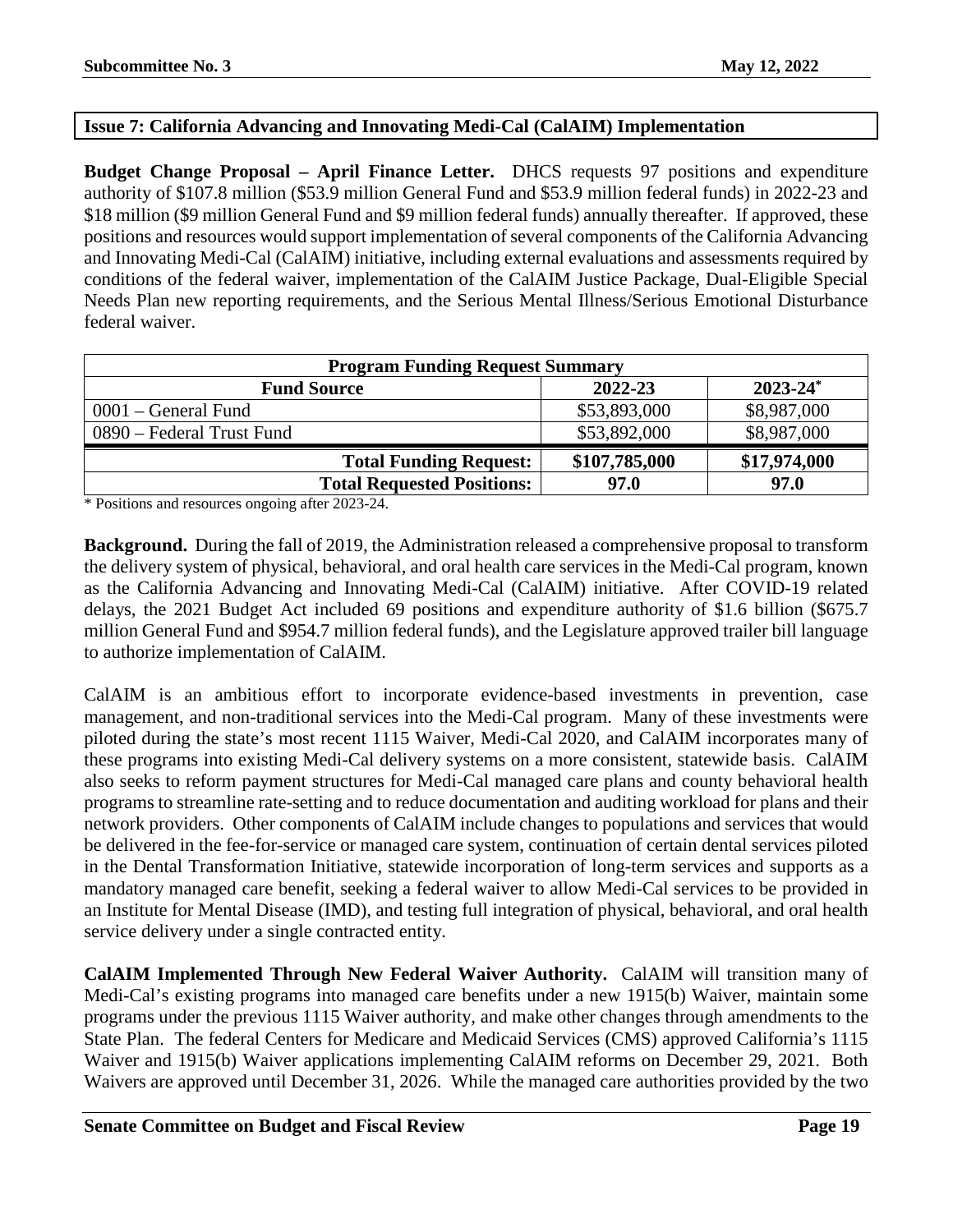Waivers are similar, there are key differences. For example, while 1115 Waivers require budget neutrality (federal expenditures must not be greater under the Waiver than they would have been without the Waiver), 1915(b) Waivers only require the demonstration of cost effectiveness and efficiency (actual expenditures cannot exceed projected expenditures).

**Local Assistance Request in January Budget.** In the Governor's January budget, DHCS requested expenditure authority of \$1.2 billion (\$495.9 million General Fund and \$693.6 million federal funds) in 2021-22 and \$2.8 billion (\$1.1 billion General Fund and \$1.7 billion federal funds) to implement the following components of CalAIM:

- Enhanced Care Management (ECM)
- Community Supports (previously In-Lieu of Services)
- Managed Care Plan Incentives
- Medi-Cal Providing Access and Transforming Health (PATH)
- Dental Initiatives
- Population Health Management
- Various Transitions of Populations Between Fee-for-Service and Managed Care
- Behavioral Health Quality Improvement Program
- Designated State Health Programs

In addition, DHCS proposed trailer bill language to make statutory changes necessary to implement the components of the CalAIM initiative.

**Staffing and Resource Request.** DHCS requests 97 positions and expenditure authority of \$107.8 million (\$53.9 million General Fund and \$53.9 million federal funds) in 2022-23 and \$18 million (\$9 million General Fund and \$9 million federal funds) annually thereafter. If approved, these positions and resources would support implementation of several components of the California Advancing and Innovating Medi-Cal (CalAIM) initiative, including external evaluations and assessments required by conditions of the federal waiver, implementation of the CalAIM Justice Package, Dual-Eligible Special Needs Plan new reporting requirements, and the Serious Mental Illness/Serious Emotional Disturbance federal waiver.

According to DHCS, this request would support efforts that were not anticipated in the department's CalAIM implementation proposal approved in the 2021 Budget Act. These efforts include additional need for global project management, technical assistance, and required federal evaluations for all aspects of CalAIM. In addition, this request includes staffing and resources to support initiatives scheduled to launch in 2023 and beyond, such as the CalAIM justice-involved package, long-term care managed care carvein, Dual Eligible Special Needs Plan (D-SNP) transition and application and implementation of the SMI/SED waiver. Specifically, DHCS requests the following positions and resources:

Administration – Two positions

- **One Associate Personnel Analyst (APA)**
- **One Associate Governmental Program Analyst (AGPA)**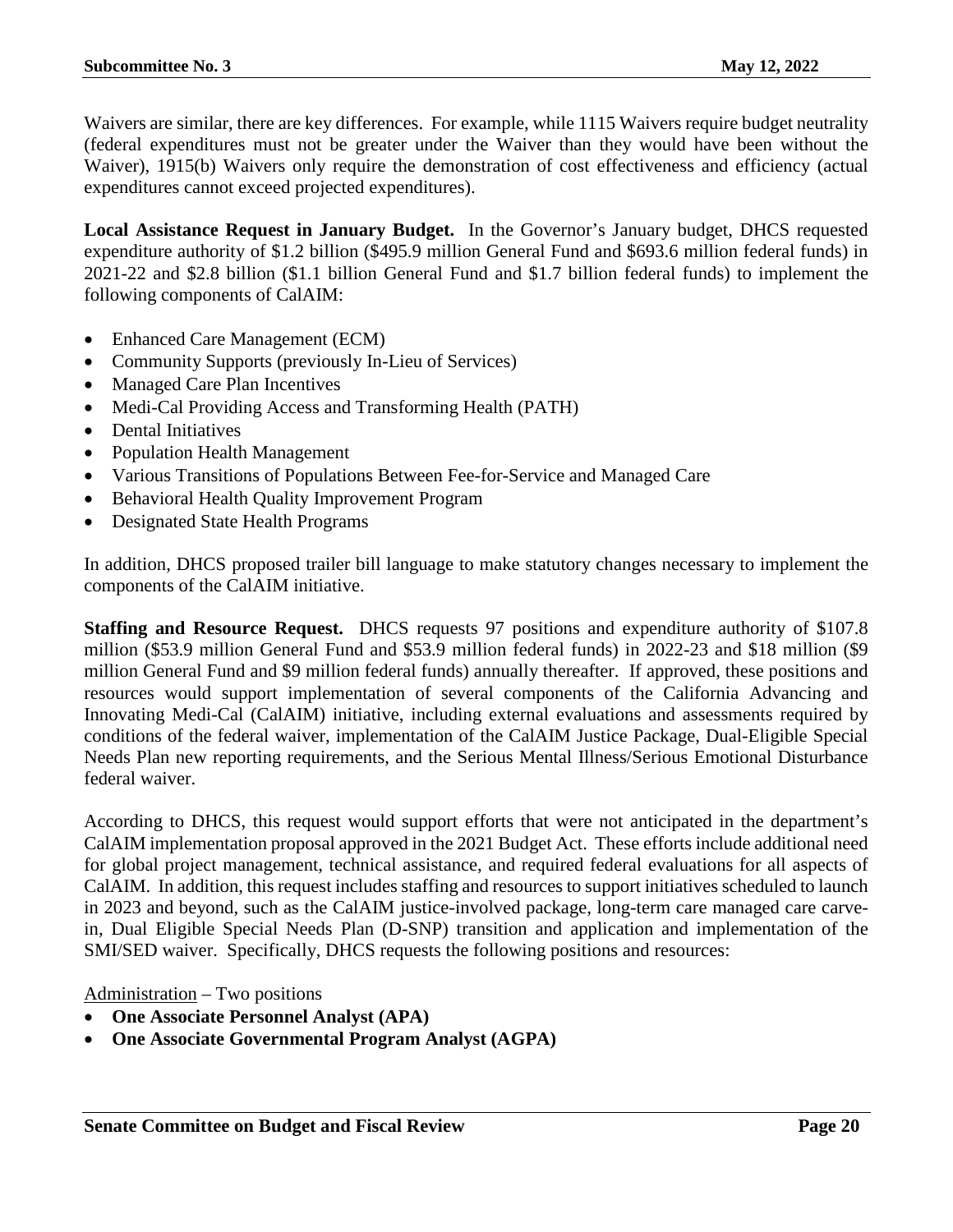These positions would support administrative functions for the new staff proposed in this request, including hiring, processing applications, records and forms management, asset management, and space planning to accommodate newly authorized positions and the transition to telework and a hybrid work environment.

Business Operations Technology Services Division – Five positions

- **Four Information Technology Specialist (ITS) II**
- **One ITS I**

These positions would provide information technology (IT) support for CalAIM staff and programs including improving the data completeness and quality of managed care data; responding to tickets submitted to the division including emails, voice messages, phone calls, and chat sessions; provide direct IT customer support and service to both internal and external users in an enterprise environment; support DHCS operations through the management, design, installation, upgrade, and support of technology infrastructure; provide maintenance and operations support for DHCS' IT infrastructure; evaluate requested projects and work efforts and provide proposed solutions; provide subject matter expertise between projects, governance committees, and various programs; develop, manage, and maintain technical documentation, processes and procedures; and research and evaluate new technologies, test solutions, and make recommendations to management.

Capitated Rates Development Division – 12 positions

- **One Staff Services Manager (SSM) III**
- **One SSM II**
- **One SSM I**
- **One Research Data Specialist (RDS) I**
- **Two Research Data Analyst (RDA) II**
- **Six AGPAs**

These positions would perform financial monitoring and oversight activities needed to comply with expanded federal expectations under the CalAIM waiver including developing and executing implementation plans; developing and maintaining program policy and operational requirements; developing and maintaining new data collection and review processes and templates specific to subcontractor expenses; preparing and submitting to CMS required documentation of DHCS' oversight of the medical loss ratio (MLR); reviewing subcontracts to verify plans impose required terms and conditions downstream; performing expanded review of subcontractor expenditures within plan-generated MLR reports; monitor and evaluate plans' appropriate use, review, and oversight of subcontractorgenerated MLR reports by reviewing plan subcontracts and downstream subcontracts to verify plans effectively impose required terms and conditions downstream; perform desk reviews of sampled subcontractor-generated MLR reports for reasonableness of reporting and allocation approaches; and evaluate alignment of expenditure data between subcontractor-generated and plan-generated MLR reports.

Data Management and Analytics Division – Eight positions

- **One Research Scientist Supervisor (RSS) II**
- **One RSS I**
- **Four Research Scientist (RS) III**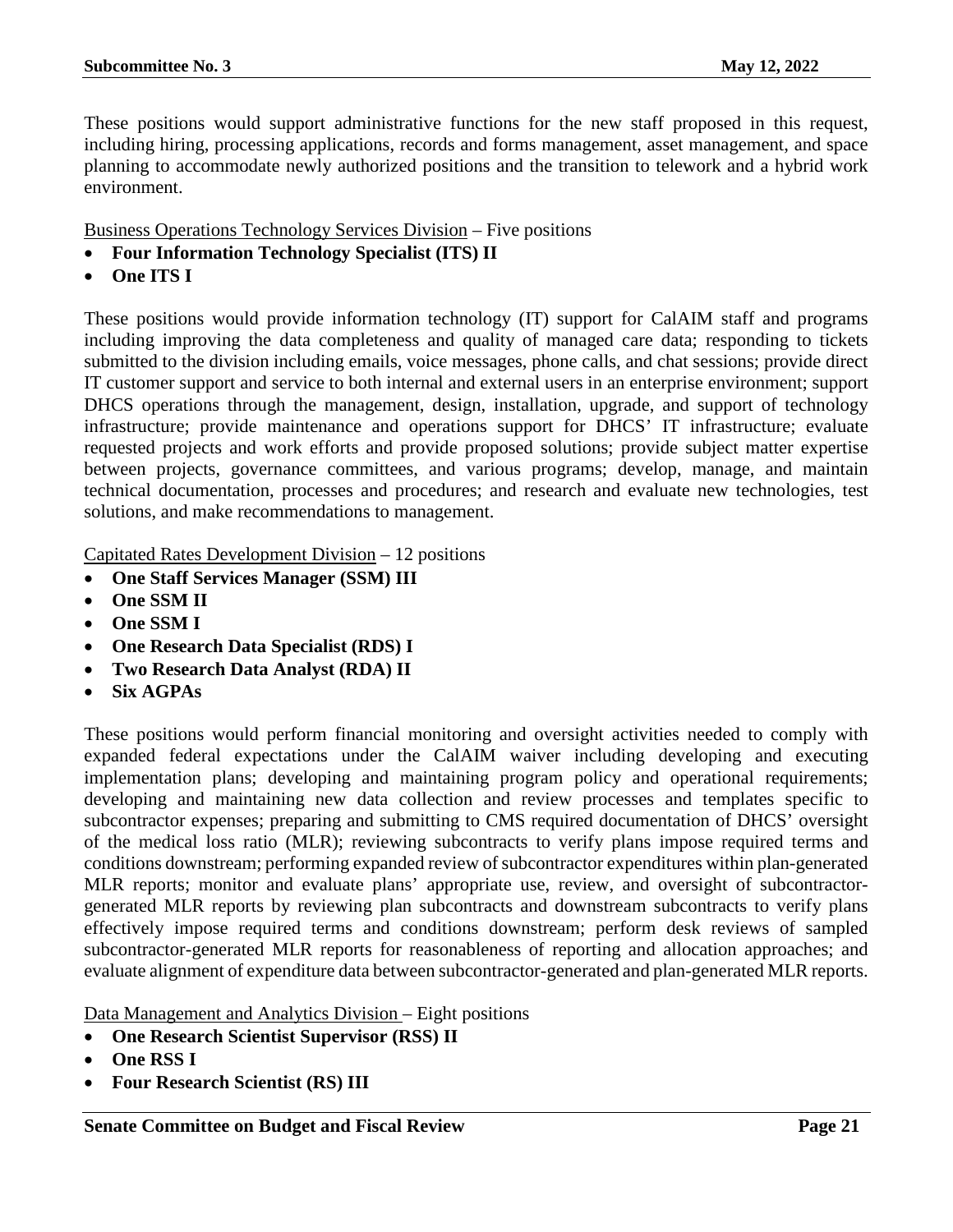- **One RDS III**
- **One RDS II**

*CalAIM Waiver Evaluations.* Four of these positions would provide research and data support for components of the waiver requirements including data support and consultation related to methodological development and methodological limitations developed by evaluators; data collection to support reporting; development of data reports, queries, and data pulls to support evaluators, quality improvement, and monitoring requirements; and data support related to aspects of care coordination and access to services, such as identifying and obtaining needed external data sources, and linking data from various data sources to create data sets.

*CalAIM Managed LTSS and D-SNPs.* Four of these positions would provide data analytic and research support for managed LTSS and D-SNP programs; work with programs to support development of measures, provide consultation related to data sources and coding for identified measures, support reporting processes that will enable DHCS to manage delivery of managed LTSS and D-SNP services, and track quality and outcome metrics.

Managed Care Operations Division – Two positions

• **Two AGPAs**

These positions would develop pre-enrollment materials and update system enrollment processes in conjunction with county and justice partners to verify enrollment and assignment into Medi-Cal managed care plans; collaborate with internal and external entities; monitor and develop program processes, including developing and presenting major policy issues, materials, and recommendations to management and Health Care Options, to support compliance with implementation deadlines; and perform administrative and supervisory functions for the division.

Managed Care Quality and Monitoring Division – 21 positions

- **One SSM III**
- **Two SSM II**
- **One HPS II**
- **One HPS I**
- **Three SSM I**
- **13 AGPAs**

*CalAIM Justice Package.* Eight of these positions would develop program requirements to comply with state and federal law, the Medi-Cal managed care plan contract, and implementation guidelines; work with plans to provide technical assistance and support; monitor plan compliance with implementation requirements; review and track deliverables and assist management on issues; provide policy support, including development and communication, regulations, and waiver-related development and updates; perform administrative and supervisory functions related to the division; monitor and develop program requirements, including division policy issues and recommending alternatives to management; and support compliance with all implementation deadlines.

*CalAIM 1915(b) – Assurances of Adequate Capacity and Services.* Six of these positions would create policy guidance for network reporting for Medi-Cal managed care plans to verify subcontractors are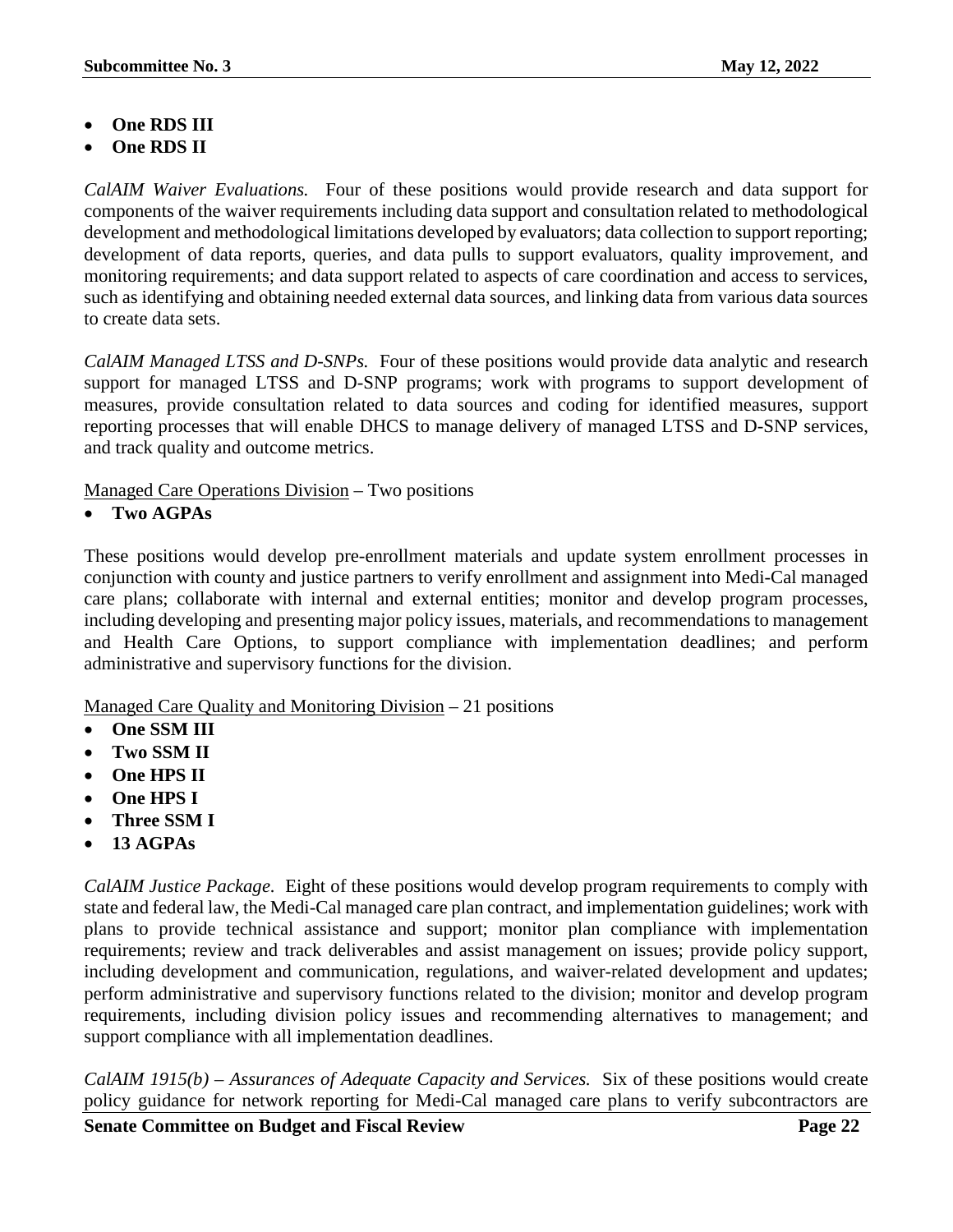reporting accurately; establish a reporting framework; set up data systems and mechanisms to capture reporting; and create review tools.

*CalAIM Managed LTSS and D-SNPs.* Seven of these positions would facilitate and lead monitoring efforts of D-SNP contract requirements; facilitate and lead dually aligned network efforts for D-SNP requirements; establish, refine, and maintain materials and compliance tools for D-SNP compliance and D-SNP dually aligned networks; create, refine, and maintain monitoring policies and procedures for monitoring of D-SNPs; create, refine, and maintain policies for dually aligned plan and D-SNP networks; and create, monitor, and lead corrective action progress for non-compliance with D-SNP contractual requirements.

Medi-Cal Behavioral Health Division – 36 positions

- **One Career Executive Assignment (CEA)**
- **One SSM III**
- **Three SSM II**
- **Five SSM I**
- **Nine HPS II**
- **Two HPS I**
- **13 AGPAs**
- **Two Staff Services Analysts (SSA)**

*CalAIM Justice Package.* Nine of these positions would support a new section to manage and lead the significant workload for the CalAIM Justice-Involved Initiative including planning, implementation, and stakeholder management activities following federal approval; intensive readiness reviews and technical assistance for prisons, jails, youth correctional facilities, fee-for-service providers, behavioral health providers, and counties to support implementation; governance, oversight, and compliance enforcement; and data collection, reporting, analytics, performance monitoring, and evaluation efforts to meet waiver requirements.

*CalAIM Behavioral Health Data Liaison.* One of these positions would serve as a Data Liaison to comply with new CMS reporting deadlines, managing programmatic qualitative and quantitative reporting, working with multiple DHCS divisions, and reporting related to the SMI/SED waiver.

*Behavioral Health Community-Based Continuum Waiver.* 26 of these positions would support application, implementation, and monitoring of the SMI/SED waiver, also known as the Behavioral Health Community-Based Continuum (BHCC) Waiver, including a new branch dedicated to the project and the achievement of the following milestones:

- Establishment of a utilization review processes to verify access to appropriate levels and types of care;
- Development of policies and procedures to improve care coordination and transitions to communitybased care, with a focus on intensive discharge planning processes, with requirements to facilitate housing arrangements;
- Implementation of strategies to develop and enhance interoperability and data sharing between physical, SUD, and mental health providers;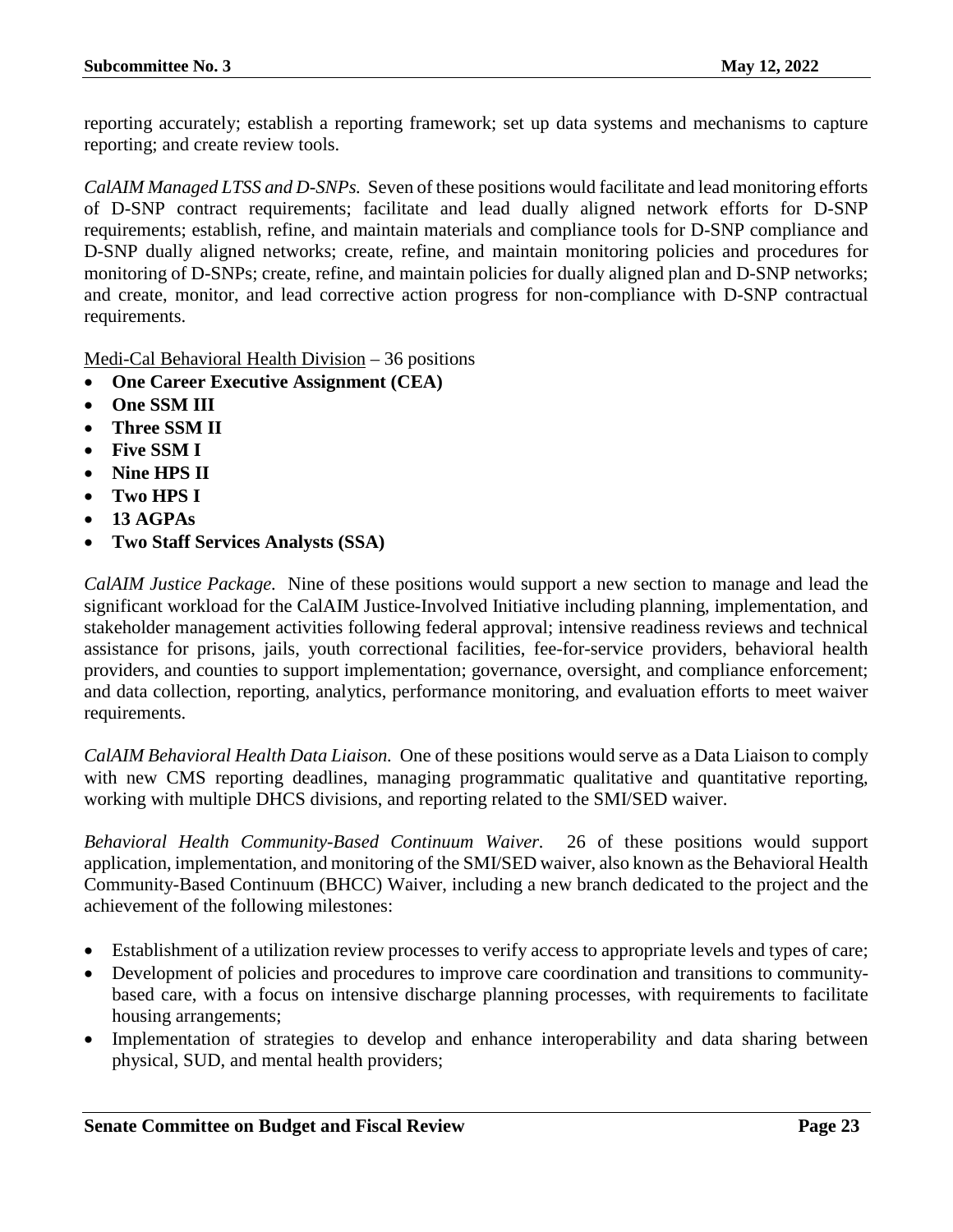- Development and implementation of statewide strategies to prevent or decrease the lengths of stay in emergency departments among beneficiaries with SMI or SED as well as monitor availability of inpatient and crisis stabilization beds, including development and launch of a required annual assessment of the availability of mental health services;
- Selection of, training on, and county technical assistance for evidence-based clinical assessment tools to help determine appropriate level of care and length of stay;
- Creation, implementation and refinement of strategies to achieve earlier identification and engagement in treatment including through increased integration, with a focus on supported employment and supported education programs;
- Development of focused interventions to address and meet the needs of special populations such as young people;
- Increasing integration of behavioral health care in non-specialty care settings, including schools and primary care practices;
- Monitor county accountability to protocols such as using evidence-based treatment, ensuring individuals are placed at the appropriate level of care, upholding provider quality standards, and strengthening care coordination for individuals with SMI/SED;
- Oversight of compliance to the federal requirements for beneficiary protection against overinstitutionalization.

Medi-Cal Dental Services Division – Six positions and resources equivalent to nine positions

- **One SSM III**
- **One SSM II**
- **Two HPS I**
- **One SSM I**
- **One AGPA**

*Resources equivalent to:*

- **One SSM I**
- **Eight AGPAs**

These positions and resources would develop new program performance measurements, methodologies, and targets to evaluate performance of dental managed care (DMC) plans and the DMC program as a whole; develop and apply corrective action plans and payment withholds linked to performance targets of DMC plans; conduct an independent assessment and evaluation of the DMC program; provide program support and technical assistance to DMC plans on new waiver requirements related to monitoring, oversight and performance targets; review and track deliverables, as well as data gathering to develop evaluative reports; procure new DMC plans, including developing and releasing a Request for Proposal, scoring dental health plan proposals, awarding new contracts, and completing turnover and takeover activities for new and terminating DMC plans; research existing program requirements to determine updates that result in new DMC policy and/or contract amendments to comply with changes in state, federal, and department requirements, and provide comprehensive guidance to DMC plans; and evaluate, update, and create monitoring and surveillance systems, including through disenrollment requests, to make recommendations to management to improve DMC plan oversight and accountability, as well as to suspend or terminate DMC plans as a result of poor performance.

Medi-Cal Eligibility Division – Two positions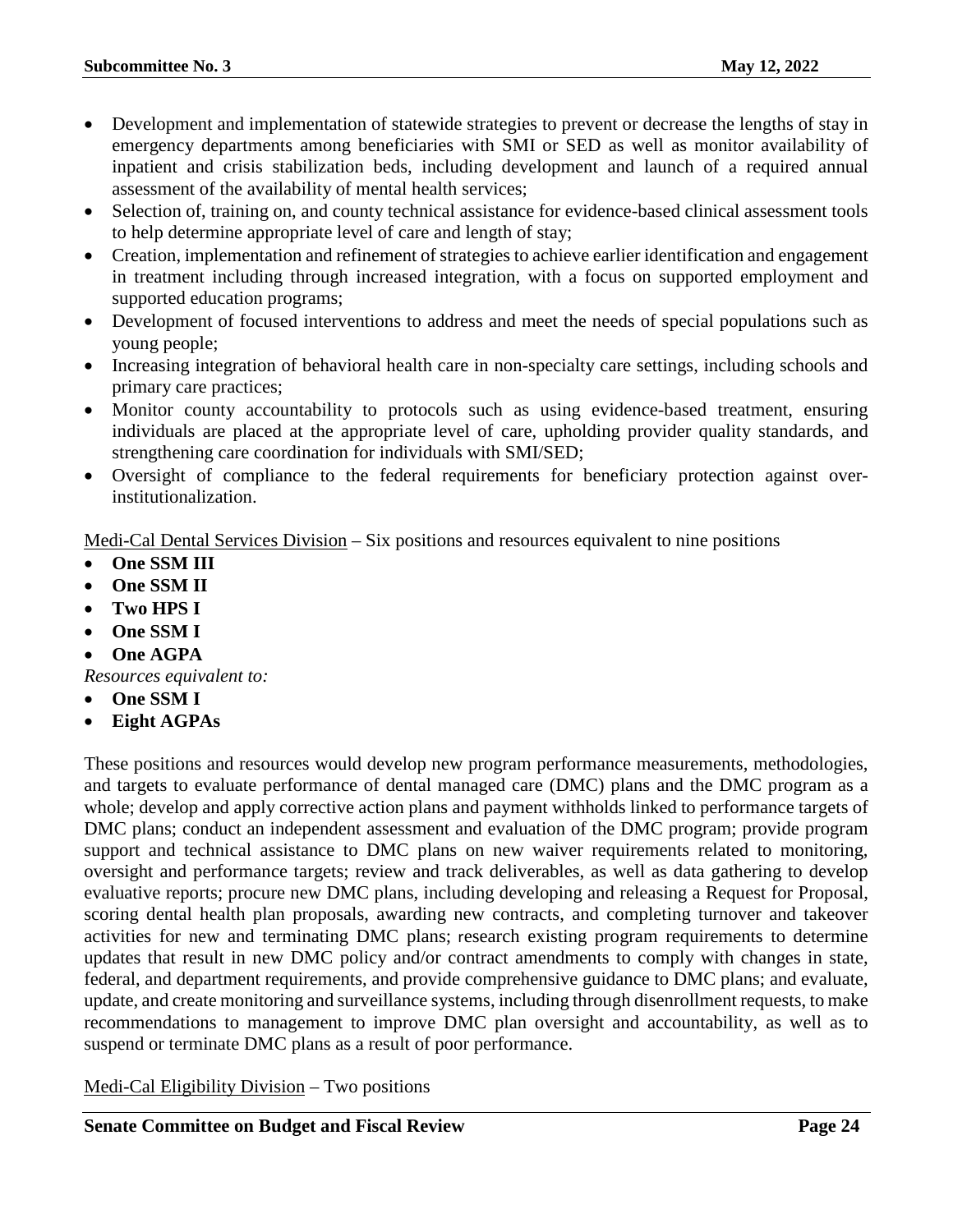# • **Two HPS I**

These positions would support establishment of eligibility and enrollment policies and procedures pertaining to CalAIM initiatives for justice-involved populations; provide key policies and instructions to counties; oversee communication with SAWS and CalHEERS to drive critical system design changes needed to support CalAIM implementation; lead drafting of All County Welfare Directors Letters and Medi-Cal Eligibility Procedures Manual Sections, and any necessary outreach to inform counties and impacted justice-involved populations of policy changes; provide business continuity from the Medi-Cal program administration perspective; and provide policy to the eligibility and enrollment systems to target system readiness no sooner than January 1, 2023.

Office of Legal Services – One position

• **One Attorney IV**

This position would provide legal support for CalAIM MLR oversight and review activities including program policy development, contract amendments, enforcement actions, appeals, litigation support, and other legal matters.

Quality and Population Health Management – Two positions

- **One AGPA**
- **One HPS I**

These positions would draft, amend, and manage contracts with required external evaluators and administrators of the customer satisfaction surveys and coordinate the development and review of all external evaluations with program staff who will provide input and review from a programmatic standpoint.

Contract Resources - \$90.9 million for eight contracts

- *Dental Managed Care Procurement Consultant Contract.* DHCS requests expenditure authority of \$1.4 million for a contractor to support the DMC Program Improvement initiative.
- *CalAIM Technical Assistance.* DHCS requests expenditure authority of \$25 million for an external contractor to provide highly complex project management, technical assistance, and outreach support for the CalAIM Justice-Involved Package, technical assistance for the SMI/SED waiver and foster care model of care, the long-term care managed care carve-in, and the D-SNP transition.
- *CalAIM 1115 Waiver Evaluations.* DHCS requests expenditure authority of \$19.5 million for one or more contracts with external evaluators to evaluate the alignment and integration of dual-eligibles, the PATH demonstration, the Global Payment Program, the CalAIM Justice-Involved Package, and the mid-point assessment for the Drug Medi-Cal Organized Delivery System (DMC-ODS) waiver.
- *1915(b) Waiver Independent Assessments and Consumer Satisfaction Surveys.* DHCS requests expenditure authority of \$24 million for a contractor to develop access-focused reports and independent assessments across various Medi-Cal delivery systems, as well as conduct an annual consumer satisfaction survey similar to the Consumer Assessment of Healthcare Providers and Systems (CAHPS) survey.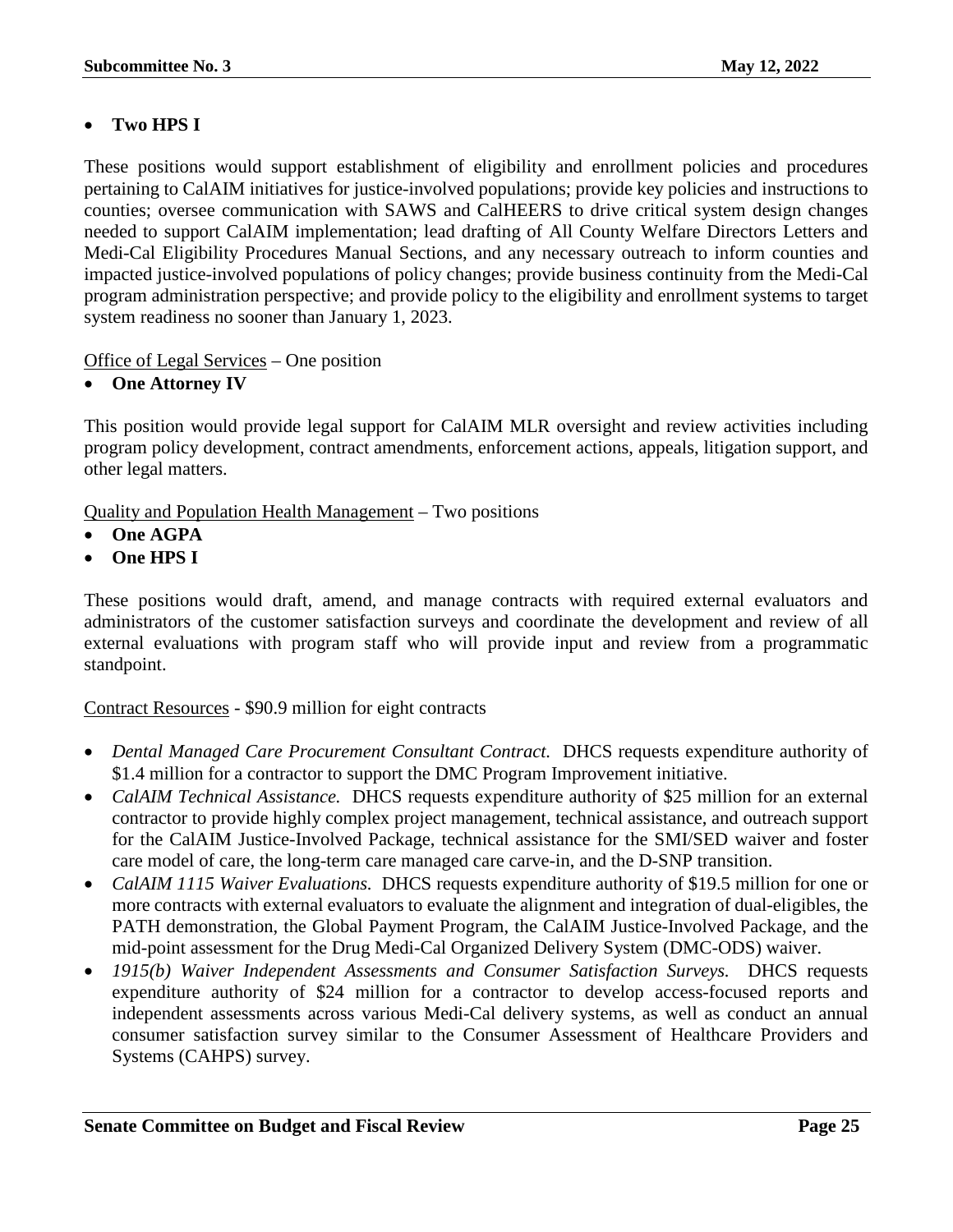- *1915(b) and 1115 Waiver Community Supports Independent Evaluation.* DHCS requests expenditure authority of \$5 million for a contractor to conduct an independent evaluation of Community Supports, including recuperative care and short-term post-hospitalization housing.
- *External Quality Review Organization (EQRO) for Long-Term Services and Supports (LTSS).* DHCS requests expenditure authority of \$2 million for the existing Medi-Cal EQRO contractor to evaluate the quality, timeliness, and accessibility of LTSS received by dual-eligible and other Medi-Cal managed care beneficiaries.
- *SMI/SED 1115 Waiver Evaluation Contract.* DHCS requests expenditure authority of \$9 million for a contractor to support evaluation of the SMI/SED waiver consistent with CMS requirements, including evaluation design, interim evaluation report, and final summative evaluation report.
- *Annual Report on Community Supports.* DHCS requests expenditure authority of \$5 million for a contractor to develop and submit an annual report on Community Supports at the end of each calendar year to include any programmatic or operational changes, pursuant to CMS requirements.

**Subcommittee Staff Comment and Recommendation—Hold Open.** Subcommittee staff recommends holding this item open to allow continued discussions in advance of the May Revision.

**Questions.** The subcommittee has requested DHCS to respond to the following: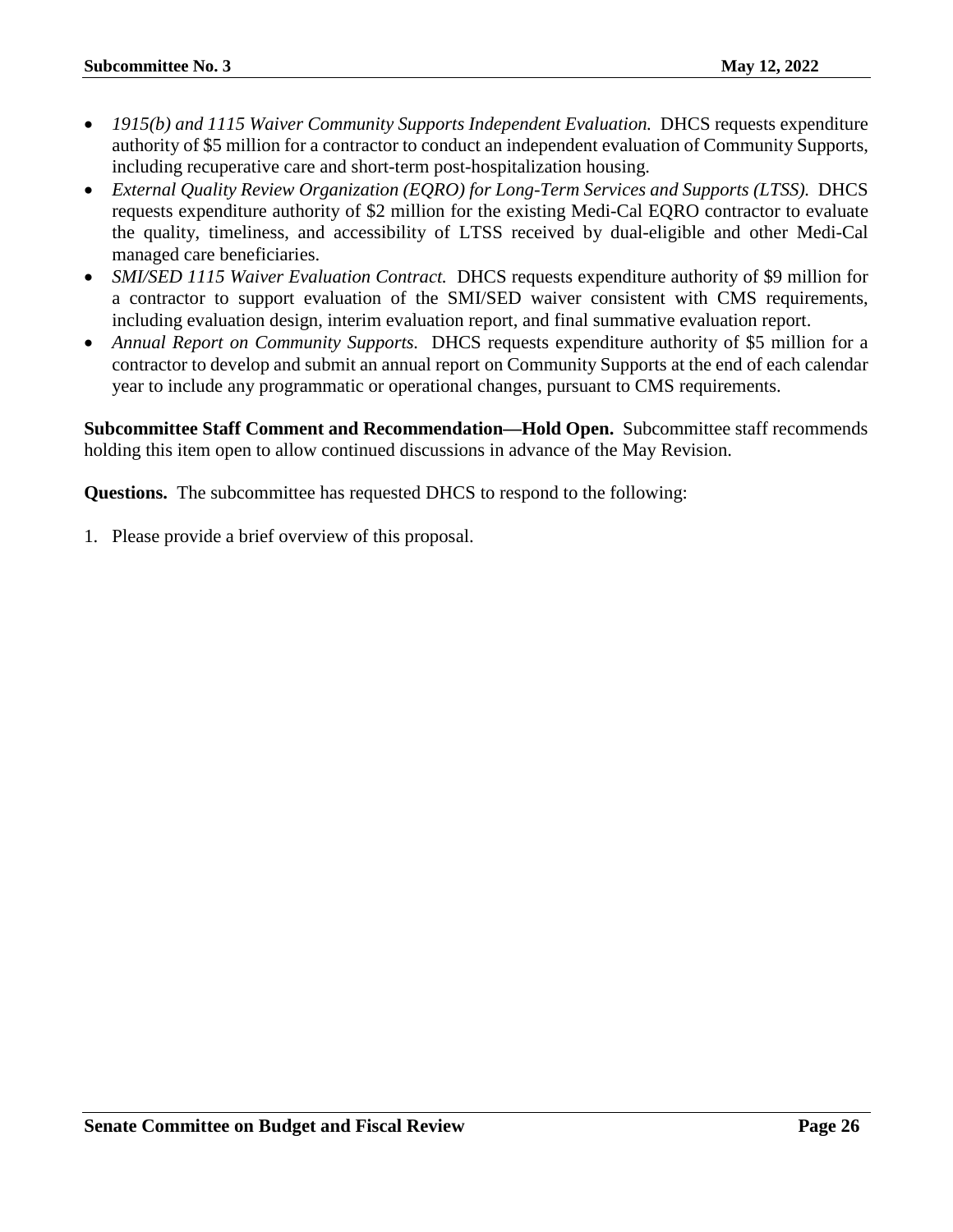# <span id="page-26-0"></span>**Issue 8: Managed Care Compliance and Oversight Program**

**Budget Change Proposal – April Finance Letter.** DHCS requests 14 positions and expenditure authority of \$3.2 million (\$1.6 million General Fund and \$1.6 million federal funds) in 2022-23, \$3.1 million (\$1.6 million General Fund and \$1.6 million federal funds) in 2023-24, \$3.1 million (\$1.5 million General Fund and \$1.5 million federal funds) in 2024-25, and \$2.6 million (\$1.3 million General Fund and \$1.3 million federal funds) in 2025-26. If approved, these positions and resources would support monitoring and compliance efforts of the extensive new contract requirements and expectations of Medi-Cal managed care plans effective January 1, 2024.

| <b>Program Funding Request Summary</b> |             |               |
|----------------------------------------|-------------|---------------|
| <b>Fund Source</b>                     | 2022-23     | $2023 - 24^*$ |
| $0001$ – General Fund                  | \$1,605,000 | \$1,553,000   |
| 0890 – Federal Trust Fund              | \$1,605,000 | \$1,553,000   |
| <b>Total Funding Request:</b>          | \$3,210,000 | \$3,105,000   |
| <b>Total Requested Positions:</b>      | 14.0        | 14.0          |

\* Additional fiscal year resources requested – 2024-25: \$3,090,000; 2025-26: \$2,590,000.

**Background.** On February 9, 2022, DHCS released a Request for Proposal (RFP) for its commercial managed care plan contracts. According to DHCS, it is seeking managed care plans committed and able to advance equity, quality, access, accountability, and transparency to reduce health disparities and improve health outcomes for Californians. While the RFP is only for commercial plans, DHCS indicates the updated contract released with the RFP will be executed with all Medi-Cal managed care plans, including local initiatives and County Organized Health Systems, as of January 1, 2024.

**New Contract Requirements in Reprocurement.** According to DHCS, through the reprocurement process, managed care partners will demonstrate their commitment and ability to meet the following new and enhanced contract requirements:

*Transparency.* Plan partners will now be required to routinely and publicly report on access, quality improvement, and health equity activities, including their fully delegated subcontractors' performance and consumer satisfaction. These reports will be posted publicly by DHCS to help members choose their plan. Plans will also be required to post their financial performance information and Memoranda of Understanding with third parties.

*High Quality Care.* Plan partners will be expected to exceed quality improvement benchmarks and create a culture of continuous quality improvement with a focus on primary care, physical and behavioral health, access to and engagement of providers, and continuity and coordination across settings and all levels of care. Plans will be held accountable for their own quality as well as that of their subcontractors. Plans failing to achieve quality benchmarks will face sanctions and potentially be required to surrender a portion of their profits. Plans will be newly required to review utilization reports to identify members not using primary care, and to address those members' needs and health disparities. Plan payment will be linked to quality and equity, and plans will be required to comply with new provider shared risk, savings and incentive arrangements. Plans and their subcontractors are expected to achieve National Committee for Quality Assurance (NCQA) Health Plan Accreditation by 2026.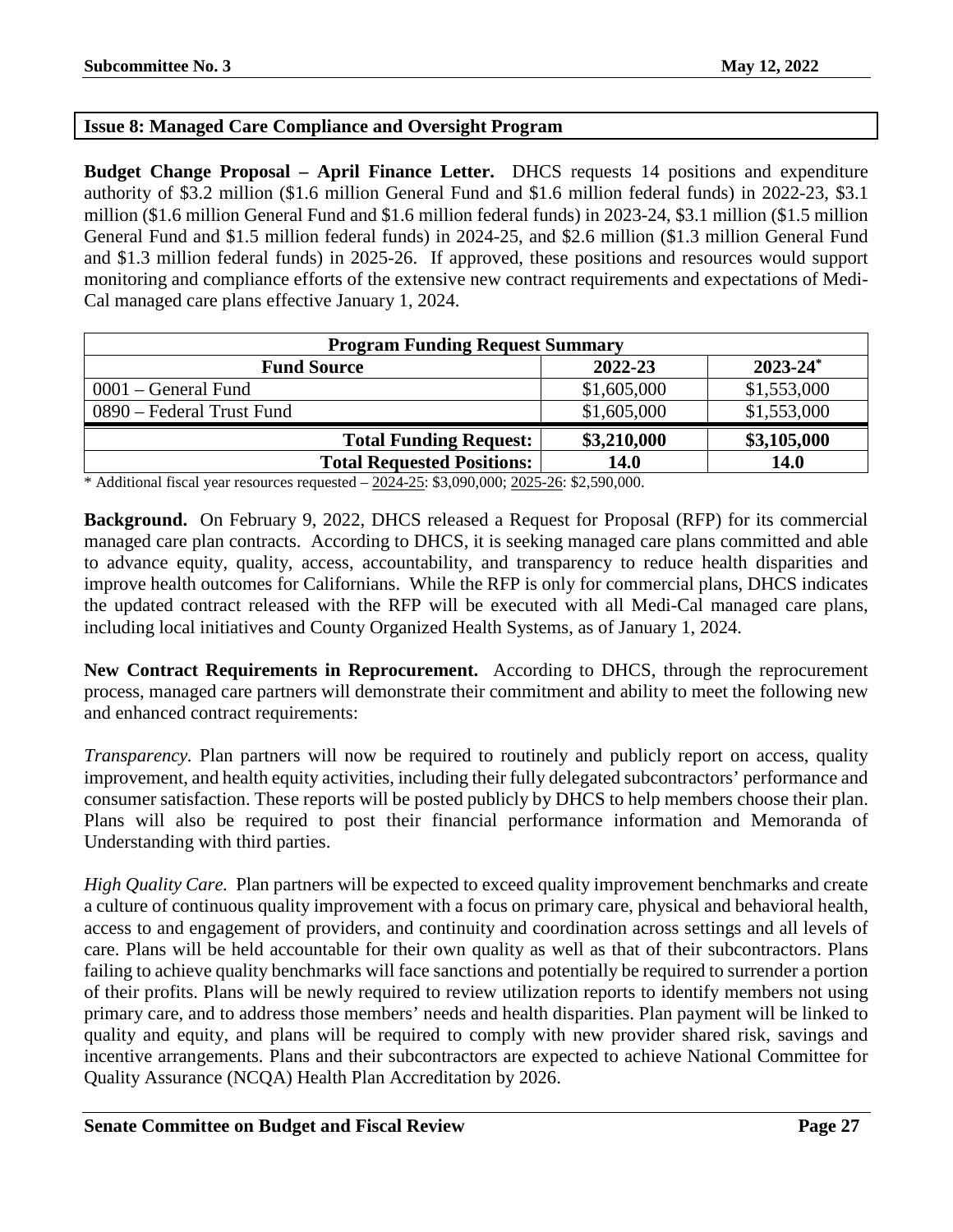*Access to Care.* Plan partners will be required to meet more robust expectations in assisting members and their families with navigating delivery systems and care management services. Plans will maintain comprehensive networks that provide all members with timely access to care that is appropriate, culturally and linguistically competent, high quality, and within geographic access standards, and that include timely access to interpreter services, auxiliary aids and services, and appropriate telehealth modalities.

*Increased Health Equity and Reduced Health Disparities.* Plan partners will meet new requirements related to reducing health disparities among specific populations and measures identified by DHCS. Plans will be required to identify physical and behavioral health disparities and inequities in access, utilization, and outcomes by race, ethnicity, language (including limited English proficiency), and sexual orientation, and to have focused efforts to improve health outcomes within the most impacted groups and communities. For the first time, plans will be required to have a Chief Health Equity Officer. In addition, both the plans and their subcontractors will be mandated to achieve NCQA Health Equity Accreditation, a new standards program focused on advancing the delivery of more equitable and culturally and linguistically appropriate services across member populations.

*Continuum of Care.* Plan partners will help members manage their health over time through a comprehensive array of person-centered health care and social services spanning all levels of care, from birth to dignified end of life. Plan partners will be obligated to strengthen their coordination and continuity of care for out-of-network providers and to educate members on, for example, what an advance directive is and their right to have one.

*California Advancing and Innovating Medi-Cal (CalAIM) Initiatives.* Plan partners will implement and support CalAIM initiatives to improve the quality of life and health outcomes of member populations by establishing broad delivery system, program, and payment reform across Medi-Cal.

*Coordinated/Integrated Care.* Plan partners must ensure the needs of their entire member population are met across the continuum of care. Plans will systematically coordinate services and comprehensive care management with a whole-person, interdisciplinary approach for populations with complex health care needs. This includes coordination with services provided by local health departments, county behavioral health plans, schools, justice systems, and community-based organizations. Plan partners will be required to facilitate warm hand-offs and closed-loop referrals of members to community resources and follow-up to ensure services are rendered.

*Addressing Social Drivers of Health (SDOH).* Plan partners will be expected to implement new population health management and care management strategies to address the unmet social needs of members, such as food security and housing, and document members' SDOH needs and services.

*Local Presence and Engagement.* Plans will partner with local agencies (e.g., local health departments, county behavioral health plans, continuums of care, community-based organizations) to ensure that they understand and meet community needs. These relationships will help plans and providers go beyond the walls of a clinical office to address SDOH. Plans and their fully delegated subcontractors with positive net income will also be required to allocate 5 to 7.5 percent of these profits (depending on the level of their profit) to local community activities that develop community infrastructure to support Medi-Cal members.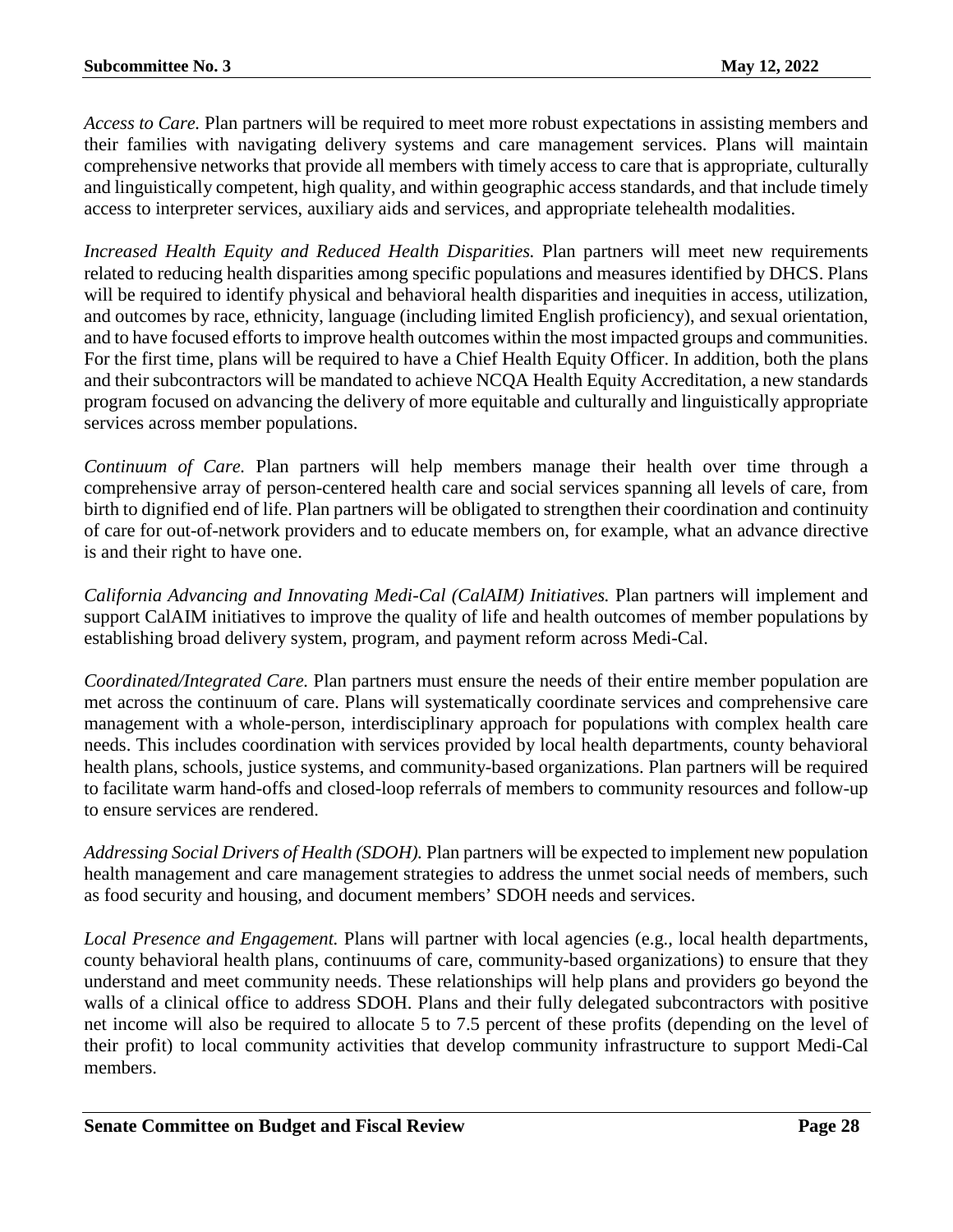*Children's Services.* Plans will take on new contract obligations for children with special health care needs that require them to implement methods for ensuring care management and care coordination with appropriate programs. Plans will be newly required to provide medically necessary health and behavioral health services in schools and other settings (i.e., at home and in the community) and implement interventions by school-affiliated providers that increase access to preventive, early intervention, and behavioral health services. For the first time, plans will be required to train providers on Early and Periodic Screening, Diagnostic, and Treatment Services. Plans will be expected to ensure that their Community Advisory Committee membership reflects that of the health plan and the county being served, including children (or parents/caregivers of children) and adolescents.

*Behavioral Health Services*. Plan partners will expand access to evidence-based behavioral health services focused on earlier identification and engagement in treatment for children, youth, and adults and integrated with physical health care, including establishment of No Wrong Door policies to support access to diagnoses and treatment. Services will align with state-required interventions that increase access to providers within transitional kindergarten through grade 12 publicly funded schools. The contract clarifies substance use disorder coverage – including alcohol and drug screening, brief intervention, and referral to treatment – and medication-assisted treatment services across settings.

*Accountability and Commitment to Compliance, Including Monitoring and Oversight of Delegated Entities.* Plan partners must demonstrate robust accountability, compliance, monitoring, and oversight programs, including for all delegated entities, to ensure members receive quality care and have access to services. Managed care plans will be held accountable for the quality of care at all levels of delegation. This will include justification for the use of delegated entities and subcontractors to ensure that members' experiences and outcomes are drivers of these decisions. Additionally, for the first time, the contract mandates that MCPs report information on delegated functions.

*Emergency Preparedness and Essential Services.* During and after emergencies – such as a natural or man-made disaster or health crisis – plan partners will ensure delivery of essential care and services (including telehealth) to members and continuity of business operations.

*Value-Based Payment*. Plan partners will be mandated to link provider payments to value in the form of higher quality of care, better health care outcomes, and lower cost of care. Building on proposed changes for 2023 to base capitation payment rates on performance on certain high-priority quality and health equity outcome measures, such arrangements include incentive payment arrangements that reward providers for high or improved performance on selected measures or benchmarks. Plan partners will report on what proportion of their spending is on primary and integrated care and tied to alternative primary care payment models.

*Administrative Efficiency*. Plan partners will reduce administrative waste and enhance efficiency

**Staffing and Resource Request.** DHCS requests 14 positions and expenditure authority of \$3.2 million (\$1.6 million General Fund and \$1.6 million federal funds) in 2022-23, \$3.1 million (\$1.6 million General Fund and \$1.6 million federal funds) in 2023-24, \$3.1 million (\$1.5 million General Fund and \$1.5 million federal funds) in 2024-25, and \$2.6 million (\$1.3 million General Fund and \$1.3 million federal funds) in 2025-26 to support monitoring and compliance efforts of the extensive new contract requirements and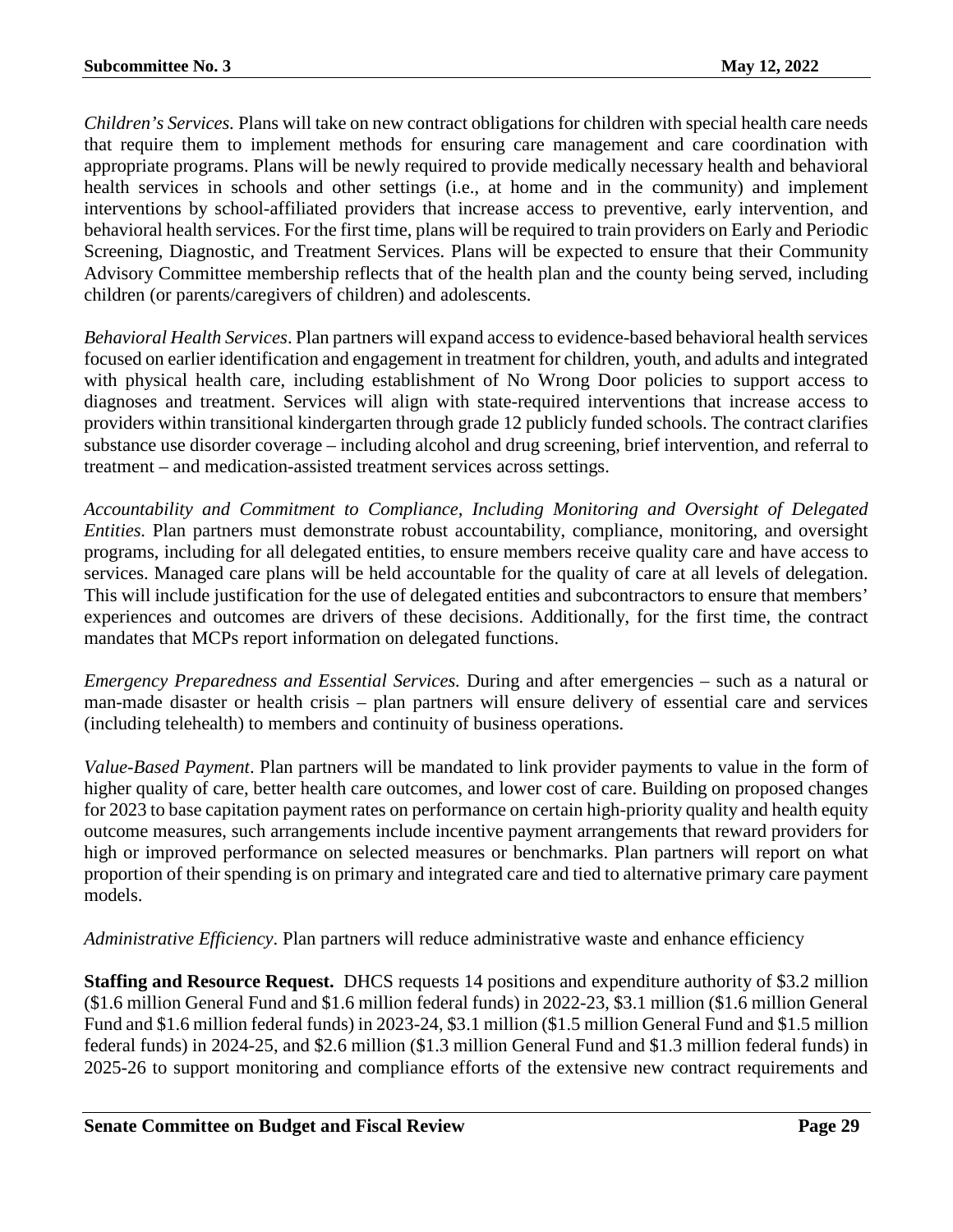expectations of Medi-Cal managed care plans effective January 1, 2024. Specifically, DHCS requests the following positions and resources:

Business Operations Technology Services Division – Three positions

- **One Information Technology Specialist (ITS) II** position would provide maintenance and operations support for the department's information technology (IT) network infrastructure; evaluate requested projects and work efforts and provide proposed solutions; provide subject matter expertise between projects, governance committees and various programs; develop, manage, and maintain technical documentation, processes, and procedures; and research and evaluate new technologies, test solutions, and make recommendations to management.
- **One ITS I** position would work on the Post Adjudicated Claims and Encounters System (PACES) including adding new health care plans to the system, creating new accounts for external partners, providing technical support to new plans using the system, and work closely with other department staff to analyze how new contract requirements impact how PACES accepts and processes health care encounters.
- **One ITS I** position would support additional staff hired due to this request, including responding to and quickly resolving IT-related issues, responding to tickets, resolving laptop incidents, and providing support for IT, facilities, and other work environment needs.

#### Information Security Office – One position

**One ITS II** position would provide information security oversight and compliance of contracted managed care plans, validate administrative policies and procedures are in place and appropriate technical controls are implemented in compliance with federal and state information security laws and regulations.

# Managed Care Quality and Monitoring Division – Seven positions

- **One Staff Services Manager (SSM) III** position would lead a new branch focused on creation of monitoring processes and ongoing monitoring of plan compliance including identifying and following up on low performers, equity concerns and trends, issues of potential or identified beneficiary health concerns.
- **One SSM II** position would lead creation of new monitoring activities for the enhanced monitoring process of plans to verify compliance with the new contract requirements.
- **One SSM I** position would lead creation of process documents for analysts on enhanced monitoring process of the plans and their subcontractors to verify compliance with the new contract requirements.
- **Four Associate Governmental Program Analysts (AGPA)** would establish materials and compliance review tools for the new contract requirements; facilitate and lead enhanced monitoring efforts on the new requirements for plans and subcontractors; communicate with plans on processes for submission of required documents and deliverables for enhanced monitoring; lead implementation and ongoing monitoring calls with plans regarding compliance with the new contract; track corrective action plan progress, assess data and verify all updated policies and procedures are in compliance with proposed remediation, new contractual requirements and state and federal law.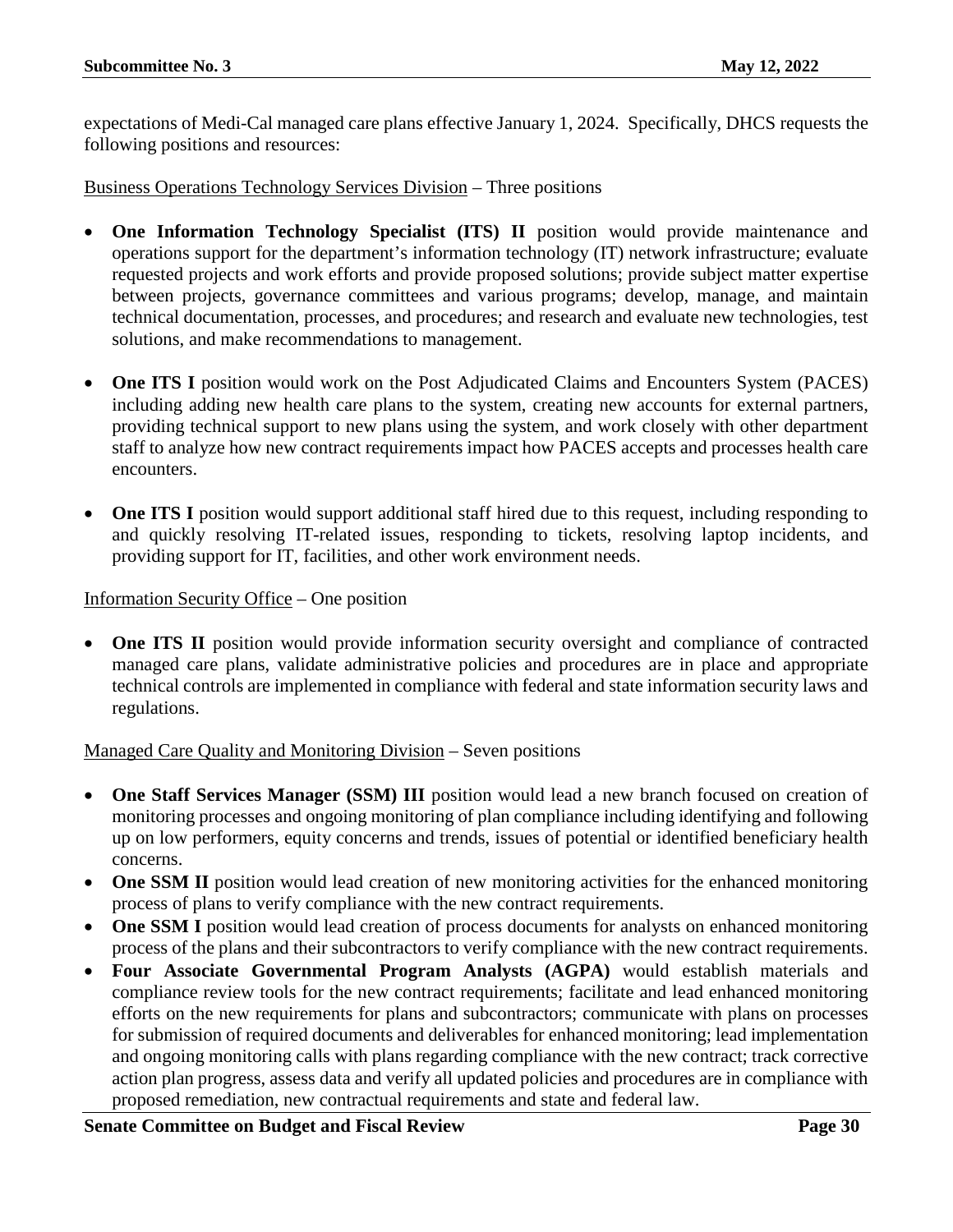Office of Administrative Hearings and Appeals (OAHA) – One position (effective January 1, 2024)

• **One Administrative Law Judge III** would manage the increased workload resulting from the increase in audits, ongoing monitoring, oversight, and overall compliance with the new contract requirements, including issuance of corrective action plans and sanctions, and any related appeals.

# Office of Legal Services – Two positions

- **One Civil Service Assistant Chief Counsel** would provide supervision to a Special Enforcement Team; create a team of legal professionals working with various divisions on enforcement and sanctions-related work under the contract; represent the department before OAHA and superior and federal courts; and provide for the training, mentorship, and development of attorneys in the specialized area of managed care contract enforcement.
- **One Attorney IV** would advise complex audit issues and attend sensitive audit entrance and exit interviews; provide general legal services including drafting and legal analysis of statutes, regulations, and sub-regulatory guidance; assess the legal impact of policy options and decisions with respect to interpretation and enforcement of contract provisions; litigation avoidance and risk analysis; contract drafting and interpretation; legal advice related to implementation and processes related to contract managements; compliance with state and federal laws governing the use and disclosure of personally identifiable health information and other sensitive or protected information related to beneficiaries; and responding to highly sensitive controlled correspondences, stakeholder and public concerns, and public records requests.

Contract Resources - \$1.9 million over three years

- DHCS requests expenditure authority of \$250,000 (\$125,000 General Fund and \$125,000 federal funds) in 2022-23 and \$125,000 (\$63,000 General Fund and \$62,000 federal funds) in 2023-24 to support a project management support and services contractor to verify the project's successful planning and implementation. These services would include working with stakeholders, technical personnel, and system sponsors to provide leadership for project management and software development life cycle phases; develop all project artifacts and documentation; establish and implement effective communications strategies; generate executive level project status reports; manage risks and issue cross functionally and verify mitigation plans are established; manage project scope, schedule, and cost using change control management; verify project management best practices, processes, and procedures are consistently applied to all information technology projects following the California Project Management Framework; assist with Project Approval Lifecycle stage gate documentation; verify that the reporting requirements of the department's control agencies are met; evaluate all business needs and gather requirements for IT systems managing affiliated data; understand strategic need and plans for growth while developing and implementing forward-facing solutions; and verify the new solutions operate efficiently and add value to the department as a whole and to external stakeholders.
- DHCS requests expenditure authority of \$500,000 (\$250,000 General Fund and \$250,000 federal funds) in 2022-23, 2023-24, and 2024-25, to hire an independent contractor to conduct a state-level assessment of compliance requirements and compliance capabilities of staffing resources, processes, and systems across departmental divisions.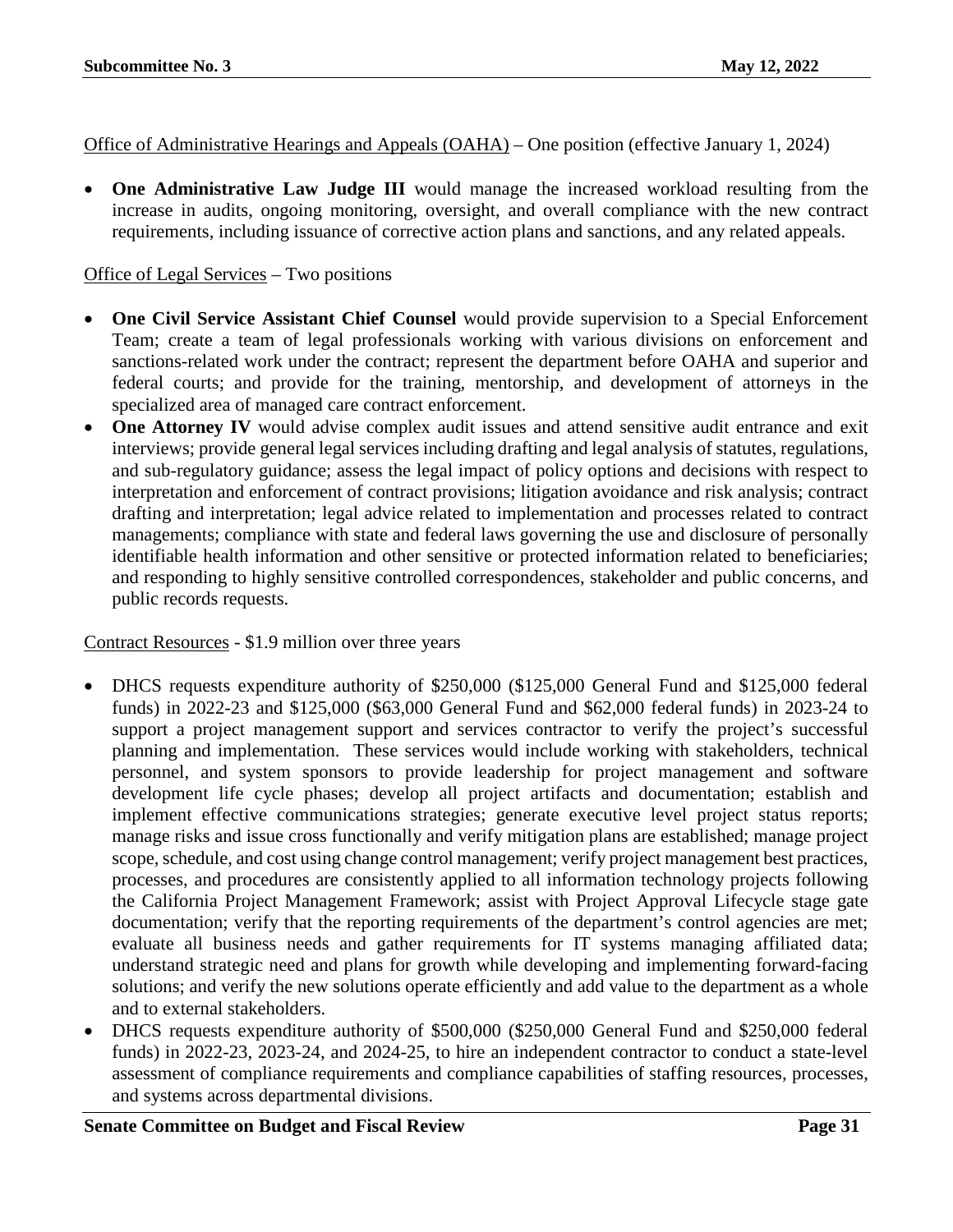**Subcommittee Staff Comment and Recommendation—Hold Open.** Subcommittee staff recommends holding this item open to allow continued discussions in advance of the May Revision.

**Questions.** The subcommittee has requested DHCS to respond to the following: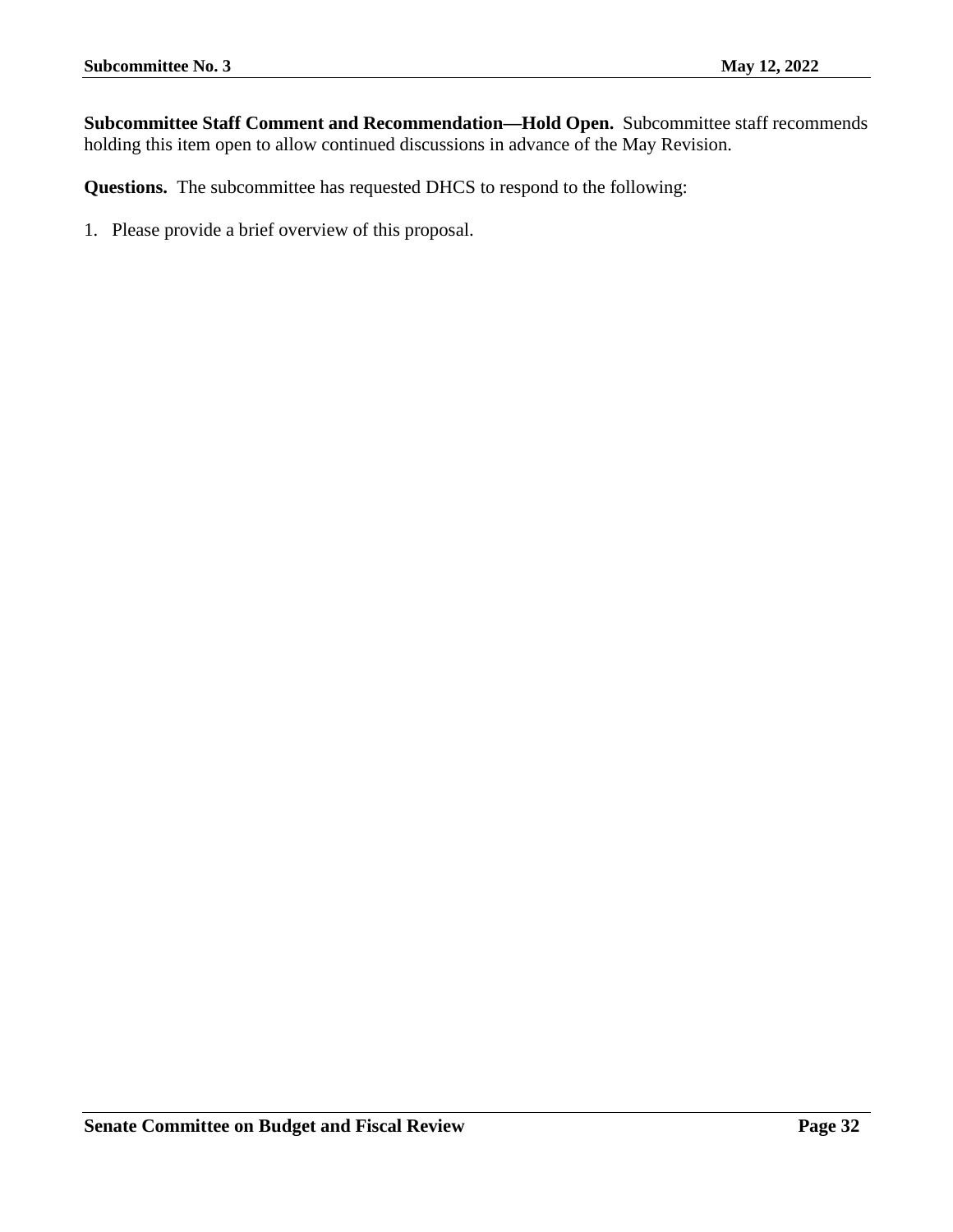# <span id="page-32-0"></span>**Issue 9: Managed Care Program Annual Report**

**Budget Change Proposal – April Finance Letter.** DHCS requests 21 positions and expenditure authority of \$3.5 million (\$1.8 million General Fund and \$1.8 million federal funds) in 2022-23, and \$3.1 million (\$1.5 million General Fund and \$1.5 million federal funds) annually thereafter. If approved, these positions and resources would allow DHCS to comply with new federal reporting requirements for monitoring of Medi-Cal managed care programs.

| <b>Program Funding Request Summary</b> |             |               |
|----------------------------------------|-------------|---------------|
| <b>Fund Source</b>                     | 2022-23     | $2023 - 24^*$ |
| $0001$ – General Fund                  | \$1,756,000 | \$1,537,000   |
| 0890 – Federal Trust Fund              | \$1,756,000 | \$1,537,000   |
| <b>Total Funding Request:</b>          | \$3,512,000 | \$3,073,000   |
| <b>Total Requested Positions:</b>      | 21.0        | 21.0          |

\* Positions and resources ongoing after 2023-24.

**Background.** On June 28, 2021, the federal Centers for Medicare and Medicaid Services (CMS) announced new reporting requirements as part of its monitoring system over all Medicaid managed care programs, including the evaluation of managed care organizations (MCO), prepaid inpatient health programs (PIHP), prepaid ambulatory health plans (PAHP), and managed long-term services and supports (LTSS) plans.

In accordance with federal regulations, CMS requires each state to submit a report for each managed care program administered using standardized reporting measures and mechanisms. Under these regulations, each state must submit its report to CMS no later than 180 days after each contract year. For mental health plans, Drug Medi-Cal Organized Delivery Systems (DMC-ODS) providing substance use disorder and specialty mental health services, the Managed Care Program Annual Report (MCPAR) is due by December 27, 2022. The MCPARs for dental managed care plans and Medi-Cal managed care plans, including non-specialty behavioral health, are due by June 29, 2023. Federal regulations require MCPAR to include information in the following health categories: 1) program enrollment and service area expansions; 2) financial performance; 3) encounter data reporting; 4) grievances, appeals, and state fair hearings; 5) availability, accessibility, and network adequacy; 6) delegated entities; 7) quality and performance measures; 8) sanctions and corrective action plans; 9) beneficiary support system; and 10) program integrity.

**Staffing and Resource Request.** DHCS requests 21 positions and expenditure authority of \$3.5 million (\$1.8 million General Fund and \$1.8 million federal funds) in 2022-23, and \$3.1 million (\$1.5 million General Fund and \$1.5 million federal funds) annually thereafter. If approved, these positions and resources would allow DHCS to comply with new federal reporting requirements for monitoring of Medi-Cal managed care programs. Specifically, DHCS requests the following positions and resources:

# Medi-Cal Dental Services Division – Four positions

• **One Staff Services Manager (SSM) I** position would supervise and direct activities of analytical staff responsible for the implementation of MCPAR requirements; oversee the compilation of necessary data from dental managed care (DMC) plans to meet MCPAR requirements; establish reference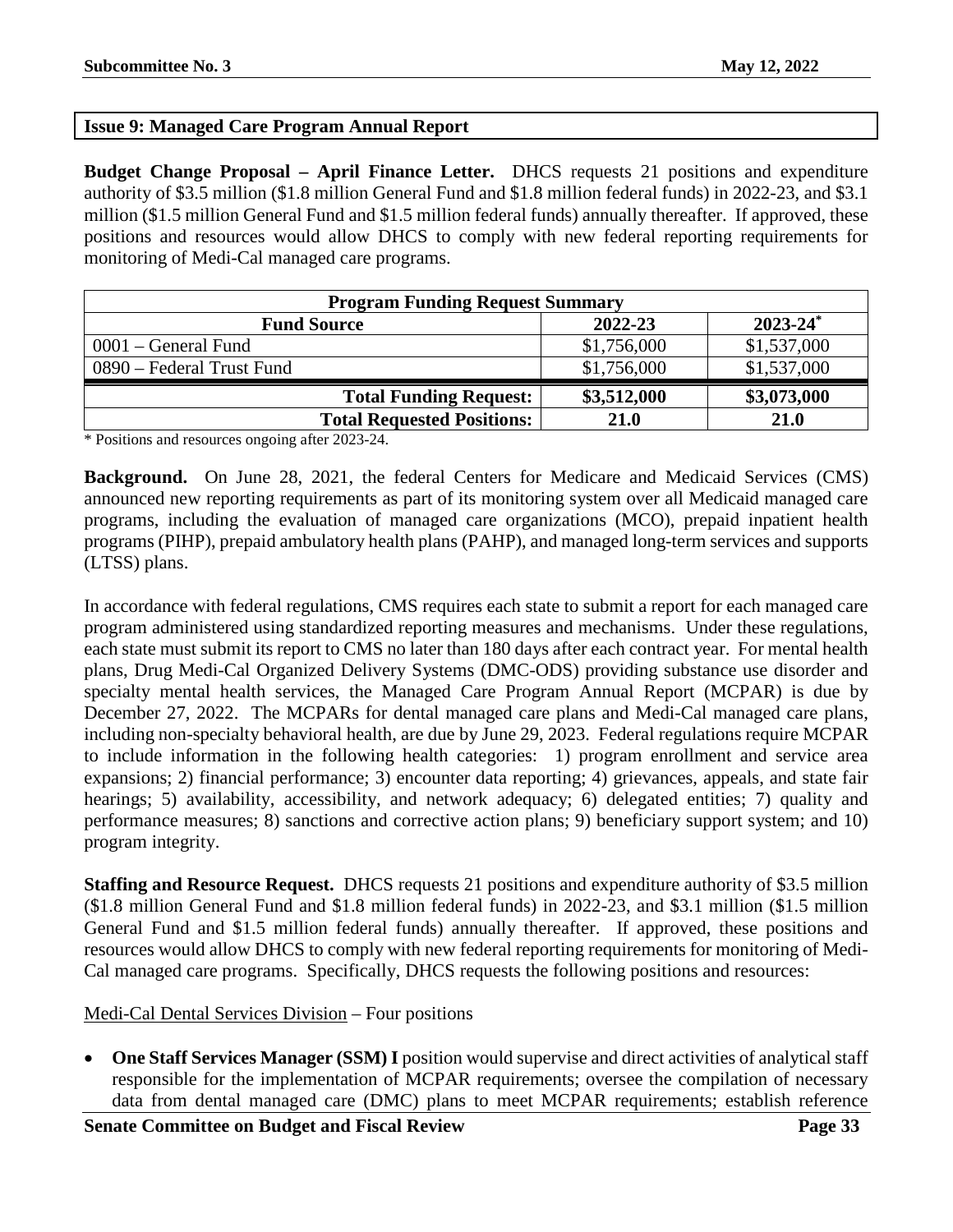materials; aid in policy development and creation of dental all plan letters (APLs) related to MCPAR; review technical MCPAR reporting; work cross divisionally to amend contracts to include new MCPAR requirements; and provide contract oversight to DMC plans for compliance.

• **Three Associate Governmental Program Analysts (AGPA)** would provide monitoring and oversight over DMC plans' compliance with new MCPAR reporting requirements; evaluate current deliverable submissions relating to financial performance, encounter data reporting, grievances, appeals, state fair hearings, network adequacy, quality measurements, and corrective action plans to align with MCPAR reporting components; create and modify standardized DMC plan reports to capture federal requirements; analyze data outcomes and develop narratives to be entered in the MCPAR reporting template to be sent to CMS; coordinate and collaborate with other division units and with Enterprise Data Information Management to synthesize data to be included in MCPAR reporting; and ensure DMC plans are submitting required data timely and accurately to meet federal deadlines.

# Managed Care Quality and Monitoring Division – Six positions

- **One SSM II** position would oversee the MCPAR reporting for managed care; collaborate with other divisions to ensure MCPAR reporting alignment among delivery systems; oversee and assist SSM I's in drafting and implementing policy guidance including APLs related to MCPAR sanction and corrective action plan processes; ensure consistent technical assistance is provided to all plans; communicate and collaborate with Staff Services Manager III on issues with MCPAR reporting and provide recommendations; oversee the communication with plans regarding MCPAR noncompliance; provide oversight and support to SSM I on the review of plan corrective action submissions and MCPAR monitoring.
- **One SSM I** position would lead the creation of templates for standardized managed care plan reporting to align with MCPAR reporting requirements and lead monitoring efforts; collaborate with the other divisions to capture reporting on data and ensure plans are submitting timely and accurately; draft and implement policy guidance including APLs for new MCPAR reporting requirements and sanction and corrective action plan processes; provide guidance on the creation of MCPAR monitoring processes; lead and oversee technical assistance to plans on reporting requirements and format as well as discussions regarding MCPAR non-compliance; analyze and review analyst review of data reporting to ensure alignment with MCPAR reporting requirements; oversee and assist the analysts compiling data and enter data and narratives in the MCPAR reporting template; provide oversight and support to analysts on the review of plan corrective action submissions and MCPAR monitoring; lead MCPAR monitoring corrective action and sanction process of the plans noncompliance with MCPAR components; lead efforts of the review necessary to document for compliance and facilitate other compliance related discussions and reviews; communicate and collaborate with Staff Services Manager II on issues with MCPAR reporting and provide recommendations; lead efforts of the creation of summaries on recommendations for corrective actions for non-compliance with MCPAR reporting.
- Four AGPAs would create templates for standardized plan reporting and monitoring activities to align with MCPAR reporting requirements; collaborate with the other divisions to capture reporting on data and ensure plans are submitting timely and accurately; provide technical assistance to plans on reporting and format requirements as well as coming into compliance with MCPAR category; communicate with plans on processes for and submission of required documents and deliverables for MCPAR monitoring; review plan data reporting to ensure alignment with MCPAR reporting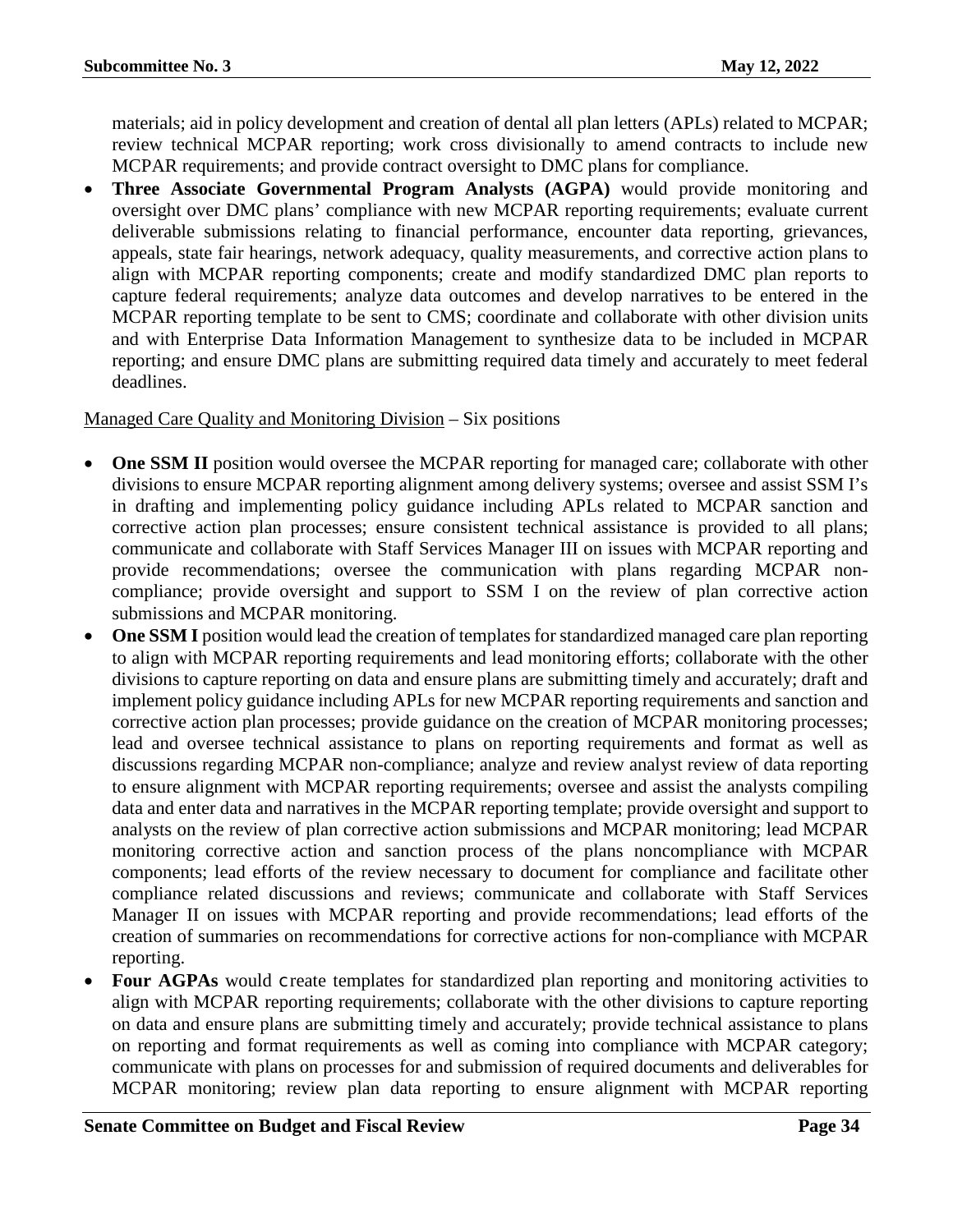requirements; compile and enter data and narratives in the MCPAR reporting template in preparation for CMS submission; create corrective action and sanctions process to monitor and ensure plan compliance with submission requirements, compliance thresholds and minimum performance levels; facilitate and lead MCPAR implementation of monitoring efforts and ongoing monitoring calls with health plans regarding compliance with MCPAR reporting; analyze plan responses to MCPAR monitoring and follow up when trends are identified; and issue, review and analyze plan corrective action plan submissions.

# Medi-Cal Behavioral Health Division – Four positions

• **Four AGPAs** would complete a comprehensive analysis of 93 behavioral health managed care plans to assess their ability to comply with MCPAR; develop contract amendments to incorporate new MCPAR data collection requirements; develop new data collection requirements and collection tools; issue policy direction; engage stakeholders to solicit feedback and public input; provide initial and ongoing technical assistance and training; develop strategies and training sessions and materials to help counties update their data collection and reporting mechanisms; conduct contract and behavioral health managed care plan oversight; perform ongoing compliance and corrective action plan activities, and analyze the collected data and develop new reporting by December 27, 2022.

# Data Management and Analytics Division – Four positions

- **One Research Data Supervisor I** would oversee the work product of the MCPAR reporting unit and work collaboratively with other researchers; and supervise data reporting, development of strategies for process improvement, quality assurance, and briefing management.
- **One Research Data Analyst II** would provide training and technical assistance support to counties, managed care plans, and dental plans; and compile format, and submit MCPAR reports per CMS guidelines.
- **Two Research Data Specialist I** would extract, compile, summarize, and report behavioral health data from various data sources; and support data coordination, project management, and transfer of data to other teams in the department.

# Enterprise Technology Services – One position

• **One Information Technology Specialist I** would provide IT support for the MCPAR initiative including providing maintenance and operations support for the department's IT network infrastructure; evaluating requested projects and work efforts and providing proposed solutions; providing subject matter expertise between projects, governance committees, and various programs; developing, managing, and maintaining technical documentation, processes, and procedures; and researching and evaluating new technologies, test solutions, and making recommendations to management.

# Office of Legal Services – Two positions

• **One Attorney III** and **one AGPA** would assist Medi-Cal Dental in providing enhanced oversight of DMC plans including performing complex and sensitive legal services, as well as case management and Attorney General referrals.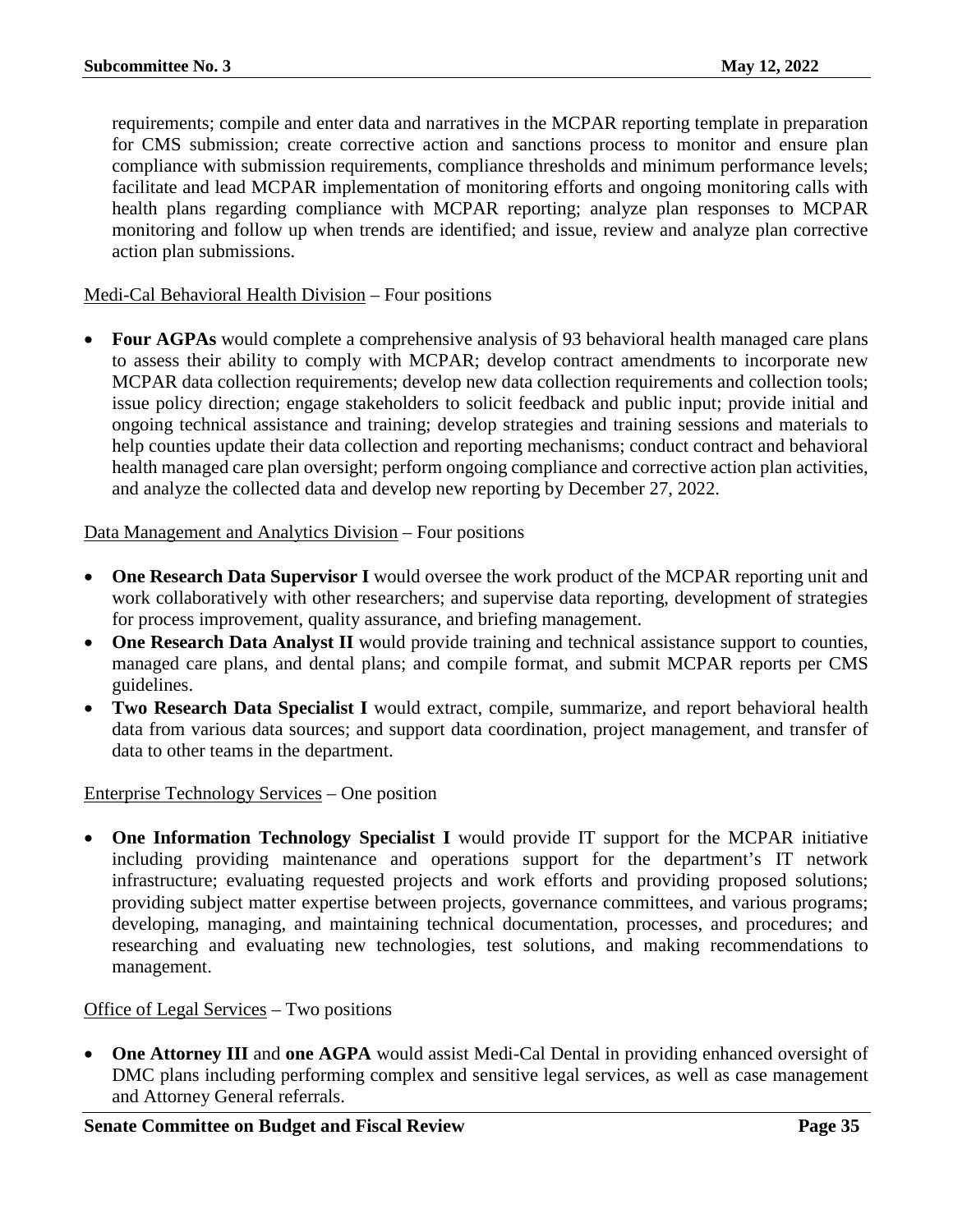Contract Resources - \$250,000 in 2022-23

• DHCS requests expenditure authority of \$250,000 (\$125,000 General Fund and \$125,000 federal funds) in 2022-23 to support contract resources for project management support and services including working with stakeholders, technical personnel, and system sponsors to provide leadership for project management and software development lifecycle phases for system enhancements needed to generate the December 2022 and December 2023 MCPAR reports.

**Subcommittee Staff Comment and Recommendation—Hold Open.** Subcommittee staff recommends holding this item open to allow continued discussions in advance of the May Revision.

**Questions.** The subcommittee has requested DHCS to respond to the following: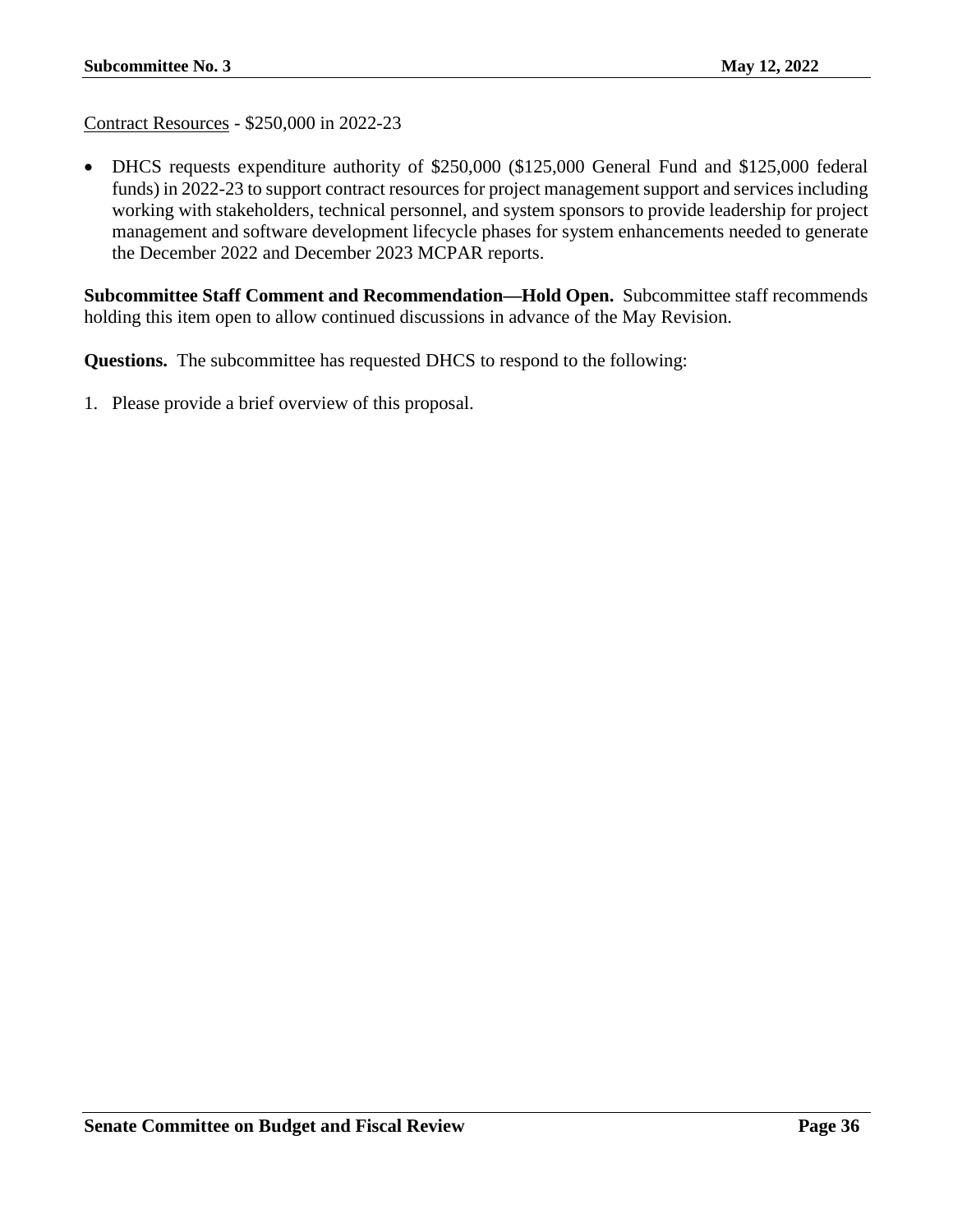# <span id="page-36-0"></span>**Issue 10: Office of Compliance**

**Budget Change Proposal – April Finance Letter.** DHCS requests 12 positions and expenditure authority of \$2.1 million (\$1.1 million General Fund and \$1.1 million federal funds) in 2022-23, \$2 million (\$1 million General Fund and \$1 million federal funds) in 2023-24, and \$1.8 million (\$891,000 General Fund and \$891,000 federal funds) annually thereafter. If approved, these positions and resources would strengthen internal audit, federal compliance, and enterprise governance activities.

| <b>Program Funding Request Summary</b> |             |               |
|----------------------------------------|-------------|---------------|
| <b>Fund Source</b>                     | 2022-23     | $2023 - 24^*$ |
| $0001$ – General Fund                  | \$1,070,000 | \$1,016,000   |
| 0890 – Federal Trust Fund              | \$1,070,000 | \$1,016,000   |
| <b>Total Funding Request:</b>          | \$2,140,000 | \$2,032,000   |
| <b>Total Requested Positions:</b>      | 12.0        | 12.0          |

\* Additional fiscal year resources requested – 2024-25 and ongoing: \$1,782,000.

**Background.** DHCS reports that, to strengthen its compliance functions and outcomes, it recently created a new Office of Compliance (OOC), with a Chief Compliance Officer (CCO) reporting to the DHCS Director. After establishing the OOC, DHCS' internal audits group was redirected from the Audits and Investigations Division and federal compliance monitoring work was redirected from the Director's Office was redirected to the OOC, which serves as a liaison with federal partners such as the federal Centers for Medicare and Medicaid Services (CMS) and the United States Department of Health and Human Services Office of Inspector General (OIG) on matters that relate to California's Medicaid and Children's Health Insurance Program State Plan, waivers, and federal compliance.

OOC through its Internal Audits Group conducts internal control reviews; coordinates external audits and tracks corrective action plans; handles whistleblower complaints; provides assurance and consulting services for enterprise risk management; and tracks DHCS' numerous external reports. The Internal Audits Group administratively reports to the CCO to help facilitate the day-to-day operations of the internal audit function.

Additionally, OOC through its federal Compliance Monitoring Group leads the management of State Plan Amendments (SPAs); of reporting processes for various federal initiatives; and of tracking functions in support of various components of California's waiver programs; among a number of other federally centered obligations.

**Staffing and Resource Request.** DHCS requests 12 positions and expenditure authority of \$2.1 million (\$1.1 million General Fund and \$1.1 million federal funds) in 2022-23, \$2 million (\$1 million General Fund and \$1 million federal funds) in 2023-24, and \$1.8 million (\$891,000 General Fund and \$891,000 federal funds) annually thereafter to strengthen internal audit, federal compliance, and enterprise governance activities. Specifically, DHCS requests the following positions and resources:

Compliance Monitoring and Enterprise Governance Group – Six positions

• **One Staff Services Manager (SSM) II** position would manage both the staff and the work product for compliance monitoring activities, coordinate all subordinate workloads and assignments, supervise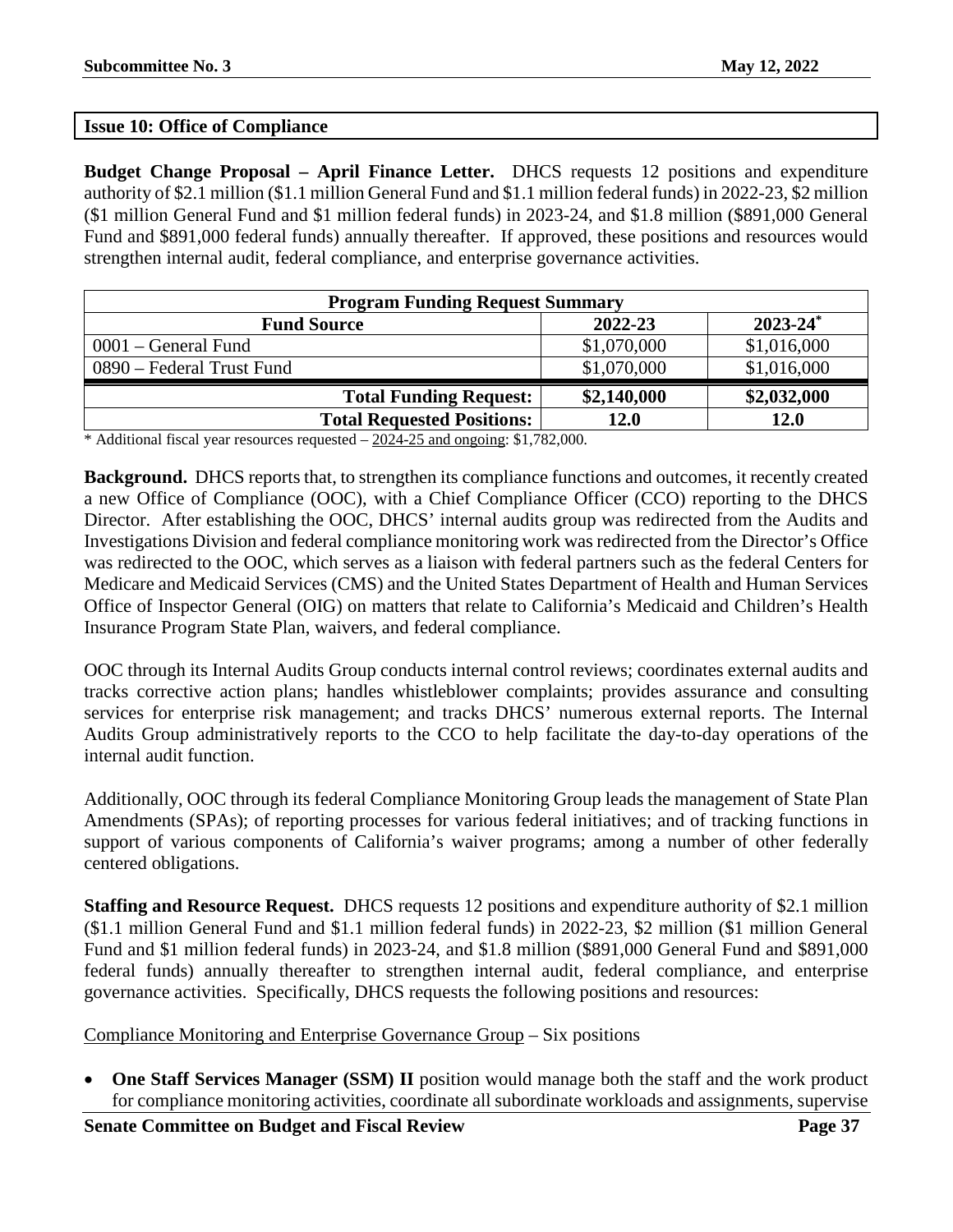and mentor other staff members, and assist as needed in the multi-division/multi-program effort that underlies each of the teams in the group.

- **One Health Program Specialist (HPS) I** position would help evaluate, implement, and manage the compliance-reporting processes for the newly required Managed Care Final Rule annual reporting to CMS, as well as for SPAs and federal waivers; perform significant policy analyses and data collection, in collaboration with multiple divisions and programs, to develop, evaluate, coordinate, and complete the comprehensive annual reports for management review and CMS submission.
- **One SSM I** position would supervise staff executing line-level functions for enterprise governance monitoring and operational activities; coordinate workloads and assignments; supervise and mentor subordinate staff; certify to the work product, performance, and operations of multi-division/multiprogram effort underlying the department's enterprise governance activities.
- **Three Associate Governmental Program Analysts (AGPA)** would provide support for general enterprise governance for the department through day-to-day operations of establishing governance policies, creating and maintaining templates, preparing for meetings, and lending support to programs through various governance processes.

# Internal Audits Group – Six positions

- **One Staff Management Auditor** would function as a first-level supervisor for a new team responsible for executing both ongoing risk-monitoring efforts and training to be provided to all DHCS programs; oversee the team's collaboration with programs acting as the central point for coordinating, monitoring, and reporting on risks.
- **One Associate Management Auditor** would be responsible for ongoing monitoring and training, conducting and leading internal control and special reviews, and performing complex special audits and reviews of individuals and fiscal systems at the request of executive staff, the CCO, or the Chief of Internal Audits.
- **One Staff Services Management Auditor** would perform less complex and sensitive engagements, including investigations, internal control and special reviews, and risk management reviews.
- **Three AGPAs** would function as subject matter experts for specific DHCS divisions and programs to provide assistance and expertise for special reviews and investigations, corrective action plan work, and audit coordination. Each AGPA would be responsible for three or four of the ten distinct programs within the department.

# Contract Resources - \$250,000 in 2022-23 and 2023-24

• DHCS requests expenditure authority of \$250,000 (\$125,000 General Fund and \$125,000 federal funds) in 2022-23 and 2023-24 to provide administration and support to a comprehensive database for coordinating all statewide external audits, including tracking all activity for every external audit, generating reports regularly, organizing by specific principles and functional elements, and creating built-in resource functions.

**Subcommittee Staff Comment and Recommendation—Hold Open.** Subcommittee staff recommends holding this item open to allow continued discussions in advance of the May Revision.

**Questions.** The subcommittee has requested DHCS to respond to the following: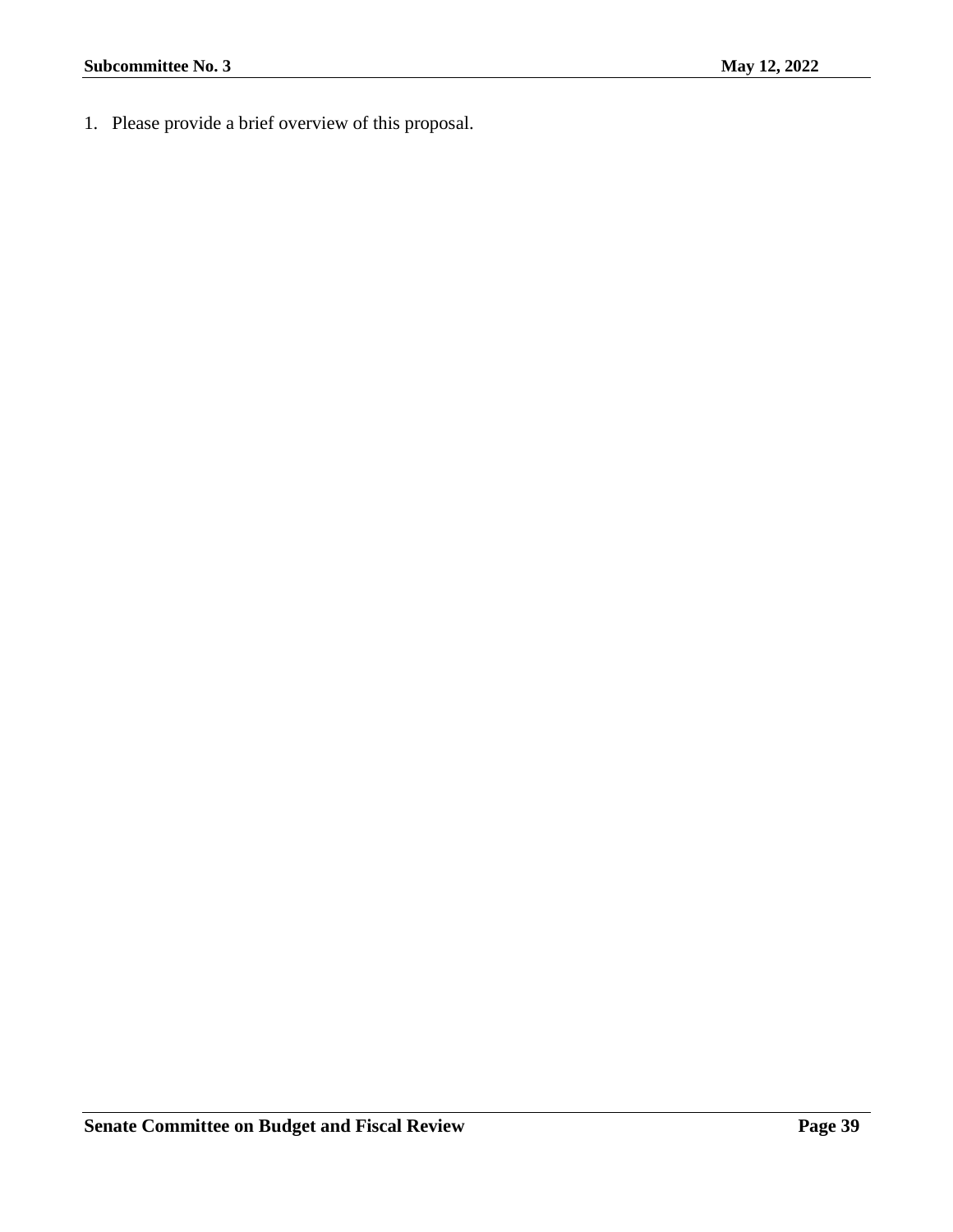# <span id="page-39-0"></span>**Issue 11: California Medi-Cal Enterprise System Modernization**

**Budget Change Proposal – April Finance Letter.** DHCS requests five positions and expenditure authority of \$20.8 million (\$2.7 million General Fund and \$18.1 million federal funds) in 2022-23, \$14.2 million (\$2.9 million General Fund and \$11.3 million federal funds) in 2023-24, and \$1 million (\$205,000 General Fund and \$802,000 federal funds) annually thereafter. If approved, these positions and resources would support information technology modernization projects.

| <b>Program Funding Request Summary</b>         |              |              |  |
|------------------------------------------------|--------------|--------------|--|
| $2023 - 24^*$<br>2022-23<br><b>Fund Source</b> |              |              |  |
| $0001$ – General Fund                          | \$2,721,000  | \$2,886,000  |  |
| 0890 – Federal Trust Fund                      | \$18,073,000 | \$11,328,000 |  |
| <b>Total Funding Request:</b>                  | \$20,794,000 | \$14,214,000 |  |
| <b>Total Requested Positions:</b>              | 5.0          | 5.0          |  |

\* Additional fiscal year resources requested – 2024-25 and ongoing: \$1,007,000.

**Background.** DHCS and its partners use a myriad of patchwork and outdated systems to administer about \$125 billion annually to deliver vital health care services to about 14 million, or one in three, Californians in Medi-Cal. To keep pace with delivery system and other programmatic changes to the Medi-Cal program, and to improve outcomes and resource efficiencies, for the past two years, DHCS has changed its modernization approach from focusing on individual information technology (IT) systems to focusing on the entire Medicaid Enterprise System (MES), where Medicaid Management Information System (MMIS) and Eligibility and Enrollment (E&E) systems efforts are handled in coordination as MES. This approach aligns with CMS' Medicaid Information Technology Architecture (MITA) framework. MES Modernization efforts have transitioned to the new enterprise approach of focusing on project scope linkage with enterprise business drivers. This shift to a MES Modernization approach has enabled DHCS resources to support the portfolio of efforts within MES Modernization. Execution of the approach utilizes an Agile based system development methodology.

**Staffing and Resource Request.** DHCS requests five positions and expenditure authority of \$20.8 million (\$2.7 million General Fund and \$18.1 million federal funds) in 2022-23, \$14.2 million (\$2.9 million General Fund and \$11.3 million federal funds) in 2023-24, and \$1 million (\$205,000 General Fund and \$802,000 federal funds) annually thereafter to support information technology modernization projects. This requests supports activities for the following MES Modernization projects and efforts: 1) California Automated Recovery Management (CalARM), 2) Behavioral Health Modernization (BHM), and 3) refinement of the modernization approach, architecture, roadmap and a modernization product/module portfolio. Specifically, DHCS requests the following positions and resources:

Enterprise Technology Services – Information Security – One position

• **One Information Technology Specialist (ITS) III** position would oversee delivery functions across the domains of Systems Engineering, Software Engineering, and IT Project Management with in MES Modernization; develop, maintain, and deliver the models, frameworks, principles, and design patterns that are used to plan, design, and implement MES Modernization solutions in the DHCS enterprise.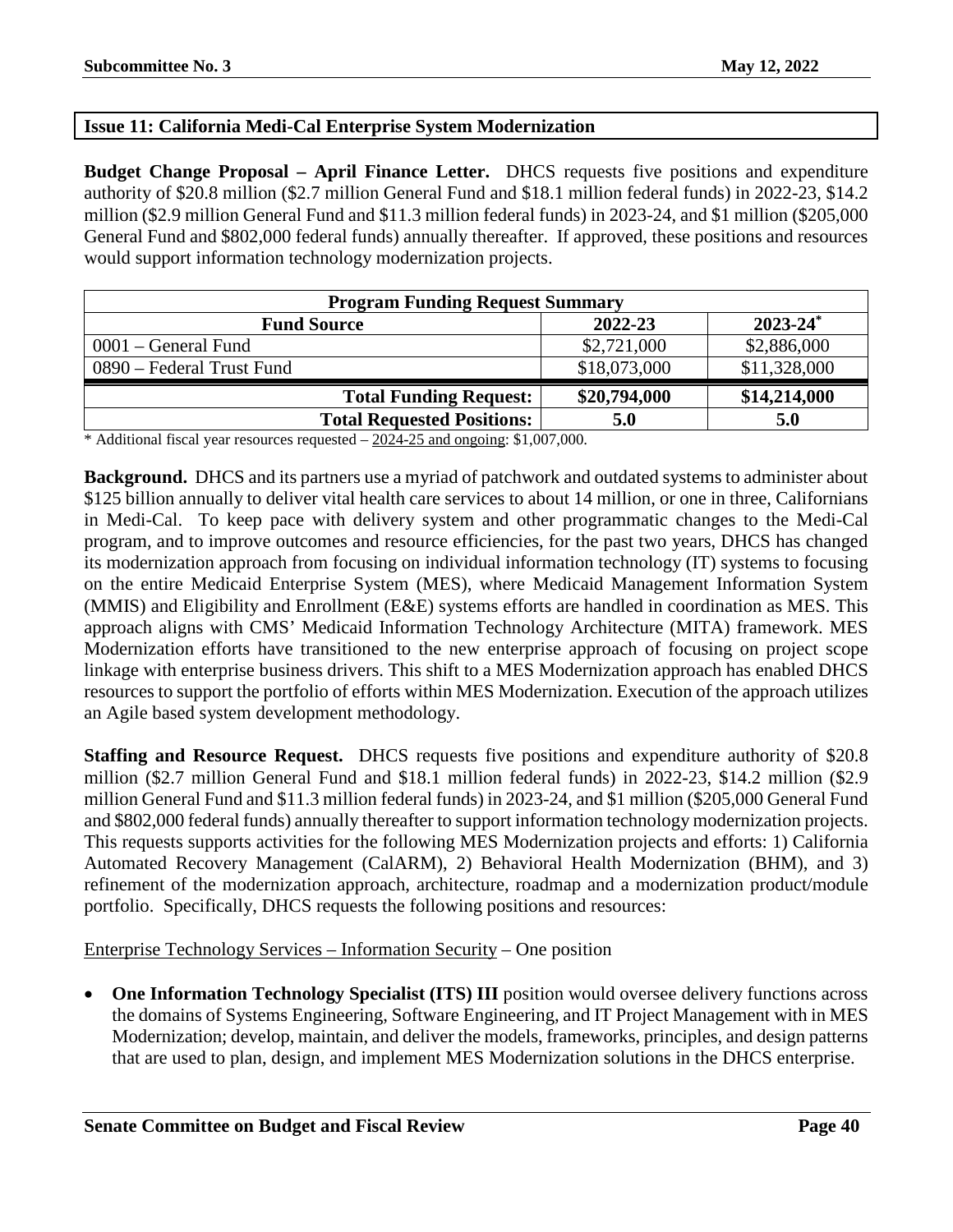# Medi-Cal Enterprise Systems Modernization Division – Four positions

- **One Information Technology Manager I** position would provide automated and manual Quality Assurance leadership in an agile and cloud environment; specialize in technical leadership in the areas of Quality Assurance; implement and enforce standards and best practices throughout the CalARM project as well as the division and across project efforts; plan, manage, and execute a technical vision related to developing and operating continuous testing and process automation within their discipline.
- **One ITS III** position would provide technical leadership for infrastructure, pipelines, cloud services and developer services in an agile and cloud environment; provide specialized technical leadership in the areas of Engineering, Quality Assurance and Solution Architecture including infrastructure, pipelines, cloud services and developer services; implement and enforce standards and best practices throughout the division for the areas specified; plan, manage, and execute the technical vision related to developing and operating cloud infrastructure, continuous integration and process automation within the division.
- **One ITS III** position would provide technical leadership for Enterprise level services such as data mesh, business rules engines and other applications/services for use by stream aligned teams in an agile and cloud environment; provide specialized technical leadership in the areas of Application Programming Interface (API) development, Quality Assurance and Solution Architecture with focus on Enterprise Services; implement and enforce standards and best practices throughout the division for the areas specified; plan, manage, and execute the technical vision related to developing and operating cloud infrastructure, continuous integration and process automation within the division.
- **One ITS II** position would provide support to the scrum team in using Agile methodology and scrum practices; coach the scrum and development teams in self-organization and removal of impediments while coaching the scrum team on removing impediments; help the scrum and development teams to identify and fill in blanks in the Agile framework and coaches the scrum team achieve higher levels of scrum maturity

# Contract Resources - \$19.7 million in 2022-23

- *CalARM.* DHCS requests expenditure authority of \$12.8 million (\$1.6 million General Fund and \$11.2 million federal funds) in 2022-23 to support procurement of a Software-as-a-Service vendor for the California Automated Recovery Management (CalARM) project.
- *MES Modernization Support.* DHCS requests expenditure authority of \$2.1 million (\$270,000 General Fund and \$1.9 million federal funds) in 2022-23 to support an organizational change management (OCM) contract to plan, execute, and support the transformation of DHCS knowledge skills and abilities, including the transition of culture, process and operational approach.
- *BHM.* DHCS requests expenditure authority of \$1.4 million (\$181,000 General Fund and \$1.2 million federal funds) in 2022-23 to support a contractor to assist with Stage 3 Solution Design activities for the Behavioral Health Modernization (BHM) project.
- *MES Modernization Strategy and Architecture Planning.* DHCS requests expenditure authority of \$3.4 million (\$432,000 General Fund and \$3 million federal funds) in 2022-23 to develop the MES Modernization Strategy which would include development of an MES Modernization approach, MES Modernization roadmap, MES Modernization product/module portfolio, MES Modernization governance structure, initial understanding of cost and timeframes, and related MES Modernization management functions such as risk management, issue management, and other standard project management processes.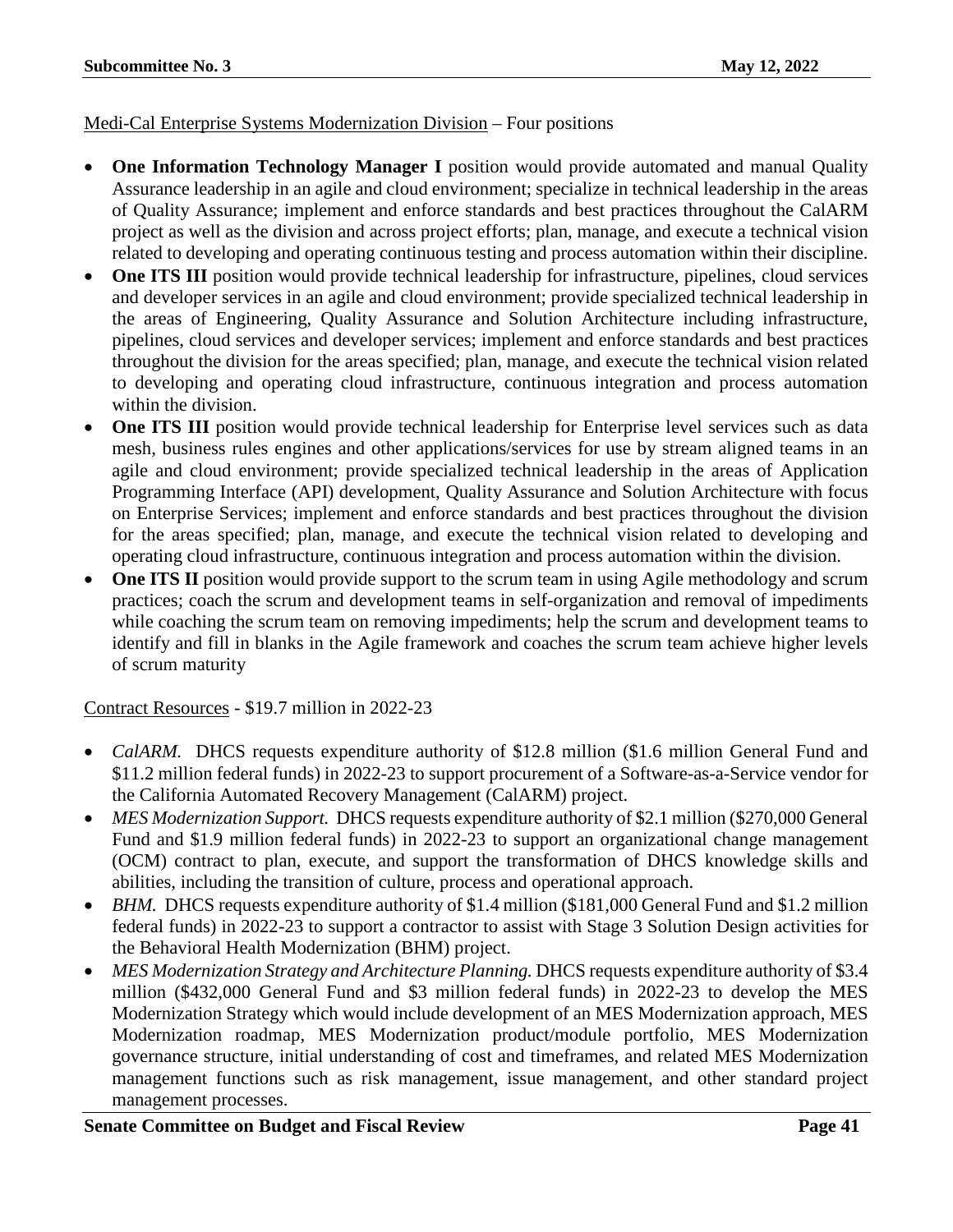**Subcommittee Staff Comment and Recommendation—Hold Open.** Subcommittee staff recommends holding this item open to allow continued discussions in advance of the May Revision.

**Questions.** The subcommittee has requested DHCS to respond to the following: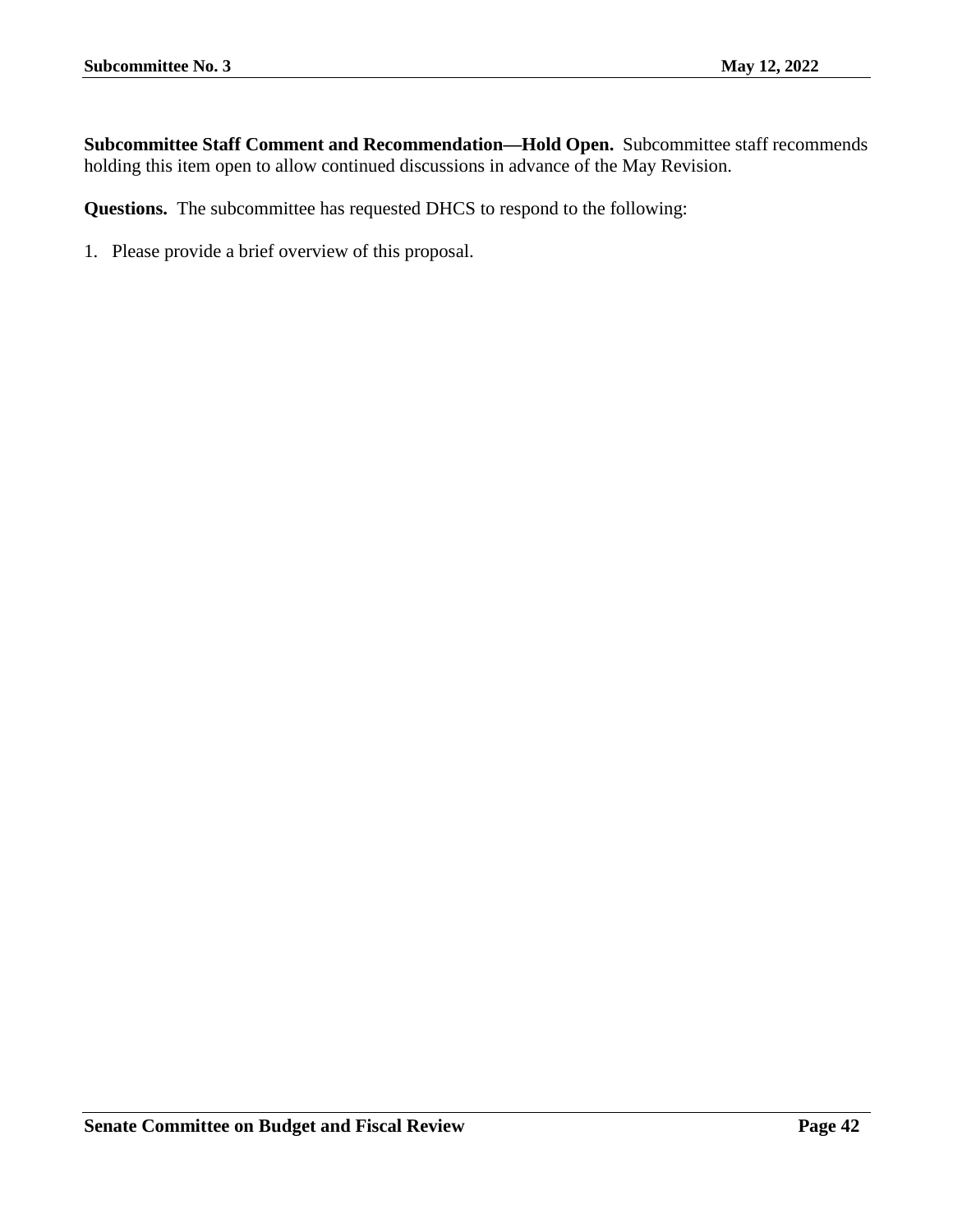# <span id="page-42-0"></span>**Issue 12: Data Analytics and Management Support**

**Budget Change Proposal – April Finance Letter.** DHCS requests 15 positions and expenditure authority of \$7.6 million (\$3.8 million General Fund and \$3.8 million federal funds) in 2022-23, \$9 million (\$4.5 million General Fund and \$4.5 million federal funds) in 2023-24, \$8.5 million (\$4.3 million General Fund and \$4.2 million federal funds) in 2024-25, and \$5.4 million (\$2.7 million General Fund and \$2.7 million federal funds) annually thereafter. If approved, these positions and resources would address increased workload related to departmental data analytics, data provisioning, and data reporting functions to improve data management and transparency.

| <b>Program Funding Request Summary</b> |             |               |  |
|----------------------------------------|-------------|---------------|--|
| <b>Fund Source</b>                     | 2022-23     | $2023 - 24^*$ |  |
| $0001$ – General Fund                  | \$3,794,000 | \$4,485,000   |  |
| 0890 – Federal Trust Fund              | \$3,794,000 | \$4,485,000   |  |
| <b>Total Funding Request:</b>          | \$7,587,000 | \$8,970,000   |  |
| <b>Total Requested Positions:</b>      | <b>15.0</b> | <b>15.0</b>   |  |

\* Additional fiscal year resources requested  $-2024-25$ : \$8,470,000;  $2025-26$  and ongoing: \$5,396,000.

**Background.** According to DHCS, in 2020 the Enterprise Data and Information Management (EDIM) unit was established to consolidate data analytics, management, provisioning, and reporting. EDIM is responsible for a variety of data functions, such as program performance and outcomes reporting, including the Centers for Medicare & Medicaid Services (CMS) Core Set Quality Measures reporting; program utilization and monitoring including dashboards; data quality monitoring and management; data releases and data provisioning to support various research efforts external to DHCS; and data deidentification for public release of publications, reports, and products. In 2021-22, DHCS further aligned data functions within EDIM in order to improve data literacy and data-driven decision making which is necessary to support business programs and initiatives.

EDIM reports it is reorganizing further, from two divisions to three divisions. EDIM currently consists of the Deputy Director's Office and the Data Management and Analytics Division (DMAD) and Health Information Management Division (HIMD). Under the restructure, DHCS would create a new division, the Program Data Reporting Division, utilizing redirected staff from within EDIM, redirected staff from other DHCS programs, and new 2022-23 resources.

This proposal incorporates the request in the previous Data Transparency Workload proposal and is intended to address gaps in data analysis, reporting, and management that currently exist and would not be addressed by alignment of data functions in EDIM. Resources in this proposal would support various departmental programs that have known gaps in data literacy and analytics, including administrative activities in the department. Functional categories of data analytics and data management addressed in this proposal include: 1) data transparency and coordination; 2) data visualization, reporting, and analytical support to DHCS programs; and 3) data and data analytic management.

**Staffing and Resource Request.** DHCS requests 15 positions and expenditure authority of \$7.6 million (\$3.8 million General Fund and \$3.8 million federal funds) in 2022-23, \$9 million (\$4.5 million General Fund and \$4.5 million federal funds) in 2023-24, \$8.5 million (\$4.3 million General Fund and \$4.2 million federal funds) in 2024-25, and \$5.4 million (\$2.7 million General Fund and \$2.7 million federal funds)

**Senate Committee on Budget and Fiscal Review <b>Page 43 Page 43**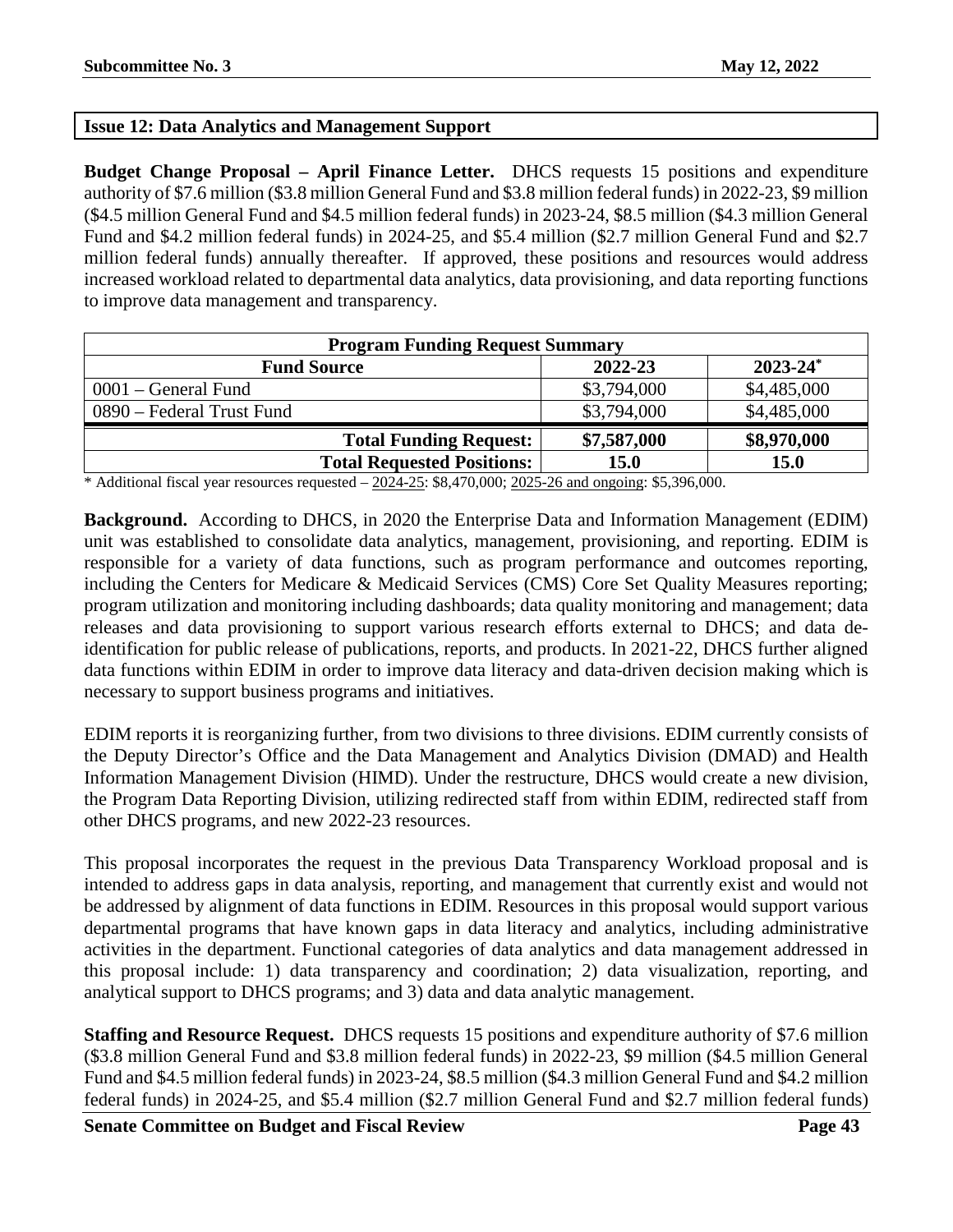annually thereafter to address increased workload related to departmental data analytics, data provisioning, and data reporting functions to improve data management and transparency. Specifically, DHCS requests the following positions and resources:

Program Data Reporting Division – Three positions

- **One Career Executive Assignment** would serve as the division chief, overseeing cross-cutting data analytics functions that support programmatic work throughout the department.
- **One Research Data Specialist (RDS) III** position would serve as an expert consultant and would lead and oversee the development of stakeholder processes for development of administrative, operational, and other program monitoring, program performance, and outcome measures.
- **One RDS II** position would support the data reporting needs of ongoing long-term reporting and monitoring functions of Medi-Cal managed care programs, including enhanced care management, community supports, whole child model, and seniors and persons with disabilities.

Data Management and Analytics Division – Five positions and resources equivalent to five positions

- **One Research Data Supervisor I** position would work with the staff in the Data Publishing Unit to establish and maintain project priorities and to perform oversight on projects to make sure end products or services are delivered on schedule; oversee the coordination of publishing Medi-Cal data, as well as development and upkeep of dashboards, data models, and information processes based on business requirements; collaborate with other research staff and cross-functional teams, while monitoring the outcomes, maintain project timelines, and maintain compliance of the processes and applicable laws.
- **Two RDS II** positions would facilitate and support development, documentation, and maintenance of data definitions, SAS coding, analytic and data querying methodologies, as well as supporting and maintaining centralized libraries of such information; pull, prepare, and analyze data from multiple data collection systems and tools, in various formats to assess data quality, and develop reports quantifying data reporting errors and data collection issues; provide research support and expert consultation to develop, document, and maintain documentation of data analysis and analytical methodologies, standardized data coding, and other data and program policy decisions and documentation related to data analytic methodologies and codes.
- One Research Scientist (RS) II position would collaborate with EDIM and other departmental staff to review requests for protected data and make recommendations, convene the Data and Research Committee (DRC) every other month and present summary analyses of research proposals or business use cases, confer with external requestors to evaluate research methodology or operational initiatives and department impact, develop data sharing mechanisms facilitated by the PO, identify data elements and translate requirements into data extraction/transformation business rules, extract/transfer data, link data, serve as DHCS' scientific liaison to external requestors or data sharing partners on analytic preparation and interpretation, work with the Privacy Officer (PO) to maintain and manage data sharing agreements, assist with data sharing related contract management and data release, develop and maintain DRC and hospital application process policy and procedures.
- **One RS I** position would support the Data and Research Committee (DRC) team; review requests for protected data and make recommendations; convene the DRC every other month; coordinate review of applications with DHCS data owners and program experts; present summary analyses of research proposals or business use cases; confer with external requestors to evaluate research methodology or operational initiatives and department impact; develop data sharing mechanisms facilitated by the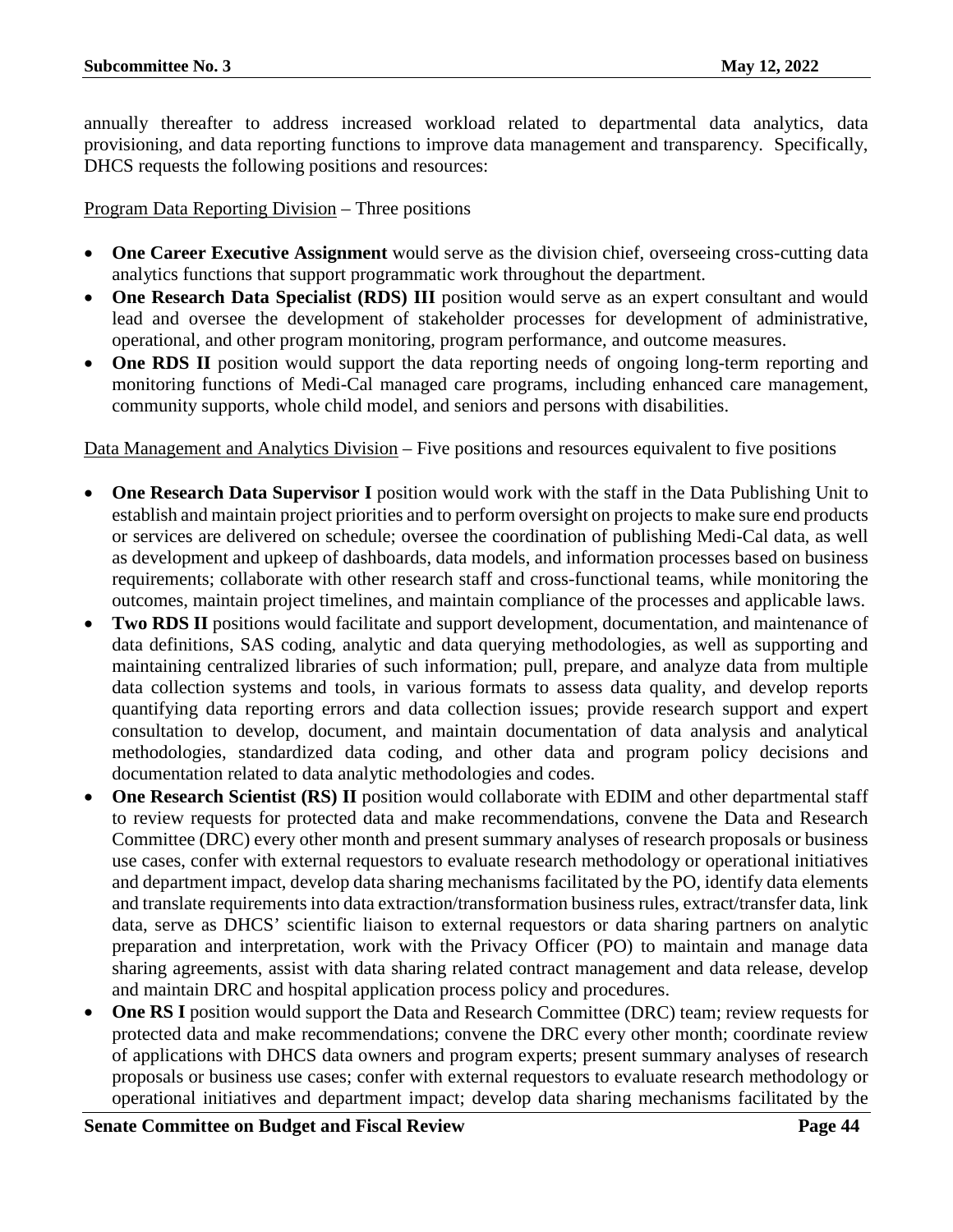Privacy Officer (PO); identify data elements and translate requirements into data extraction/transformation business rules, extract data, link data, serve as DHCS' scientific liaison to external requestors or data sharing partners on analytic preparation and interpretation; work with the PO to maintain and manage data sharing agreements; assist with data sharing related contract management and data release; coordinate Data Analytics seminars; maintain metadata in internal archive and external web interface; and coordinate and maintain public list of PHI disclosures.

- Resources equivalent to **one Staff Services Manager I** would lead the development and implementation of a department-wide, centralized tracking system for the data release process; oversee the development and maintenance of the DHCS repository of non-DHCS data; oversee associated application processes and use of the data; participate in statewide and national conferences and stay abreast of any regulations or industry changes impacting data requests, making recommendations to leadership as necessary; develop and lead trainings about the data release process for DHCS staff; and act as a subject matter expert for the departmental data release process and advise internal and external customers about the process.
- Resources equivalent to **four Associate Governmental Program Analysts (AGPA)** would handle processing of data requests; verify each request has required information; manage the DocuSign process for data requests; coordinate use of non-DHCS data; coordinate and maintain the DHCS repository of non-DHCS data and track use; perform quality control and submit finalized data sets; maintain communications with entities submitting ongoing data requests and remediate barriers to workflow, maintain and update data release policies and inform stakeholders of any changes; update the EDIM SharePoint site on an ongoing basis; participate in user acceptance testing of the request portal; and analyze data request workflows, find inefficiencies, and recommend solutions to management.

Health Information Management Division – Four positions and resources equivalent to four positions

- **One Information Technology Manager II** position would provide operational management, program capacity building, and provide high-level expertise to influence the success of existing and future programs.
- **One Information Technology Supervisor II** position would provide operational management, program capacity building, and provide high-level expertise to monitor the success of existing and future data quality programs; direct work, establish goals, objectives, and priorities; develop, manage, and mentor staff; provide subject matter expertise between projects, governance committees, and various programs; draft, review, and approve state and federal budgetary documentation; manage state and contract staff and facilitate procurement efforts; and represent the division and department at various meetings or hearings.
- **One Information Technology Specialist I** position would maintain SharePoint sites and tools in support of the administration of the division, including automated intake forms, tracking logs and workflow tools related to research requests, CDO requests, and ODP queries, and SharePoint sites focused on enhancing the transparency of the Data Management and Analytics Division's data resources and publications.
- **One RDS II** position would support business intelligence needs of ongoing long-term reporting and monitoring functions of Medi-Cal managed care programs, including enhanced care management, community supports, whole child model, and seniors and persons with disabilities.
- Resources equivalent to **four RDS I** positions would conduct data analysis, data validation, data issue resolution, and data support functions for the planning and design, development and implementation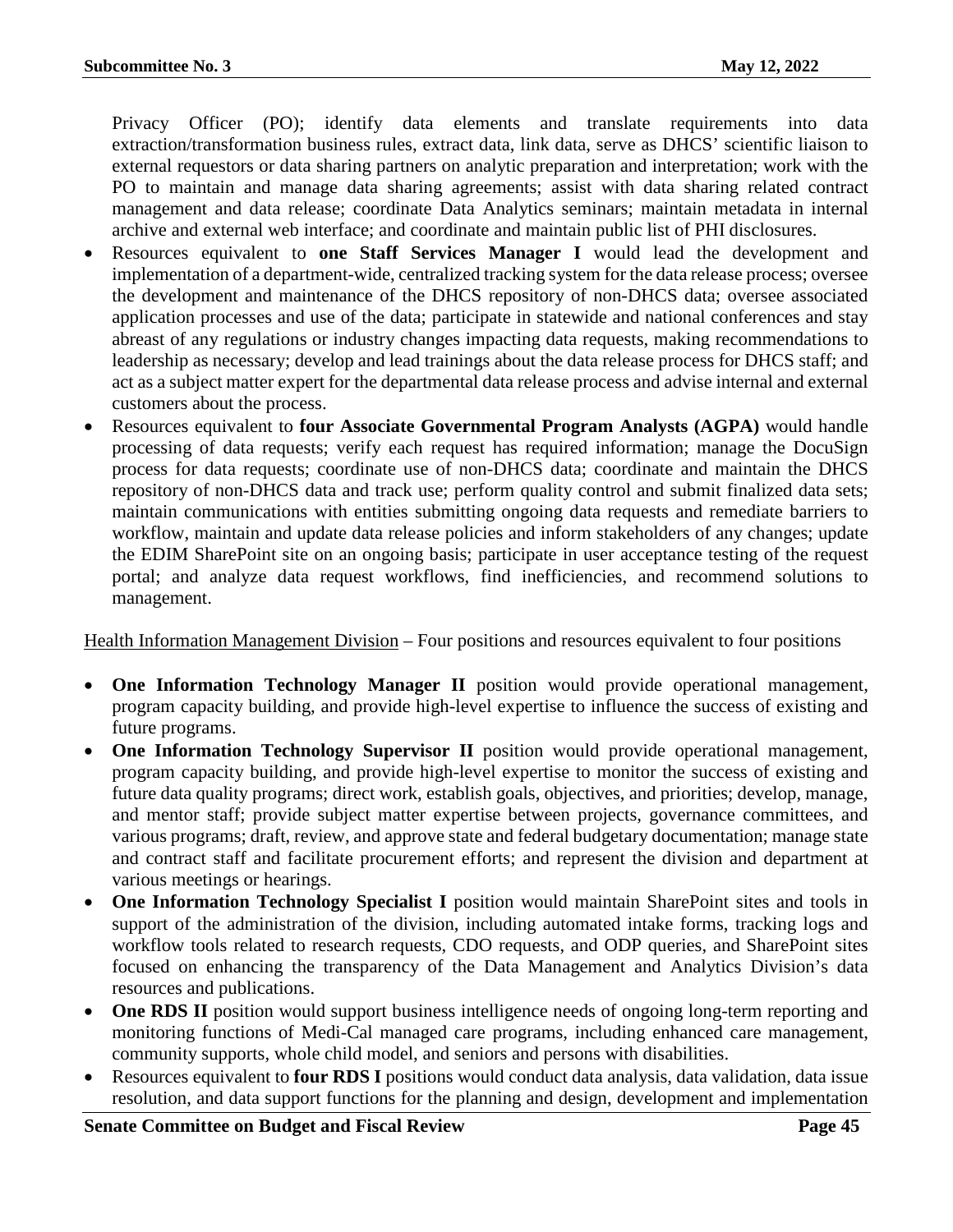phases of the 274 expansion to mental health plans and Drug Medi-Cal Organized Delivery System (DMC-ODS), as well as to provide the ongoing data quality monitoring and analysis to support plans and DHCS staff related to the resulting data.

# Business Operation Technology Services Division – Two positions

- **One Information Technology Manager I** position would provide operational management, program capacity building, and provide high-level expertise to influence the success of existing and future IT programs; direct section and unit work, establish goals, objectives, and priorities; develop, manage, and mentor staff; provide subject matter expertise between projects, governance committees, and various programs; draft, review, and approve state and federal budgetary documentation; manage MIS/DSS contract and contract staff and facilitate future procurement efforts.
- **One Information Technology Specialist II** position would develop business requirements, system designs, specifications, documentation to implement solutions; develop and maintain documentation for updates or modifications to systems; evaluate requested projects and work efforts and provide proposed solutions; act in a lead role and mentor for technical support team to coordinate activities and planning; coordinate with security team to address security risks as related to client devices; act in a lead role in planning large enterprise wide deployments and implementation; and act in a lead role in communicating with non-IT customers in areas of change management and new technology services.

# Office of Legal Services Privacy Office – One position

• **One Attorney III** would interact with department staff involved in data analytics, data management, data releases, and data research projects; thoroughly research and respond to inquiries both inside and outside of the department; provide advice on design and implementation of data projects to assure a compliant and functional implementation; drafts and negotiates business associate and data use agreements; and performs the legal review of business associate agreements, data use agreements, data releases, research proposals, expert determinations of de-identification, breach response, breach notifications, and Public Records Act requests.

Contract Resources - \$3.5 million in 2022-23, \$5 million in 2023-24, and \$4.5 million in 2024-25

- *Training and Staff Development in Data Analytics.* DHCS requests expenditure authority of \$250,000 in 2022-23, \$500,000 in 2023-24, and \$250,000 in 2024-25 to establish infrastructure necessary to centralize, streamline, and facilitate efficient processes and procedures related to the continually growing areas of data analytics, management, and reporting within DHCS.
- *Analytic Coding Curation.* DHCS requests expenditure authority of \$125,000 in 2022-23, \$250,000 in 2023-24, and \$125,000 in 2024-25 to support department-wide coordination to reduce duplicative SAS programming as well as provide expertise and focus bridge between programs to develop shared resources that promote consistency in the data reported by DHCS.
- *SharePoint/Teams Architect and SharePoint/Teams Developer.* DHCS requests expenditure authority of \$125,000 in 2022-23, \$250,000 in 2023-24, and \$125,000 in 2024-25 to assist in developing and implementing a long-term plan for configuring SharePoint architecture, functionality, and web interface to support coordination and communication among program, data, and technology teams.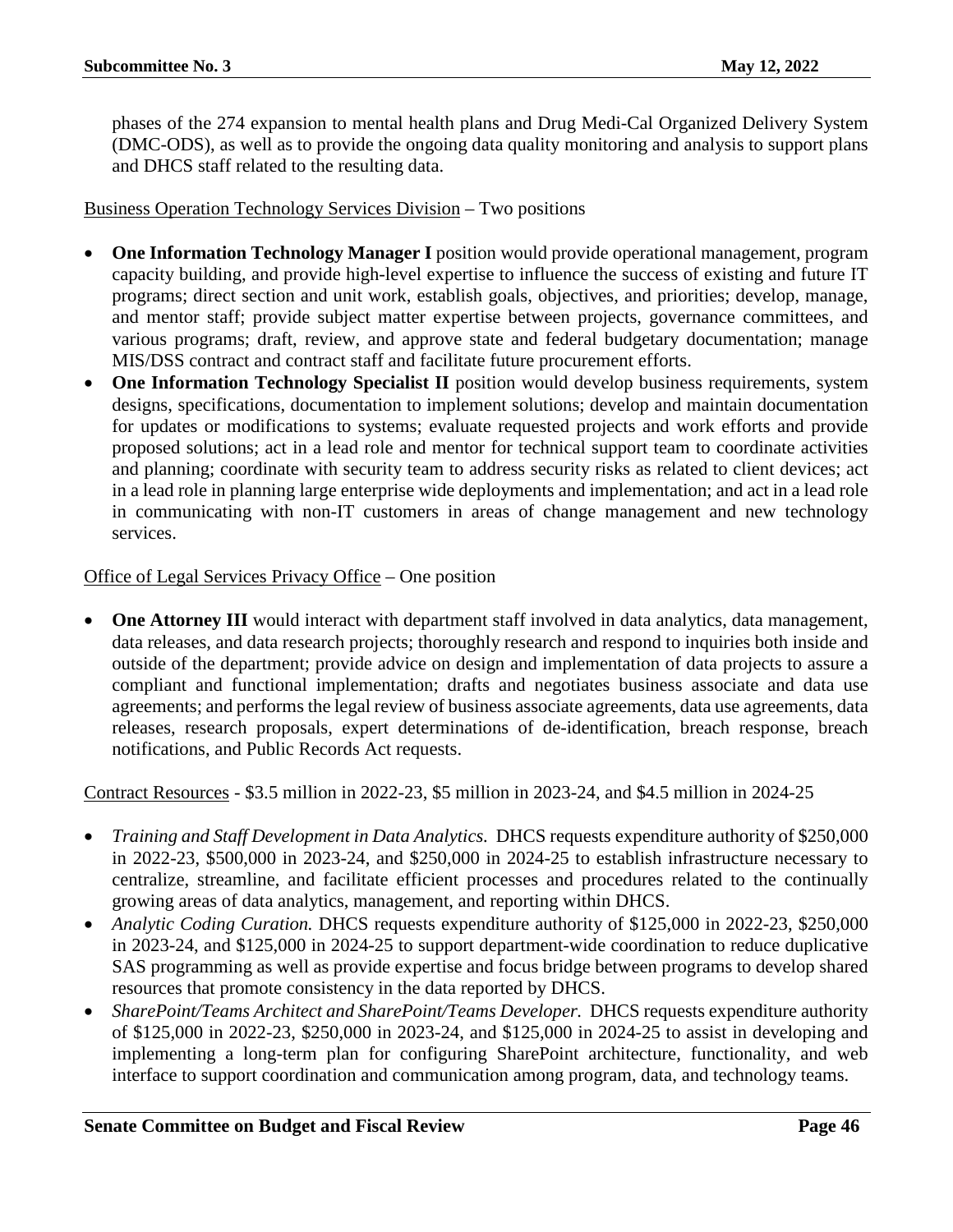- *Architecture and Infrastructure Support.* DHCS requests expenditure authority of \$1 million in 2022- 23, and \$2 million in 2023-24 and 2024-25 to provide architecture and infrastructure support and specialized subject-matter expertise for delivery of the critical enterprise data architecture, infrastructure, platforms, services, and supporting technologies required to enable data integration, data exchange, business intelligence, analytics, data storage, and data feeds to support the division.
- *Reference Data Procurement.* DHCS requests expenditure authority of \$2 million in 2022-23, 2023- 24 and 2024-25 to contract directly with various third parties to conduct periodic data matching activities to identify individuals who do not meet Medi-Cal eligibility requirements.

**Subcommittee Staff Comment and Recommendation—Hold Open.** Subcommittee staff recommends holding this item open to allow continued discussions in advance of the May Revision.

**Questions.** The subcommittee has requested DHCS to respond to the following: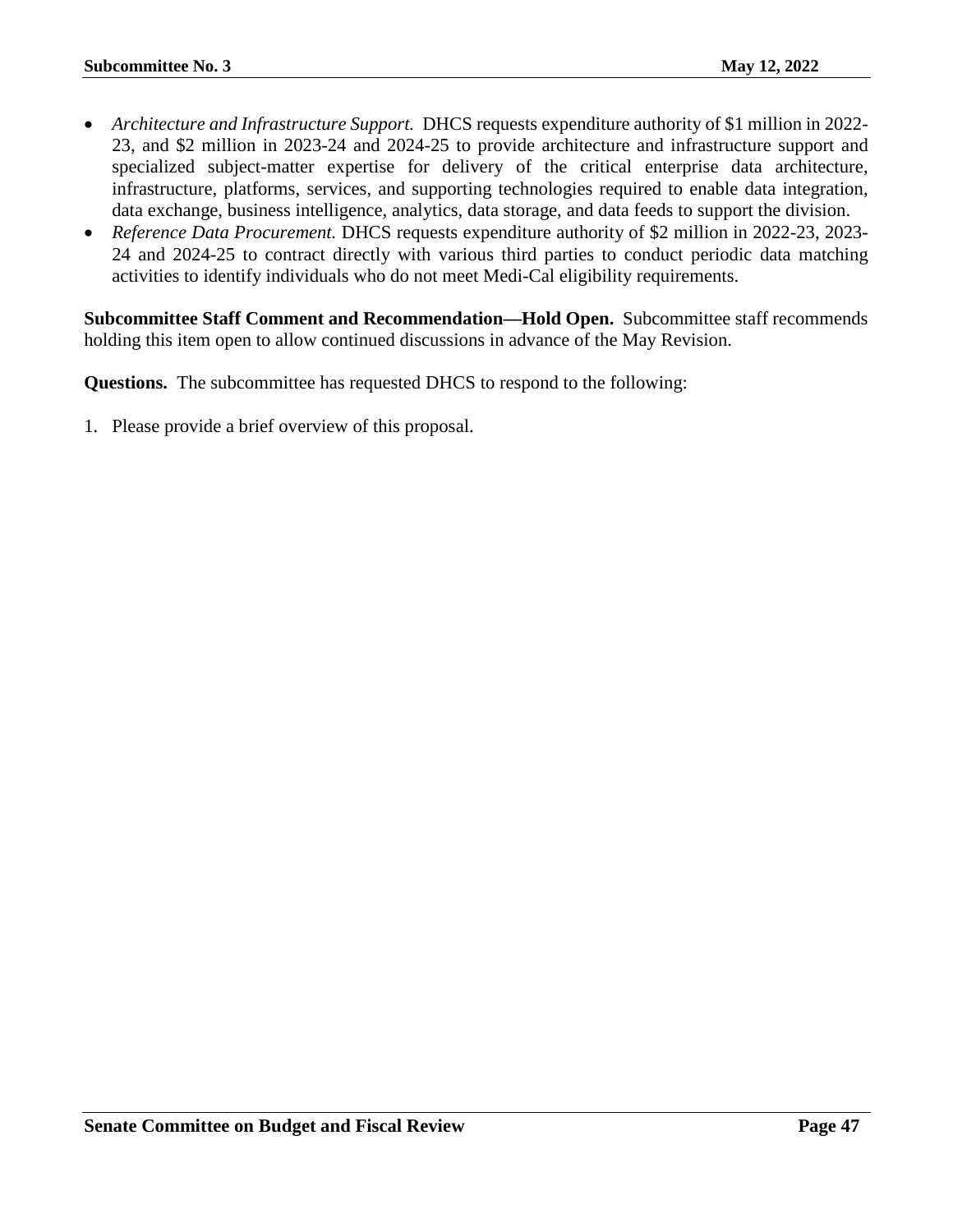# <span id="page-47-0"></span>**Issue 13: Interoperability Federal Rule Implementation**

**Budget Change Proposal and Reappropriation – April Finance Letter.** DHCS requests expenditure authority of \$4.5 million (\$2.3 million General Fund and \$2.3 million federal funds) in 2022-23, \$2.9 million (\$1.4 million General Fund and \$1.4 million federal funds) in 2023-24 and 2024-25, and \$1.1 million (\$555,000 General Fund and \$555,000 federal funds) annually thereafter. If approved, these resources would support implementation and planning for new interoperability rules required by the federal Centers for Medicare and Medicaid Services (CMS). In addition, DHCS requests reappropriation of General Fund expenditure authority of \$2.3 million authorized in the 2021 Budget Act to support contracting resources.

| <b>Program Funding Request Summary</b> |             |               |  |
|----------------------------------------|-------------|---------------|--|
| <b>Fund Source</b>                     | 2022-23     | $2023 - 24^*$ |  |
| $0001$ – General Fund                  | \$2,260,000 | \$1,448,000   |  |
| 0890 – Federal Trust Fund              | \$2,260,000 | \$1,448,000   |  |
| <b>Total Funding Request:</b>          | \$4,520,000 | \$2,896,000   |  |
| <b>Total Requested Positions:</b>      | 0.0         | 0.0           |  |

\* Additional fiscal year resources requested  $-2024-25$ : \$2,896,000; 2025-26 and ongoing: \$1,110,000.

**Background.** The Promoting Interoperability Program, formerly the Medi-Cal Electronic Health Record (EHR) Incentive Program, was authorized under the federal Health Information Technology for Economic and Clinical Health Act (HITECH) in 2009. The Promoting Interoperability Program incentivized providers and hospitals to adopt and "meaningfully use" EHRs. One of the main focus points of "meaningful use" was to improve interoperability—the ability of different entities to exchange health information with each other—by requiring participants to electronically share specific patient data.

The HITECH programs, including the Promoting Interoperability Program, ended in fall 2021. However, CMS continues to advance interoperability requirements through new regulations. In May 2020, CMS passed the Interoperability and Patient Access Final Rule, which imposes specific requirements on state Medicaid agencies, Medicaid managed care plans, Children's Health Insurance Program (CHIP) agencies, and CHIP managed care entities.

The 2021 Budget Act included five positions and resources for ten contract positions to develop a departmental plan for the CMS Interoperability and Patient Access Rule. With these resources, DHCS has implemented education and coordination for cross-cutting teams to develop implementation requirements and plans for the different components of the Interoperability and Patient Access Rule.

As DHCS has moved through planning and begun implementation of the interoperability rules, the department has identified additional resources that are needed to fully implement the plan and help DHCS achieve compliance with the rule. In addition, DHCS requests a one-year extension of planning contract resources approved for FY 2021-22.

**Resource Request.** DHCS requests expenditure authority of \$4.5 million (\$2.3 million General Fund and \$2.3 million federal funds) in 2022-23, \$2.9 million (\$1.4 million General Fund and \$1.4 million federal funds) in 2023-24 and 2024-25, and \$1.1 million (\$555,000 General Fund and \$555,000 federal funds) annually thereafter to support implementation and planning for new interoperability rules required by the

**Senate Committee on Budget and Fiscal Review <b>Page 48 Page 48**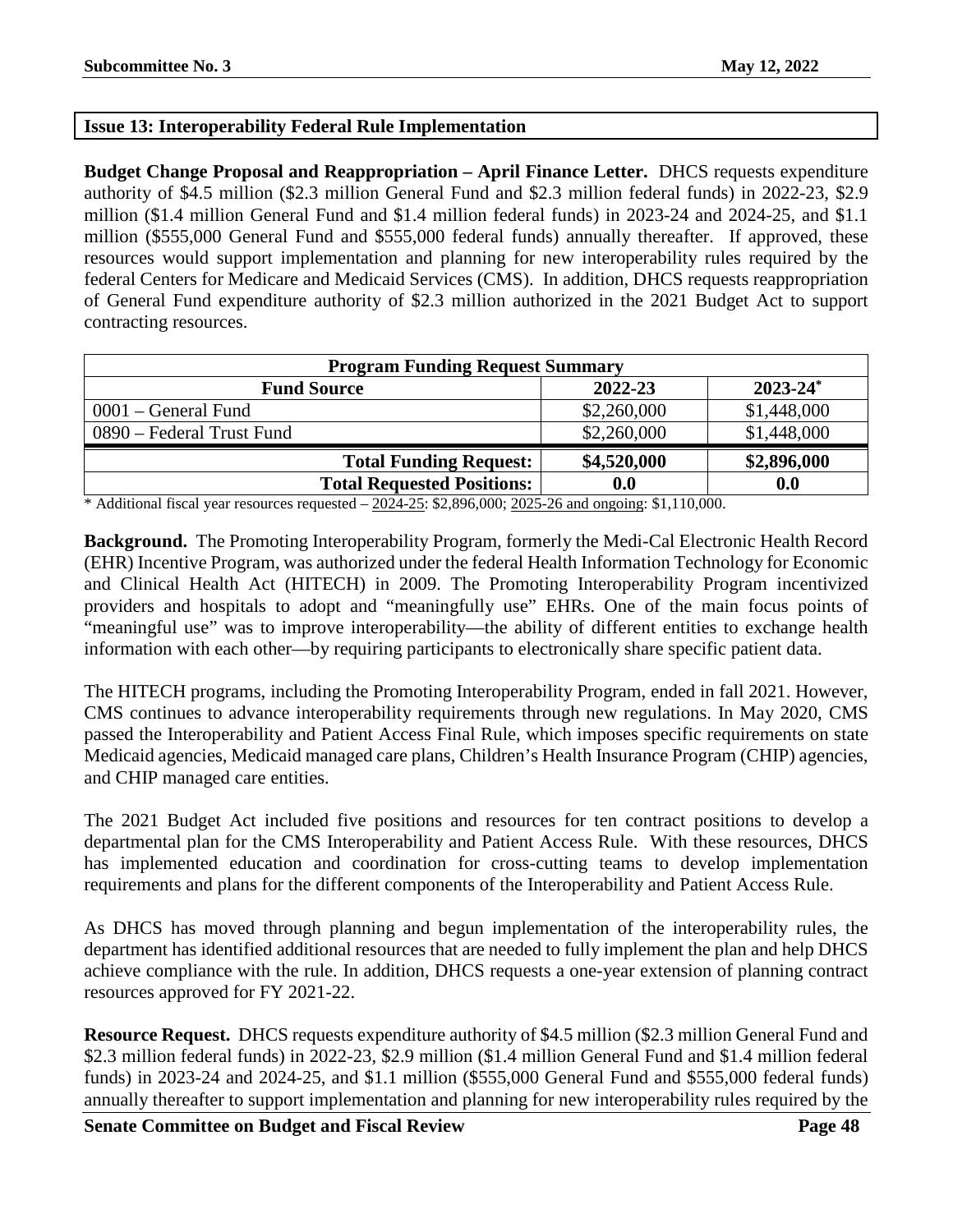federal Centers for Medicare and Medicaid Services (CMS). Specifically, DHCS requests the following resources:

Clinical Assurance Division – Resources equivalent to one position

• Resources equivalent to **one Health Program Specialist (HPS) II** position would provide subject matter expertise and serve as liaisons to over 350 acute care facilities, 21 designated public hospitals, and 95 non-designated public hospitals; assess interoperability impacts to the department and each provider; develop policies and procedures to guide the incorporation of those regulations into each provider's daily activities; oversee the development and implementation of ongoing training to educate staff and providers on the interoperability regulations; provide subject matter expertise related to the fee-for-service (FFS) health care delivery system and FFS treatment authorization request (TAR) authorization to the Technical and Business Teams; support change management efforts surrounding the transition of any internal IT or business related activities to new platforms supporting interoperability regulations; support mapping clinical data to the required FHIR profiles; and, plan/prepare work for the "Burden Reduction through APIs" component of the CMS Interoperability and Patient Access Final Rule.

Health Information Management Division – Six existing positions, resources equivalent to four positions

- **One Career Executive Assignment** would act as the division chief and have executive-level responsibility for DHCS' interoperability work; work collaboratively with CMS, CalHHS, other state departments, and DHCS leadership to develop statewide interoperability data strategies; direct planning, organization, and implementation efforts related to departmental interoperability compliance and infrastructure; represent DHCS in statewide and national interoperability and health information exchange communities and conferences; act as the final approver on policy, budget, and legislative changes and proposals; and provide subject matter expertise to internal and external stakeholders and will provide leadership through subordinate staff to maintain high quality work from the interoperability team.
- **One Public Health Medical Officer III** would plan, organize, and direct the work of multidisciplinary staff in analyzing the success of various interoperability policies, procedures, and initiatives; provide expert consultative services related to interoperability policy development and legislative analysis; lead departmental efforts related to clinical data collection and other health information/data exchange programs; analyze barriers to interoperability and recommend solutions; and monitor incoming clinical data for quality.
- **One Staff Services Manager (SSM) II** would oversee day-to-day interoperability operations and, through subordinate staff, would lead the unit teams responsible for budgeting, change management, and resource planning; provide guidance to subordinate staff and managers related to tracking expenditures, conducting trainings, and updating educational materials; support the development of performance reports, issue and risk logs, and risk plans; provide interoperability specific information for budget drills, budget change concept/proposals, and the Medi-Cal Estimate; and manage any required reporting, including quarterly and monthly CMS reports, annual updates to the state Legislature, and yearly APD updates.
- **Three Associate Governmental Program Analysts (AGPA)** would support resource management, budgetary, and change management functions; work directly with various programs and plans, including conducting regular meetings, and write performance reports to present to interoperability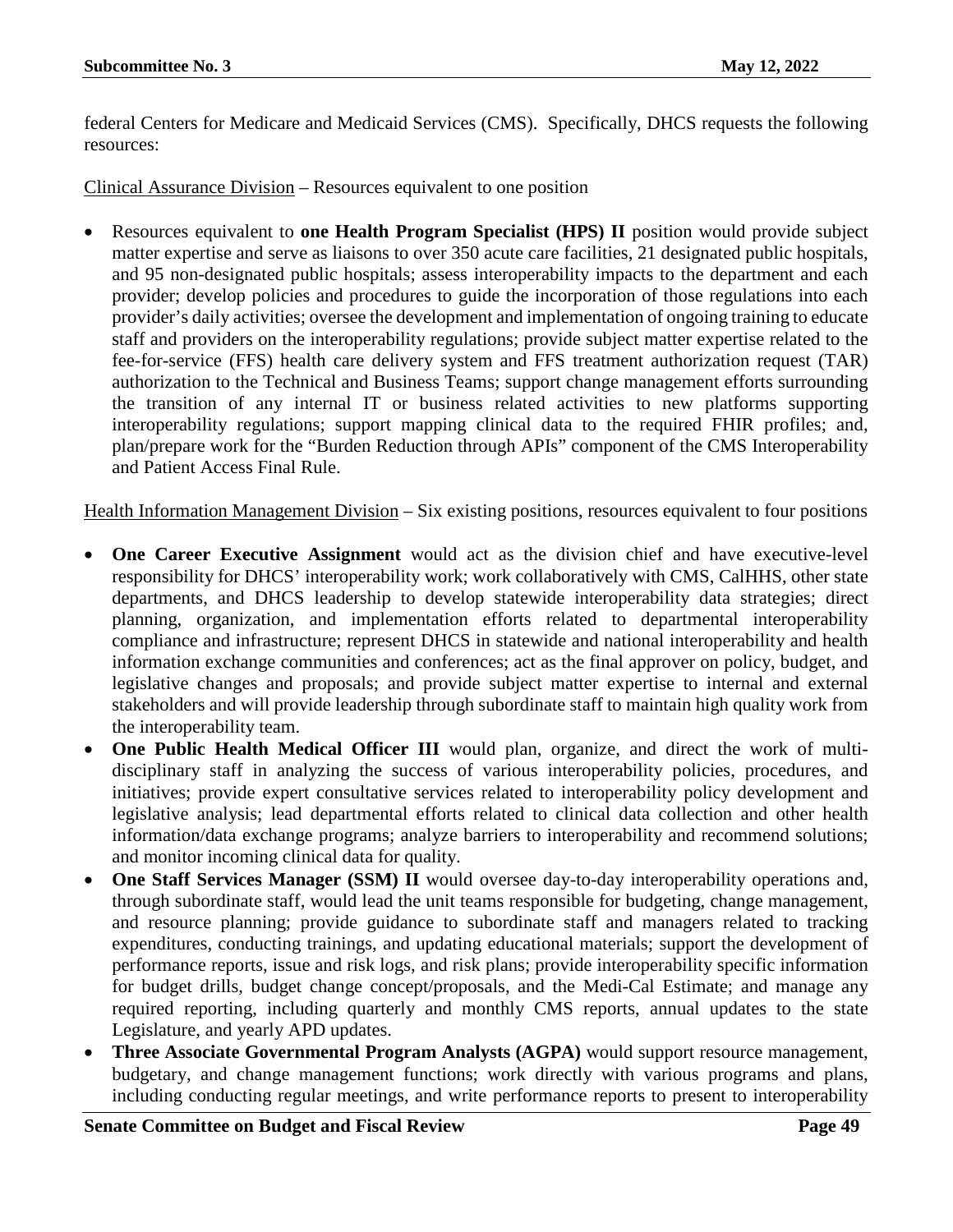leadership; review program and plan readiness for interoperability and health information/clinical data exchange and recommend solutions to management; track the performance of the programs and plans they have been assigned, propose remediation solutions, track resolution, and inform management of progress; and handle any budgetary items, write sections of required reporting, and assist in change management activities as advised by the SSM I.

- Resources equivalent to **two Information Technology Specialist (ITS) I** positions would facilitate the mapping of data elements from the DHCS data warehouse to core interoperability components, such as USCDI data vocabulary and FHIR data structures; work with the Teams to plan for a serviceoriented solution to support FHIR based APIs; and provide statuses on tasks such as data mapping exercises, data flow diagrams (DFD), and conceptual and logical data modeling.
- Resources equivalent to **two Information Technology Specialist (ITS) I** positions would oversee and manage the data quality strategy and monitor and evaluate requirements and critical changes to support data quality reporting and the Interoperability and Patient Access Rule; and develop, manage and maintain the requisite data quality standards, policies, and procedures for DHCS data reporting as it relates to providing data for patients as required by the Interoperability and Patient Access Rule.

# Information Technology Strategic Services Division – Resources equivalent to one position

• Resources equivalent to **one ITS II** position would act as the Enterprise Integration Architect and provide interoperability integration architectural leadership and support to architects and subject matter experts in cross-programs collaboration; liaise with the DHCS Teams, technical teams, including contract staff, and vendors to ensure an enterprise perspective to development efforts; lead development of integration platforms and API management blueprints and roadmaps in support of business strategy; guide the development of the technology architecture and applications to support the complex information exchanges and comply with federal interoperability standards; guide the design and implementation of beneficiary information to ensure alignment with future state architecture; research and evaluate emerging information exchange and other standards, technologies, and technical approaches.

Managed Care Operations Division – Resources equivalent to one position

• Resources equivalent to **one Health Program Specialist (HPS) I** position would lead necessary contract updates to plan contracts that support requirements around ensuring plans are adhering to the implementation and ongoing requirements related to the Interoperability and Patient Access final rule; lead communication to CMS regarding contract changes; support and provide feedback to policy development and provide program operations support; and support and be a subject matter expert in the development of any contract readiness deliverables associated with the contract requirements.

Managed Care Quality and Monitoring Division – Resources equivalent to five positions

• Resources equivalent to **two AGPAs** would perform a variety of analytical activities related to being the primary contact between DHCS and managed care plans, including evaluating and monitoring plans to ensure compliance with federal and state requirements; oversee corrective action plan implementation for plans; provide technical assistance including monthly calls, webinars, and other trainings with plans; conduct desk reviews and site reviews, if necessary, to ensure compliance with state and federal requirements; analyze plan performance to conduct risk assessments; collaborate with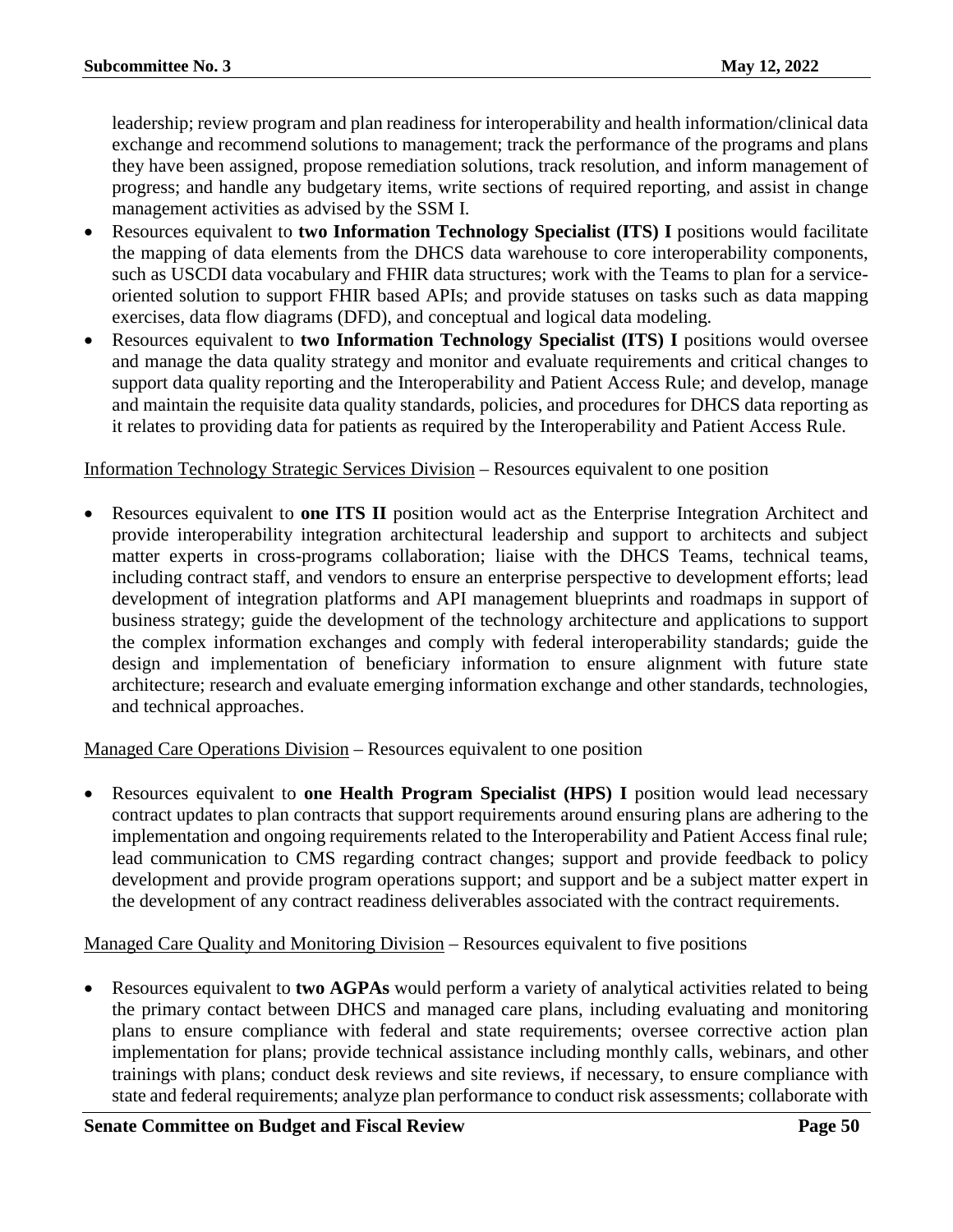other DHCS units and divisions; and make recommendations to management regarding administrative and financial sanctions.

- Resources equivalent to **one HPS I** position would serve as an expert program advisor and program consultant for the development and implementation of policy recommendations and program monitoring activities related to interoperability; lead, organize, and facilitate internal workgroups and trainings to support the planning, implementation of interoperability and related monitoring; analyze and evaluate critical areas of plan performance and recommend corrective actions; and act as the program internal liaison on special projects related to interoperability within DHCS.
- Resources equivalent to **one HPS II** position would work with external stakeholders, including managed care plan trade associations, to develop and publish plan guidance on implementation of interoperability and ongoing change requirements; lead in coordinating policy for development of interoperability All Plan Letters (APLs), including program analysis, coordination with subject matter experts, and solicitation of public feedback; lead managed care plan trade association engagements, legislative analyses affecting interoperability and plan data, and ongoing managed care policy support.
- Resources equivalent to **one Staff Services Manager (SSM) I** position would lead a new unit responsible for the administration, implementation, and oversight of the interoperability program, including resource planning, oversight and monitoring and reporting; provide leadership and assistance in the monitoring and oversight processes conducted by the AGPAs; and review recommendations regarding administrative and financial sanctions, and interoperability requirements provided by staff and make informed decisions.

# Medi-Cal Behavioral Health Division – Resources equivalent to five positions

- Resources equivalent to **one HPS II** position would perform a variety of analytical activities related to providing high-level, technical expertise, coordination, training and leadership for the development and implementation of complex policy recommendations and program monitoring activities related to interoperability; serve as a highly specialized expert program advisor, subject matter expert (SME) and program consultant; lead, organize and facilitate highly sensitive complex external and internal stakeholder workgroups and trainings to support planning for and implementation of the Final Rule and related monitoring; and analyze and evaluate county performance data and recommend corrective and monitoring activities.
- Resources equivalent to **one AGPAs** would research and analyze laws, rules, policies, and other information necessary to develop contractual documentation for counties and direct providers to ensure conformity with the Interoperability Final Rule; plan, coordinate, and consult with other DHCS divisions and external stakeholders for contract development and execution; facilitate discussions with CMS for contract amendments; and provide technical assistance to internal and external stakeholders regarding contract requirements.
- Resources equivalent to **one AGPAs** would perform a variety of analytical and coordination activities related to legislative and regulatory responsibilities to plan, lead, consult, coordinate, and implementation of the Interoperability Final Rule for the division; plan, coordinate, and collaborate in the development of a departmental proposal to codify new requirements into statute; address any CMS inquiries; provide technical assistance and support across the division to ensure internal staff understand the interoperability requirements and its impact to the counties; coordinate with DHCS' Interoperability Advisory Group and liaise between the Advisory Group and the division; develop Behavioral Health Information Notices (BHINs) and other informing materials, as necessary to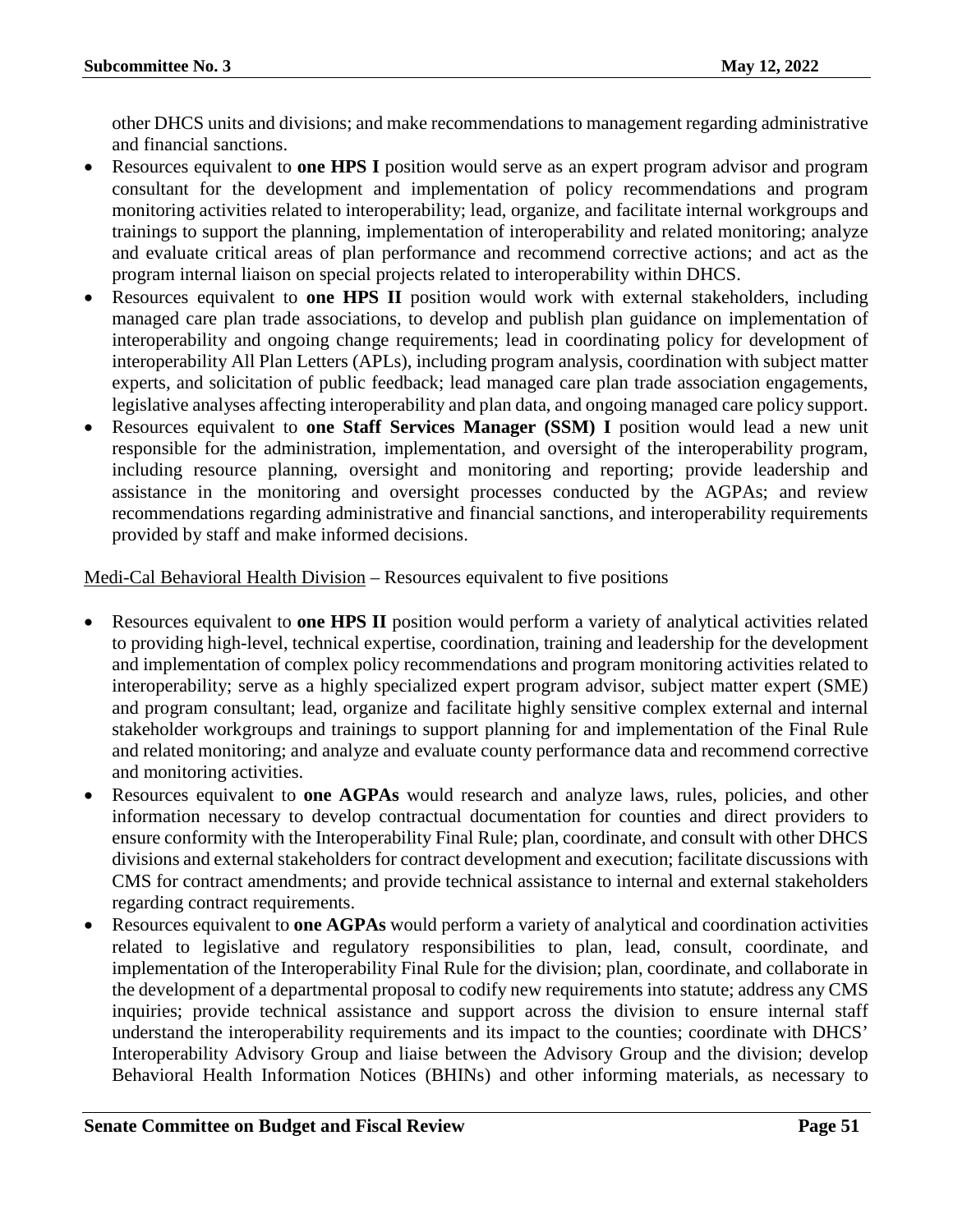provide external policy guidance; and lead the coordination of the development and promulgation of regulations that impact the specified Medi-Cal behavioral health programs.

• Resources equivalent to **two AGPAs** would evaluate and monitor counties to ensure compliance with federal and state requirements, including statute, regulations, contracts and BHINs; oversee corrective action plan implementation for county behavioral health plans provide oversight of county progress including monthly calls with county behavioral health plans, webinars, and other trainings; conduct desk reviews and site reviews, if necessary, to ensure compliance with state and federal requirements; analyze county performance to conduct risk assessments; collaborate with other DHCS units and divisions; and make recommendations to management regarding administrative and financial sanctions.

Medi-Cal Eligibility Division – Resources equivalent to one position

• Resources equivalent to **one HPS II** position would provide lead support for interoperability implementation, including serving as a subject matter expert, evaluating the impact of interoperability regulations on existing business operations and systems, and collaborating with other departmental staff to support necessary programmatic and IT systems changes; and engage in the development and carrying out of interoperability communication strategies, health IT analytics, and ensure compliance with federal interoperability regulations.

Office of Legal Services – Resources equivalent to two positions

- Resources equivalent to **one Attorney IV** would respond to the most complex, time-and politicallysensitive inquiries inside and outside of the department; provide expert advice on the implementation design and on complex legal requirements surrounding access to records of DHCS beneficiaries; negotiate with CMS regarding DHCS' late implementation of the Interoperability Rule; draft, negotiate, and review business associate, data use and other agreements; advise on and resolve conflicts between federal and state law arising out of the Interoperability Rule, inclusive of assisting in legislative and regulatory analysis necessary to update state law for compliance with the Interoperability Rule; and participate in and support high-level stakeholder, contract drafting and implementation efforts pertaining to the CalHHS Agency Data Exchange Framework.
- Resources equivalent to **one SSM I Specialist** would assist in the modification of policies and procedures to implement the interoperability rules and interface directly with individuals and others requesting protected health information (PHI); respond to requests for PHI outside the Patient Access API; provide training, guidance, and troubleshooting support necessary for the use of GovQA and other systems to submit, track, and receive responses to requests for PHI; acts as Regulations Coordinator for DHCS units that need to do rulemaking to conform their policies and procedures to the interoperability rules; and oversee, track and monitor the public rulemaking process required by the Administrative Procedures Act.

Provider Enrollment Division – Resources equivalent to one position

• Resources equivalent to **one SSM I Specialist** position would provide lead support for the Provider Engagement Team, including serving as a subject matter expert, evaluating the impact of interoperability regulations on existing business operations and systems, and collaborating with other departmental staff to support necessary programmatic and IT infrastructure changes, including